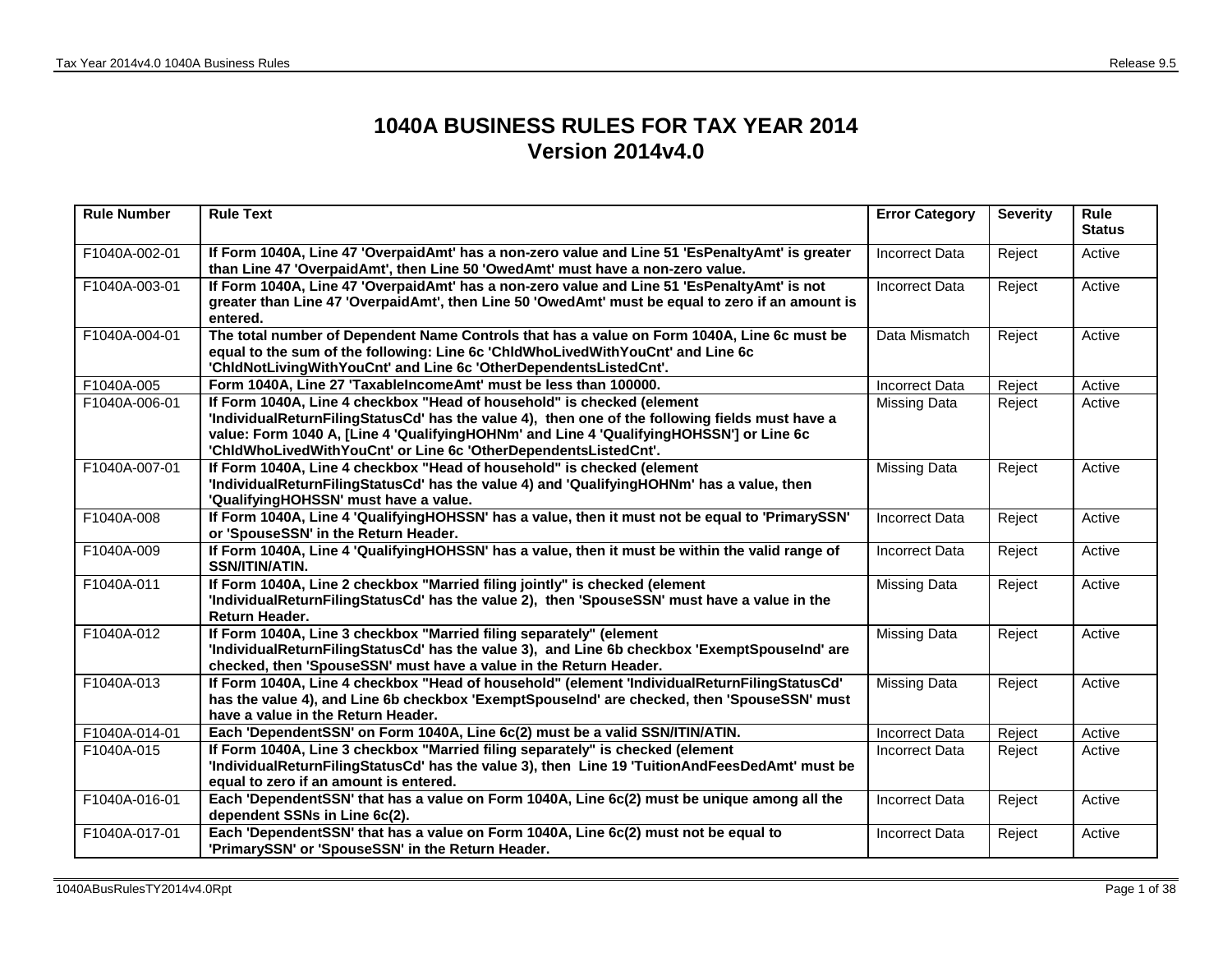| <b>Rule Number</b> | <b>Rule Text</b>                                                                                                                                                                                                                                                                                                                                                                     | <b>Error Category</b> | <b>Severity</b> | Rule<br><b>Status</b> |
|--------------------|--------------------------------------------------------------------------------------------------------------------------------------------------------------------------------------------------------------------------------------------------------------------------------------------------------------------------------------------------------------------------------------|-----------------------|-----------------|-----------------------|
| F1040A-018-01      | If Form 1040A, Line 42a 'EICEligibilityLiteralCd' has the value "NO", then Line 42a<br>'EarnedIncomeCreditAmt' must be equal to zero if an amount is entered.                                                                                                                                                                                                                        | <b>Incorrect Data</b> | Reject          | Active                |
| F1040A-020-01      | If Schedule EIC (Form 1040A or 1040) is present in the return, then Form 1040A, Line 42a<br>'EarnedIncomeCreditAmt' must have a non-zero value.                                                                                                                                                                                                                                      | <b>Incorrect Data</b> | Reject          | Active                |
| F1040A-021-01      | If Form 1040A, Line 42a 'EarnedIncomeCreditAmt' has a non-zero value, then at least one of the<br>following must be true: [in [WagesNotShownSchedule] attached to Form 1040A, Line 7, at least<br>one 'WagesLiteralCd' must have the value "HSH" and the corresponding 'WagesNotShownAmt'<br>must be greater than zero ] or Form W-2 must be present or Form 1099-R must be present. | <b>Incorrect Data</b> | Reject          | Active                |
| F1040A-022         | If Form 1040A, Line 8a 'TaxableInterestAmt' is greater than 1500, then it must be equal to<br>Schedule B (Form 1040A or 1040), Line 4 'CalculatedTotalTaxableIntAmt'.                                                                                                                                                                                                                | Data Mismatch         | Reject          | Active                |
| F1040A-023         | If Form 1040A, Line 9a 'OrdinaryDividendsAmt' is greater than 1500, then it must be equal to<br>Schedule B (Form 1040A or 1040), Line 6 'TotalOrdinaryDividendsAmt'.                                                                                                                                                                                                                 | Data Mismatch         | Reject          | Active                |
| F1040A-024-01      | Form 1040A, Line 31 'CreditForChildAndDepdCareAmt' must be equal to Form 2441, Line 11<br>'CreditForChildAndDepdCareAmt'.                                                                                                                                                                                                                                                            | Data Mismatch         | Reject          | Active                |
| F1040A-026-01      | Form 1040A, Line 32 'CreditForElderlyOrDisabledAmt' must be equal to Schedule R (Form 1040A<br>or 1040), Line 22 'CreditForElderlyOrDisabledAmt'.                                                                                                                                                                                                                                    | Data Mismatch         | Reject          | Active                |
| F1040A-027-02      | If Form 1040A, Line 47 'OverpaidAmt' is greater than zero and less than Line 51 'EsPenaltyAmt',<br>then (Line 48a 'RefundAmt' and Line 49 'AppliedToEsTaxAmt' must be equal to zero if an amount<br>is entered) and [ Line 50 'OwedAmt' must be equal to ( Line 51 'EsPenaltyAmt' minus(-) Line 47<br>'OverpaidAmt') ].                                                              | <b>Incorrect Data</b> | Reject          | Active                |
| F1040A-029         | The sum of all Forms W-2, Line 1 'WagesAmt' must not be greater than Form 1040A, Line 7<br>'WagesSalariesAndTipsAmt'. When evaluating this, a tolerance of \$5.00 is allowed.                                                                                                                                                                                                        | <b>Incorrect Data</b> | Reject          | Active                |
| F1040A-030-01      | Form 1040A, Line 40 'WithholdingTaxAmt' must be equal to the sum of the following: (1) all<br>'WithholdingAmt' in [OtherWithholdingStatement] attached to Form 1040A, Line 40 and (2) all of<br>the Forms W-2, Line 2 'WithholdingAmt'. When evaluating this, a tolerance of \$5.00 is allowed.                                                                                      | <b>Math Error</b>     | Reject          | Active                |
| F1040A-031-01      | If Form 1040A, Line 47 'OverpaidAmt' has a non-zero value, then Line 46 'TotalPaymentsAmt'<br>must be greater than Line 39 'TotalTaxAmt'.                                                                                                                                                                                                                                            | <b>Incorrect Data</b> | Reject          | Active                |
| F1040A-032-01      | If 'PrimarySSN' in the Return Header is an ITIN, then Form 1040A, Line 42a<br>'EarnedIncomeCreditAmt' must be equal to zero if an amount is entered.                                                                                                                                                                                                                                 | <b>Incorrect Data</b> | Reject          | Active                |
| F1040A-033         | If 'PrimarySSN' in the Return Header is an ITIN, then Schedule EIC (Form 1040A or 1040) must not<br>be present in the return.                                                                                                                                                                                                                                                        | <b>Incorrect Data</b> | Reject          | Active                |
| F1040A-034-02      | If Form 1040A, Line 2 checkbox "Married filing jointly" is checked (element<br>'IndividualReturnFilingStatusCd' has the value 2) and 'SpouseSSN' in the Return Header is an<br>ITIN, then Form 1040A, Line 42a 'EarnedIncomeCreditAmt' must be equal to zero if an amount is<br>entered.                                                                                             | <b>Incorrect Data</b> | Reject          | Active                |
| F1040A-035-01      | If Form 1040A, Line 2 checkbox "Married filing jointly" is checked (element<br>'IndividualReturnFilingStatusCd' has the value 2) and 'SpouseSSN' in the Return Header is an<br>ITIN, then Schedule EIC (Form 1040A or 1040) must not be present in the return.                                                                                                                       | <b>Incorrect Data</b> | Reject          | Active                |
| F1040A-036         | If Form 1040A, Line 23b 'MustItemizeInd' is checked, then Line 3 checkbox "Married filing<br>separately" must be checked (element 'IndividualReturnFilingStatusCd' must have the value 3).                                                                                                                                                                                           | <b>Missing Data</b>   | Reject          | Active                |
| F1040A-037         | If Form 1040A, Line 14b 'TaxableSocSecAmt' has a non-zero value, then Line 14a<br>'SocSecBnftAmt' must have a non-zero value.                                                                                                                                                                                                                                                        | <b>Missing Data</b>   | Reject          | Active                |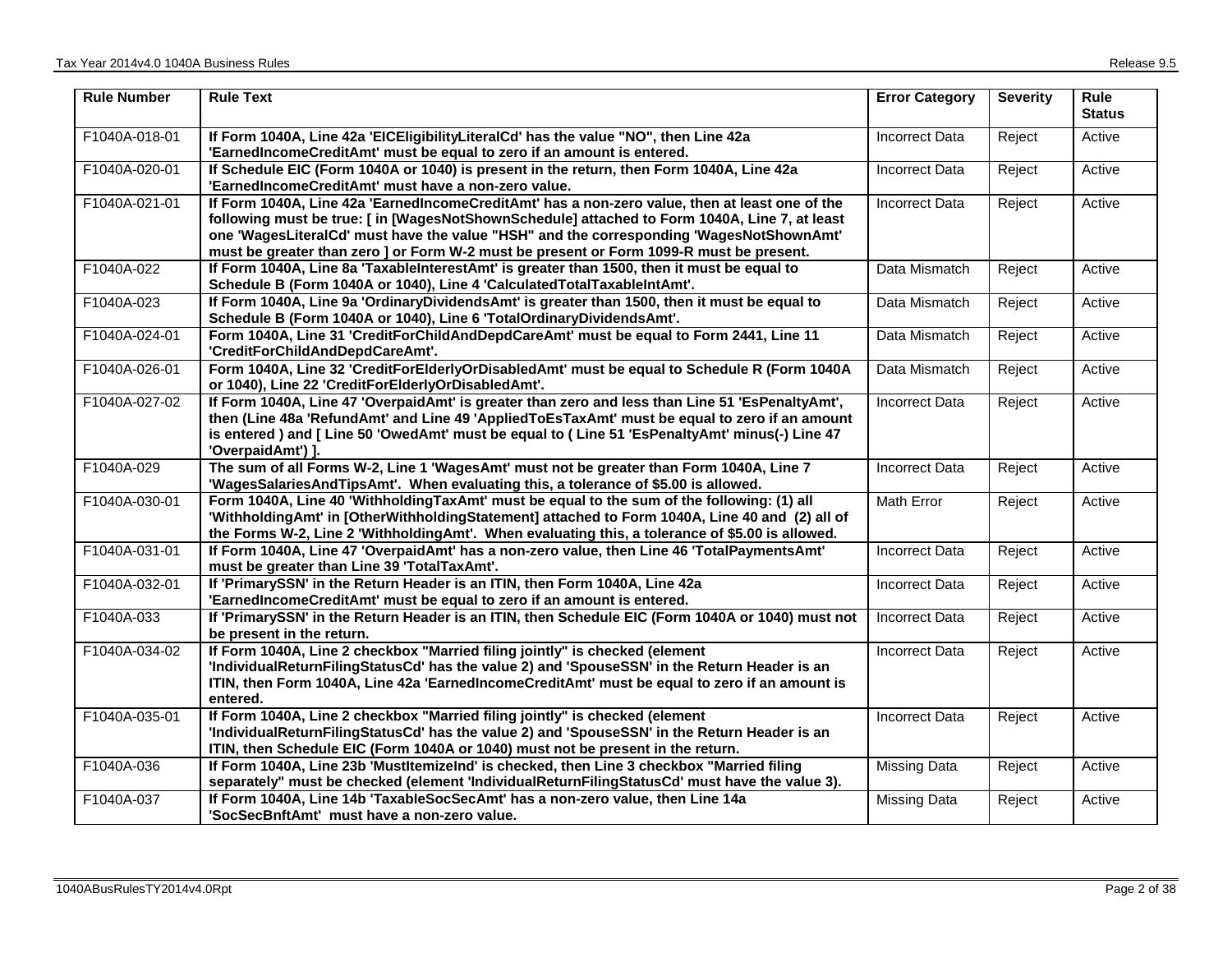| <b>Rule Number</b> | <b>Rule Text</b>                                                                                                                                                                                                                                                                                                                                                                                                                        | <b>Error Category</b> | <b>Severity</b> | <b>Rule</b><br><b>Status</b> |
|--------------------|-----------------------------------------------------------------------------------------------------------------------------------------------------------------------------------------------------------------------------------------------------------------------------------------------------------------------------------------------------------------------------------------------------------------------------------------|-----------------------|-----------------|------------------------------|
| F1040A-038-01      | If Form 1040A, Line 46 'TotalPaymentsAmt' is not equal to Line 39 'TotalTaxAmt', then one of the<br>following must have a non-zero value: Line 47 'OverpaidAmt', Line 48a 'RefundAmt', Line 49<br>'AppliedToEsTaxAmt' or Line 50 'OwedAmt'.                                                                                                                                                                                             | <b>Missing Data</b>   | Reject          | Active                       |
| F1040A-039-01      | If Form 1040A, Line 3 checkbox "Married filing separately" is checked (element<br>'IndividualReturnFilingStatusCd' has the value 3), then 'StateAbbreviationCd' of Filer Address in<br>the Return Header must not have the following values: "AZ" or "CA" or "ID" or "LA" or "NM" or<br>"NV" or "TX" or "WA" or "WI".                                                                                                                   | <b>Incorrect Data</b> | Reject          | Active                       |
| F1040A-040         | If Form 1040A, Line 12a 'PensionsAnnuitiesAmt' or Line 12b 'TotalTaxablePensionsAmt' has a<br>non-zero value, then both amounts must not be equal.                                                                                                                                                                                                                                                                                      | <b>Incorrect Data</b> | Reject          | Active                       |
| F1040A-041-01      | If Form 1040A, Line 46 'TotalPaymentsAmt' is greater than Line 39 'TotalTaxAmt' and [ the sum of<br>Line 49 'AppliedToEsTaxAmt' and Line 51 'EsPenaltyAmt' is equal to Line 47 'OverpaidAmt' ],<br>then Line 48a 'RefundAmt' must be equal to zero if an amount is entered.                                                                                                                                                             | <b>Incorrect Data</b> | Reject          | Active                       |
| F1040A-042-01      | If Form 1040A, Line 46 'TotalPaymentsAmt' is greater than Line 39 'TotalTaxAmt' and [ the sum of<br>(Line 49 'AppliedToEsTaxAmt' and Line 51 'EsPenaltyAmt') is less than Line 47 'OverpaidAmt'],<br>then Line 48a 'RefundAmt' must have a non-zero value.                                                                                                                                                                              | <b>Incorrect Data</b> | Reject          | Active                       |
| F1040A-045-01      | If Form 1040A, Line 6c 'ChldNotLivingWithYouCnt' has a non-zero value, there must be at least<br>one dependent listed in Line 6c that has its Line 6c(3) 'DependentRelationshipCd' from among<br>the following values: ("STEPCHILD" or "HALF BROTHER" or "HALF SISTER" or<br>"STEPBROTHER" or "STEPSISTER" or "FOSTER CHILD" or "GRANDCHILD" or "BROTHER" or<br>"SISTER" or "NEPHEW" or "NIECE" or "SON" or "DAUGHTER")                 | <b>Incorrect Data</b> | Reject          | Active                       |
| F1040A-047-01      | If Form 2210 is present, then Form 1040A, Line 51 'EsPenaltyAmt' must be equal to non-zero<br>amount from Form 2210, Line 17 'PenaltyAmt' or Line 27 'TotalPenaltyAmt'.                                                                                                                                                                                                                                                                 | Data Mismatch         | Reject          | Active                       |
| F1040A-048-01      | If Form 1040A, Line 32 'CreditForElderlyOrDisabledAmt' is greater than zero, and [Line 23a<br>checkboxes 'Primary65OrOlderInd' and 'Spouse65OrOlderInd' are not checked], then one of the<br>following fields from Schedule R (Form 1040A or 1040) must be checked: Line 2<br>'Und65RtdPermnntTotDsbltyInd' or Line 4 'BothUnder65OneRtdDsbltyInd' or Line 5<br>'BothUnder65BothRtdDsbltyInd' or Line 9 'Under65DidNotLiveTogetherInd'. | Missing Data          | Reject          | Active                       |
| F1040A-049-01      | Form 1040A, Line 6d 'TotalExemptionsCnt' must be equal to the sum of the following fields:<br>'TotalExemptPrimaryAndSpouseCnt' and 'ChldWhoLivedWithYouCnt' and<br>'ChidNotLivingWithYouCnt' and 'OtherDependentsListedCnt'.                                                                                                                                                                                                            | <b>Incorrect Data</b> | Reject          | Active                       |
| F1040A-050-01      | If Form 1040A, Line 34 'RtrSavingsContributionsCrAmt' has a non-zero value, then Form 8880<br>must be attached to Line 34.                                                                                                                                                                                                                                                                                                              | Missing<br>Document   | Reject          | Active                       |
| F1040A-053         | If Form 1040A, Line 3 checkbox "Married filing separately" is checked (element<br>'IndividualReturnFilingStatusCd' has the value 3), then Line 38a 'EarnedIncomeCreditAmt' must<br>be equal to zero if amount is entered.                                                                                                                                                                                                               | <b>Incorrect Data</b> | Reject          | Active                       |
| F1040A-056-01      | At least one of the following must have a non-zero value: Form 1040A, Line 15 'TotalIncomeAmt'<br>or Line 21 'AdjustedGrossIncomeAmt' or Line 28 'TaxAmt' or Line 30<br>'TotalTaxBeforeCrAndOthTaxesAmt' or Line 36 'TotalCreditsAmt' or Line 39 'TotalTaxAmt' or Line<br>46 'TotalPaymentsAmt'.                                                                                                                                        | <b>Missing Data</b>   | Reject          | Active                       |
| F1040A-057-01      | Form 1040A, Line 46 'TotalPaymentsAmt' must be equal to the sum of the following: Line 40<br>'WithholdingTaxAmt' and Line 41 'EstimatedTaxPaymentsAmt' and Line 42a<br>'EarnedIncomeCreditAmt' and Line 43 'AdditionalChildTaxCreditAmt' and Line 44<br>'RefundableAmerOppCreditAmt' and Line 45 'ReconciledPremiumTaxCreditAmt' and Line 46<br>'RequestForExtensionAmt' and Line 46 'ExcessSocSecAndTier1RRTATaxAmt'.                  | <b>Math Error</b>     | Reject          | Active                       |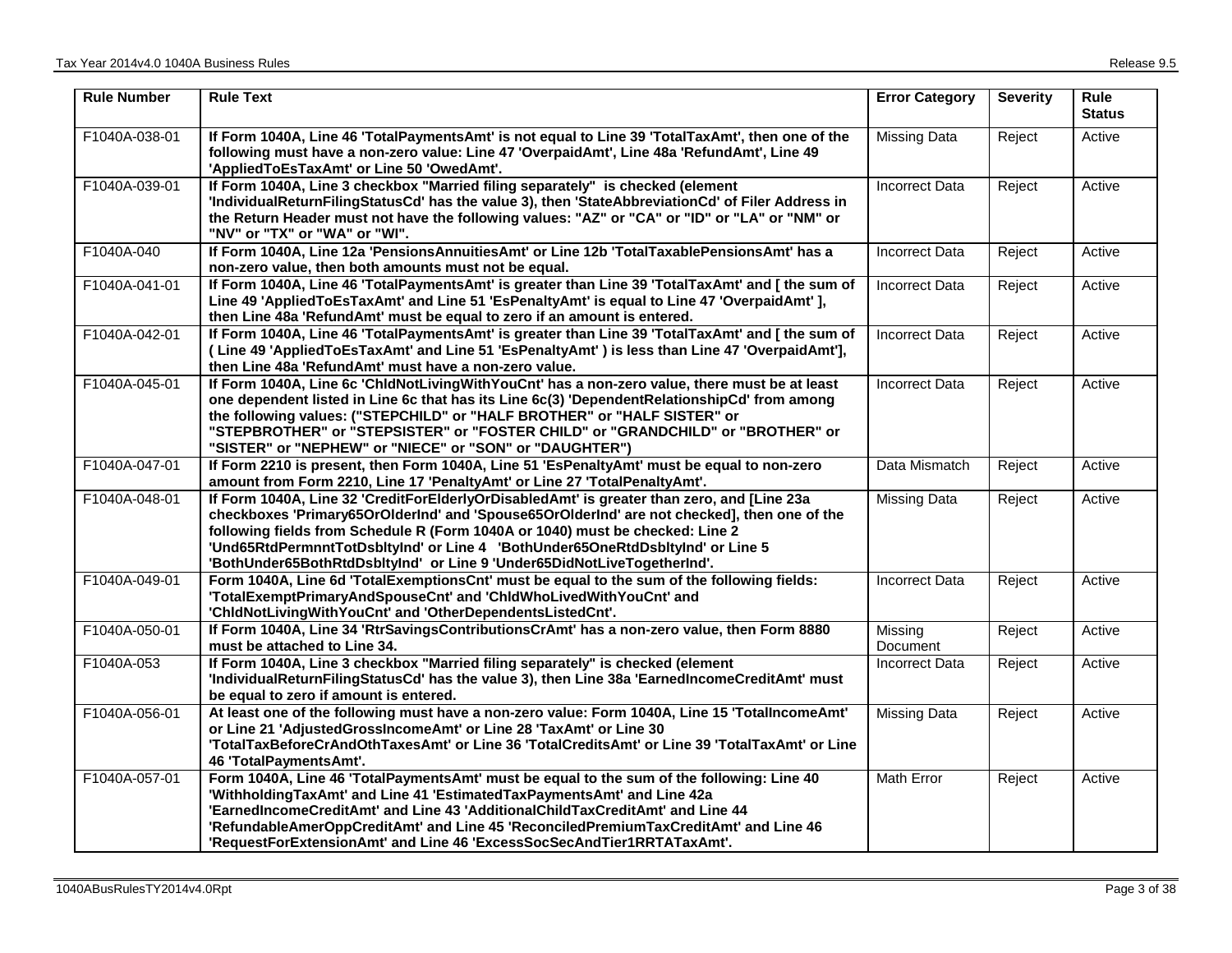| <b>Rule Number</b> | <b>Rule Text</b>                                                                                                                                                                                                                                                                                                                                                                                                                                                                                                                                                                                  | <b>Error Category</b> | <b>Severity</b> | Rule<br><b>Status</b> |
|--------------------|---------------------------------------------------------------------------------------------------------------------------------------------------------------------------------------------------------------------------------------------------------------------------------------------------------------------------------------------------------------------------------------------------------------------------------------------------------------------------------------------------------------------------------------------------------------------------------------------------|-----------------------|-----------------|-----------------------|
| F1040A-058-01      | If Form 1040A, Line 42a 'EarnedIncomeCreditAmt' has a non-zero value and Schedule EIC (Form<br>1040A or 1040) is not present in the return, then the Primary Taxpayer and/or the Spouse<br>Taxpayer in the Return Header must be at least 25 years old but not be older than 64.                                                                                                                                                                                                                                                                                                                  | <b>Incorrect Data</b> | Reject          | Active                |
| F1040A-060         | If Form 1040A, Line 23b 'MustItemizeInd' is checked, then Line 24<br>'TotalltemizedOrStandardDedAmt' must be equal to zero if an amount is entered.                                                                                                                                                                                                                                                                                                                                                                                                                                               | <b>Incorrect Data</b> | Reject          | Active                |
| F1040A-062         | If Form 1040A, Line 3 checkbox "Married filing separately" is checked (element<br>'IndividualReturnFilingStatusCd' has the value 3), then Form 8815 must not be present in the<br>return.                                                                                                                                                                                                                                                                                                                                                                                                         | <b>Incorrect Data</b> | Reject          | Active                |
| F1040A-064-01      | Form 1040A, Line 40 'WithholdingTaxAmt' must be less than the sum of the following: [Line 7<br>'WagesSalariesAndTipsAmt' and Line 8a 'TaxableInterestAmt' and Line 9a<br>'OrdinaryDividendsAmt' and (the larger of Line 11a 'IRADistributionsAmt' or Line 11b<br>'TaxableIRAAmt') and (the larger of Line 12a 'PensionsAnnuitiesAmt' or Line 12b<br>'TotalTaxablePensionsAmt') and Line 13 'UnemploymentCompAmt' and Line 14a<br>'SocSecBnftAmt'] unless any one of the following is true: (1) Line 10 'CapitalGainLossAmt' has<br>a non-zero value; (2) Combat pay has been excluded from wages. | <b>Incorrect Data</b> | Reject          | Active                |
| F1040A-065-01      | If Form 1040A, Line 50 'OwedAmt' has a non-zero value and Line 51 'EsPenaltyAmt' has a zero<br>value or no entry, then Line 39 'TotalTaxAmt' must be greater than Line 46 'TotalPaymentsAmt'.                                                                                                                                                                                                                                                                                                                                                                                                     | <b>Incorrect Data</b> | Reject          | Active                |
| F1040A-066-01      | For each dependent that has a value on Form 1040A, Line 6c(1), if Line 6c(4) checkbox<br>'EligibleForChildTaxCreditInd' is checked, then the corresponding Line 6c(3)<br>'DependentRelationshipCd' must have one of the following values: "STEPCHILD" or "HALF<br>BROTHER" or "HALF SISTER" or "STEPBROTHER" or "STEPSISTER" or "FOSTER CHILD" or<br>"GRANDCHILD" or "BROTHER" or "SISTER" or "NEPHEW" or "NIECE" or "SON" or<br>"DAUGHTER".                                                                                                                                                      | <b>Incorrect Data</b> | Reject          | Active                |
| F1040A-067-01      | For each dependent that has a value on Form 1040A, Line 6c(1), if Line 6c(4) checkbox<br>'EligibleForChildTaxCreditInd' is checked, then that dependent's age must be under 17.                                                                                                                                                                                                                                                                                                                                                                                                                   | <b>Incorrect Data</b> | Reject          | Active                |
| F1040A-068-01      | If Form 1040A, Line 35 'ChildTaxCreditAmt' or Line 43 'AdditionalChildTaxCreditAmt' has a non-<br>zero value, then the sum of Line 35 and Line 43 must not be greater than an amount equal to 1000<br>times the number of qualifying children.                                                                                                                                                                                                                                                                                                                                                    | <b>Incorrect Data</b> | Reject          | Active                |
| F1040A-072-02      | Form 1040A, Line 33 'EducationCreditAmt' must be equal to Form 8863, Line 19<br>'NonrefundableEducationCrAmt'.                                                                                                                                                                                                                                                                                                                                                                                                                                                                                    | Data Mismatch         | Reject          | Active                |
| F1040A-073-01      | If Form 1040A, Line 44 'RefundableAmerOppCreditAmt' has a non-zero value and Line 2<br>checkbox "Married filing jointly" is checked (element 'IndividualReturnFilingStatusCd' has the<br>value 2), then Line 21 'AdjustedGrossIncomeAmt' must not be greater than 179999.                                                                                                                                                                                                                                                                                                                         | <b>Incorrect Data</b> | Reject          | Active                |
| F1040A-074-01      | If Form 1040A, Line 44 'RefundableAmerOppCreditAmt' has a non-zero value and Line 1<br>checkbox "Single" or Line 4 checkbox "Head of household" or Line 5 checkbox "Qualifying<br>widow(er) with dependent child" is checked (element 'IndividualReturnFilingStatusCd' has a<br>value of 1, 4 or 5), then Line 21 'AdjustedGrossIncomeAmt' must not be greater than 89999.                                                                                                                                                                                                                        | Incorrect Data        | Reject          | Active                |
| F1040A-078-01      | If Form 1040A, Line 1 checkbox "Single" or Line 3 checkbox "Married filing separately" or Line 4<br>checkbox "Head of household" or Line 5 checkbox "Qualifying widow(er) with dependent child"<br>is checked (element 'IndividualReturnFilingStatusCd' has a value of 1, 3, 4 or 5), then Line 34<br>'RtrSavingsContributionsCrAmt' must not be greater than 1000.                                                                                                                                                                                                                               | <b>Incorrect Data</b> | Reject          | Active                |
| F1040A-079-01      | If Form 1040A, Line 2 checkbox "Married filing jointly" is checked (element<br>'IndividualReturnFilingStatusCd' has the value 2), then Line 34 'RtrSavingsContributionsCrAmt'<br>must not be greater than 2000.                                                                                                                                                                                                                                                                                                                                                                                   | <b>Incorrect Data</b> | Reject          | Active                |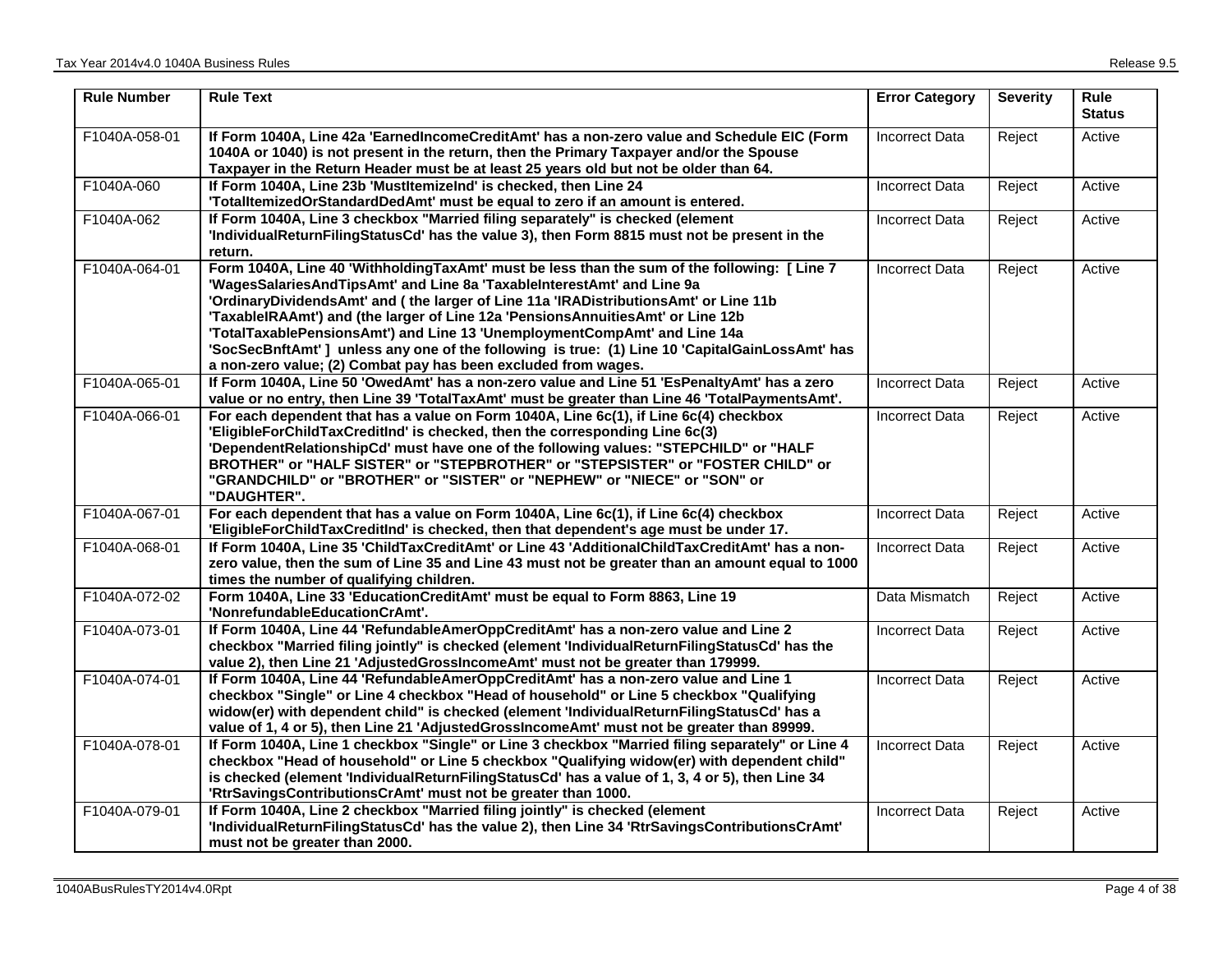| <b>Rule Number</b> | <b>Rule Text</b>                                                                                                                                                                                                                                                                                                                                                      | <b>Error Category</b> | <b>Severity</b> | <b>Rule</b><br><b>Status</b> |
|--------------------|-----------------------------------------------------------------------------------------------------------------------------------------------------------------------------------------------------------------------------------------------------------------------------------------------------------------------------------------------------------------------|-----------------------|-----------------|------------------------------|
| F1040A-083-02      | If Form 1040A, Line 2 checkbox "Married filing jointly" is checked (element<br>'IndividualReturnFilingStatusCd' has the value 2), and the sum of [Line 21<br>'AdjustedGrossIncomeAmt' and Line 18 'StudentLoanInterestDedAmt' ] is greater than 160000,<br>then Line 18 'StudentLoanInterestDedAmt' must be equal to zero if an amount is entered.                    | <b>Incorrect Data</b> | Reject          | Active                       |
| F1040A-084-01      | If Form 1040A, Line 1 checkbox "Single" is checked (element 'IndividualReturnFilingStatusCd'<br>has the value 1), and the sum of [ Line 21 'AdjustedGrossIncomeAmt' and Line 18<br>'StudentLoanInterestDedAmt'] is greater than 80000, then Line 18 'StudentLoanInterestDedAmt'<br>must be equal to zero if an amount is entered.                                     | <b>Incorrect Data</b> | Reject          | Active                       |
| F1040A-085-01      | If Form 1040A, Line 4 checkbox "Head of household" is checked (element<br>'IndividualReturnFilingStatusCd' has the value 4), and the sum of [ Line 21<br>'AdjustedGrossIncomeAmt' and Line 18 'StudentLoanInterestDedAmt' ] is greater than 80000,<br>then Line 18 'StudentLoanInterestDedAmt' must be equal to zero if an amount is entered.                         | <b>Incorrect Data</b> | Reject          | Active                       |
| F1040A-086-01      | If Form 1040A, Line 5 checkbox "Qualifying widow(er) with dependent child" is checked (element<br>'IndividualReturnFilingStatusCd' has the value 5), and the sum of [ Line 21<br>'AdjustedGrossIncomeAmt' and Line 18 'StudentLoanInterestDedAmt' ] is greater than 80000,<br>then Line 18 'StudentLoanInterestDedAmt' must be equal to zero if an amount is entered. | <b>Incorrect Data</b> | Reject          | Active                       |
| F1040A-089-02      | Form 1040A, Line 44 'RefundableAmerOppCreditAmt' must be equal to Form 8863, Line 8<br>'RefundableAmerOppCreditAmt'.                                                                                                                                                                                                                                                  | Data Mismatch         | Reject          | Active                       |
| F1040A-090         | If Form 1040A, Line 19 'TuitionAndFeesDedAmt' has a value greater than zero, then Form 8917<br>must be present in the return.                                                                                                                                                                                                                                         | Missing<br>Document   | Reject          | Active                       |
| F1040A-091-01      | If Form 1040A, Line 2 checkbox "Married filing jointly" is checked (element<br>'IndividualReturnFilingStatusCd' has the value 2) and either 'PrimaryDeathDt' or 'SpouseDeathDt'<br>has a value, then checkbox 'SurvivingSpouseInd' must be checked.                                                                                                                   | <b>Missing Data</b>   | Reject          | Active                       |
| F1040A-093-01      | If Form 1040A, Line 2 checkbox "Married filing jointly" is not checked (element<br>'IndividualReturnFilingStatusCd' does not have the value 2) and 'PrimaryDeathDt' has a value,<br>then checkbox 'PersonalRepresentativelnd' must be checked.                                                                                                                        | <b>Missing Data</b>   | Reject          | Active                       |
| F1040A-094-01      | If Form 1040A, Line 2 checkbox "Married filing jointly" is checked (element<br>'IndividualReturnFilingStatusCd' has the value 2) and both 'PrimaryDeathDt' and 'SpouseDeathDt'<br>have a value, then checkbox 'PersonalRepresentativelnd' must be checked.                                                                                                            | <b>Missing Data</b>   | Reject          | Active                       |
| F1040A-104-02      | If Form 1040A, Line 2 checkbox "Married filing jointly" is not checked (element<br>'IndividualReturnFilingStatusCd' does not have the value 2) and 'PrimaryDeathDt' has a value,<br>then Filer Name in the Return Header 'NameLine1Txt' must contain either " DECD" or " <decd".< th=""><th><b>Incorrect Data</b></th><th>Reject</th><th>Active</th></decd".<>        | <b>Incorrect Data</b> | Reject          | Active                       |
| F1040A-105-02      | If Form 1040A, Line 2 checkbox "Married filing jointly" is checked (element<br>'IndividualReturnFilingStatusCd' has the value 2) and 'PrimaryDeathDt' has a value, then Filer<br>Name in the Return Header 'NameLine1Txt' must contain "DECD &".                                                                                                                      | <b>Incorrect Data</b> | Reject          | Active                       |
| F1040A-106-02      | If Form 1040A, Line 2 checkbox "Married filing jointly" is checked (element<br>'IndividualReturnFilingStatusCd' has the value 2) and 'SpouseDeathDt' has a value, then Filer<br>Name in the Return Header 'NameLine1Txt' must contain " DECD".                                                                                                                        | <b>Incorrect Data</b> | Reject          | Active                       |
| F1040A-107-01      | Form 8888 must not be present in the return if Form 1040A, Line 48b 'RoutingTransitNum' or Line<br>48c 'BankAccountTypeCd' or Line 48d 'DepositorAccountNum' has a value.                                                                                                                                                                                             | <b>Incorrect Data</b> | Reject          | Active                       |
| F1040A-110-01      | If Form 1040A, Line 42b 'NontxCombatPayElectionAmt' has a non-zero value, then it must be<br>equal to the sum of all Forms W-2, Line 12a 'EmployersUseAmt' for which 'EmployersUseCd' has<br>the value "Q".                                                                                                                                                           | <b>Incorrect Data</b> | Reject          | Active                       |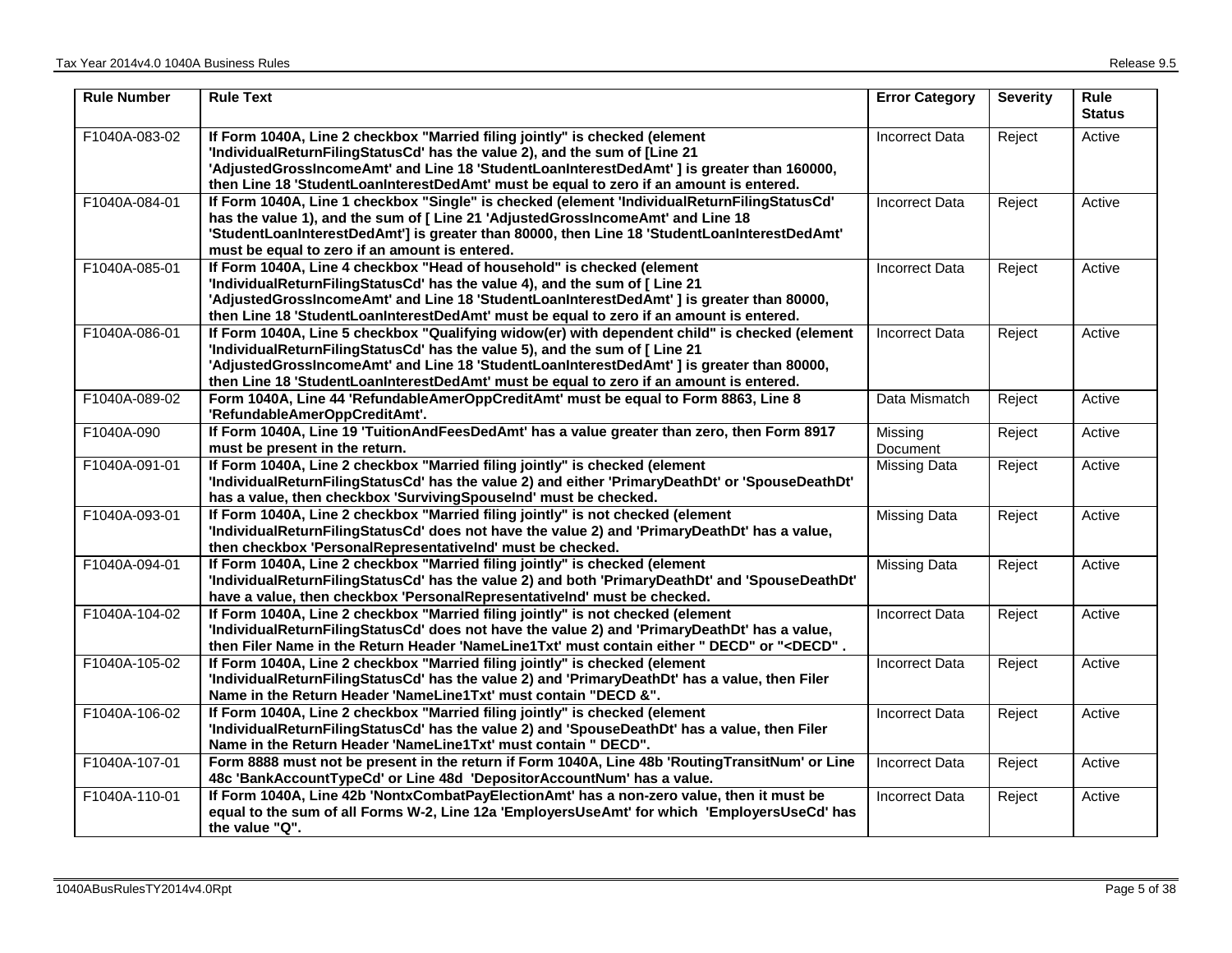| <b>Rule Number</b> | <b>Rule Text</b>                                                                                                                                                                                                                                                                                                                                                                                                                     | <b>Error Category</b> | <b>Severity</b> | <b>Rule</b><br><b>Status</b> |
|--------------------|--------------------------------------------------------------------------------------------------------------------------------------------------------------------------------------------------------------------------------------------------------------------------------------------------------------------------------------------------------------------------------------------------------------------------------------|-----------------------|-----------------|------------------------------|
| F1040A-117-01      | If Form 1040A, Line 2 checkbox "Married filing jointly" is not checked (element<br>'IndividualReturnFilingStatusCd' does not have the value 2), then 'PrimarySignaturePIN' must<br>have a value in the Return Header.                                                                                                                                                                                                                | Missing Data          | Reject          | Active                       |
| F1040A-123-01      | If Form 1040A, Line 2 checkbox "Married filing jointly" or Line 3 checkbox "Married filing<br>separately" is checked (element 'IndividualReturnFilingStatusCd' has a value of 2 or 3), then<br>'SpouseNameControlTxt' must have a value in the Return Header.                                                                                                                                                                        | <b>Missing Data</b>   | Reject          | Active                       |
| F1040A-124-01      | If Form 1040A, Line 2 checkbox "Married filing jointly" is checked (element<br>'IndividualReturnFilingStatusCd' has the value 2), then 'SpousePINEnteredByCd' must have a<br>value.                                                                                                                                                                                                                                                  | Missing Data          | Reject          | Active                       |
| F1040A-141-01      | If Form 1040A, Line 2 checkbox "Married filing jointly" is checked (element<br>'IndividualReturnFilingStatusCd' has the value 2), then the Filer Name in the Return Header<br>'NameLine1Txt' must contain an ampersand(&).                                                                                                                                                                                                           | <b>Incorrect Data</b> | Reject          | Active                       |
| F1040A-154-01      | Form 1040A, Line 36 'TotalCreditsAmt' must be equal to the sum of Line 31<br>'CreditForChildAndDepdCareAmt' and Line 32 'CreditForElderlyOrDisabledAmt' and Line 33<br>'EducationCreditAmt' and Line 34 'RtrSavingsContributionsCrAmt' and Line 35<br>'ChildTaxCreditAmt'.                                                                                                                                                           | Math Error            | Reject          | Active                       |
| F1040A-160-03      | If Form 1040A, Line 42a 'EarnedIncomeCreditAmt' has a non-zero value, then the sum of the<br>following must not be greater than 3350: Line 8a 'TaxableInterestAmt' and Line 8b<br>'TaxExemptInterestAmt' and Line 9a 'OrdinaryDividendsAmt' and [Line 10 'CapitalGainLossAmt'<br>when greater than zero].                                                                                                                            | <b>Incorrect Data</b> | Reject          | Active                       |
| F1040A-165-02      | If Form 1040A, Line 2 checkbox "Married filing jointly" is checked (element<br>'IndividualReturnFilingStatusCd' has the value 2), and 'SpecialProcessingLiteralCd' does not<br>have a value and 'CombatZoneCd' does not have a value and 'SpecialProcessingCodeTxt' does<br>not have a value and 'PrimaryDeathDt' does not have a value, then 'PrimarySignaturePIN' must<br>have a value in the Return Header.                       | <b>Missing Data</b>   | Reject          | Active                       |
| F1040A-166-02      | If Form 1040A, Line 2 checkbox "Married filing jointly" is checked (element<br>'IndividualReturnFilingStatusCd' has the value 2), and 'SpecialProcessingLiteralCd' does not<br>have a value and 'CombatZoneCd' does not have a value and 'SpecialProcessingCodeTxt' does<br>not have a value and 'SpouseDeathDt' does not have a value, then 'SpouseSignaturePIN' must<br>have a value in the Return Header.                         | <b>Missing Data</b>   | Reject          | Active                       |
| F1040A-167-02      | If Form 1040A, Line 2 checkbox "Married filing jointly" is checked (element<br>'IndividualReturnFilingStatusCd' has the value 2), and 'SpecialProcessingLiteralCd' does not<br>have a value and 'CombatZoneCd' does not have a value and 'SpecialProcessingCodeTxt' does<br>not have a value and 'PrimaryDeathDt' has a value and 'SpouseDeathDt' has a value, then<br>'PrimarySignaturePIN' must have a value in the Return Header. | <b>Missing Data</b>   | Reject          | Active                       |
| F1040A-168-01      | If Form 1040A, Line 2 checkbox "Married filing jointly" is checked (element<br>'IndividualReturnFilingStatusCd' has the value 2), and 'SpecialProcessingLiteralCd' has a value<br>and 'SpouseSignaturePIN' does not have a value in the Return Header, then<br>'PrimarySignaturePIN' must have a value in the Return Header.                                                                                                         | <b>Missing Data</b>   | Reject          | Active                       |
| F1040A-169-01      | If Form 1040A, Line 2 checkbox "Married filing jointly" is checked (element<br>'IndividualReturnFilingStatusCd' has the value 2), and 'SpecialProcessingLiteralCd' has a value<br>and 'PrimarySignaturePIN' does not have a value in the Return Header, then<br>'SpouseSignaturePIN' must have a value in the Return Header.                                                                                                         | <b>Missing Data</b>   | Reject          | Active                       |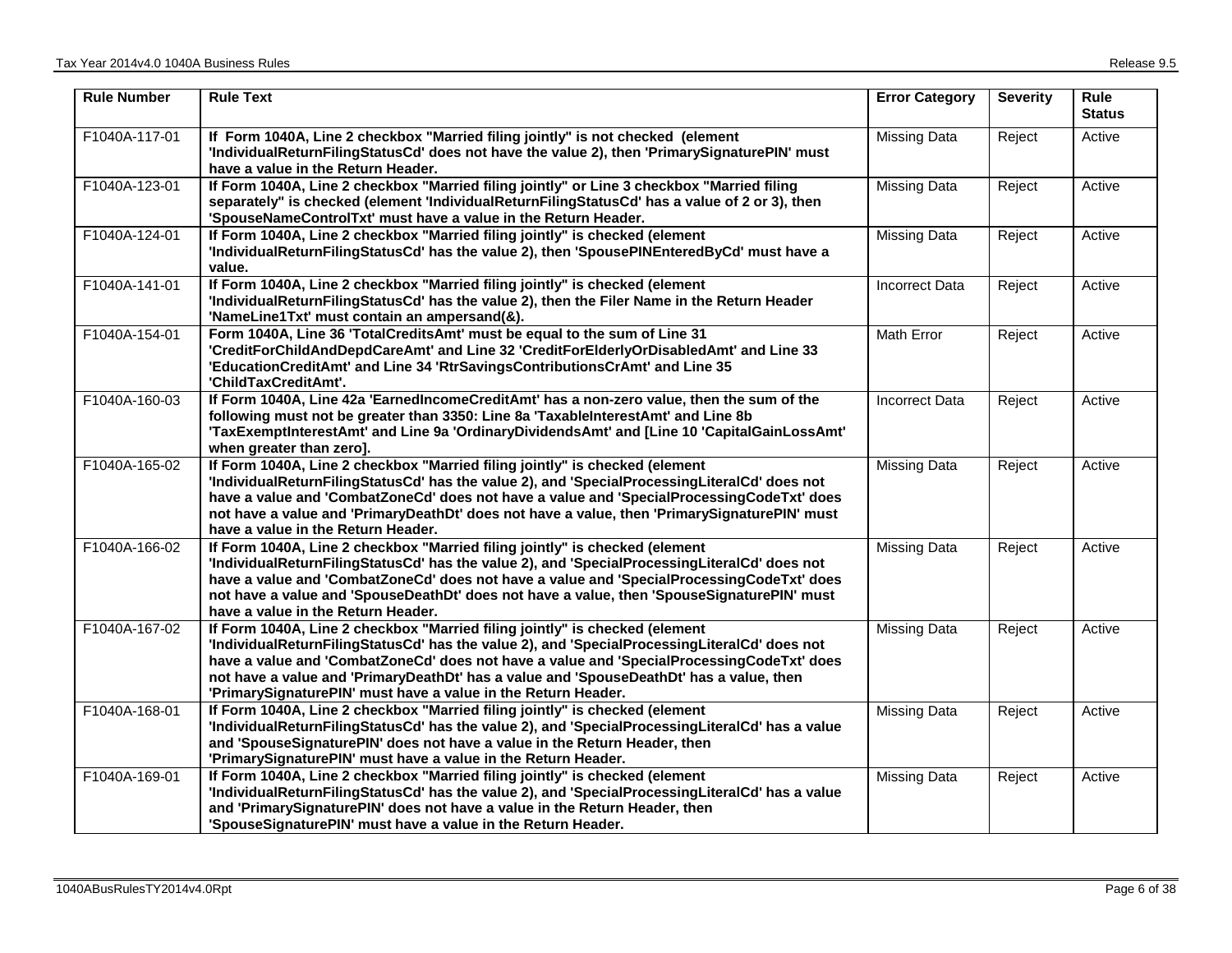| <b>Rule Number</b> | <b>Rule Text</b>                                                                                                                                                                                                                                                                                                                | <b>Error Category</b> | <b>Severity</b> | <b>Rule</b><br><b>Status</b> |
|--------------------|---------------------------------------------------------------------------------------------------------------------------------------------------------------------------------------------------------------------------------------------------------------------------------------------------------------------------------|-----------------------|-----------------|------------------------------|
| F1040A-170-02      | If Form 1040A, Line 2 checkbox "Married filing jointly" is checked (element<br>'IndividualReturnFilingStatusCd' has the value 2), and 'CombatZoneCd' has a value and<br>'SpouseSignaturePIN' does not have a value in the Return Header, then 'PrimarySignaturePIN'<br>must have a value in the Return Header.                  | <b>Missing Data</b>   | Reject          | Active                       |
| F1040A-171-02      | If Form 1040A, Line 2 checkbox "Married filing jointly" is checked (element<br>'IndividualReturnFilingStatusCd' has the value 2), and 'CombatZoneCd' has a value and<br>'PrimarySignaturePIN' does not have a value in the Return Header, then 'SpouseSignaturePIN'<br>must have a value in the Return Header.                  | <b>Missing Data</b>   | Reject          | Active                       |
| F1040A-172-01      | If Form 1040A, Line 2 checkbox "Married filing jointly" is checked (element<br>'IndividualReturnFilingStatusCd' has the value 2), and 'SpecialProcessingCodeTxt' has a value<br>and 'SpouseSignaturePIN' does not have a value in the Return Header, then<br>'PrimarySignaturePIN' must have a value in the Return Header.      | <b>Missing Data</b>   | Reject          | Active                       |
| F1040A-173-01      | If Form 1040A, Line 2 checkbox "Married filing jointly" is checked (element<br>'IndividualReturnFilingStatusCd' has the value 2), and 'SpecialProcessingCodeTxt' has a value<br>and 'PrimarySignaturePIN' does not have a value in the Return Header, then<br>'SpouseSignaturePIN' must have a value in the Return Header.      | <b>Missing Data</b>   | Reject          | Active                       |
| F1040A-178         | If Form 1040A, Line 3 checkbox "Married filing separately" is checked (element<br>'IndividualReturnFilingStatusCd' has the value 3), then Form 8863 must not be present in the<br>return.                                                                                                                                       | <b>Incorrect Data</b> | Reject          | Active                       |
| F1040A-179         | The total number of checkboxes checked on Form 1040A, Line 6a 'ExemptPrimaryInd' and Line<br>6b 'ExemptSpouseInd' must be equal to the value on Line 6 'TotalExemptPrimaryAndSpouseCnt'.                                                                                                                                        | <b>Incorrect Data</b> | Reject          | Active                       |
| F1040A-180         | If Form 1040A, Line 6a checkbox 'ExemptPrimaryInd' is checked, then Line 6<br>'TotalExemptPrimaryAndSpouseCnt' must have a value greater than zero.                                                                                                                                                                             | <b>Incorrect Data</b> | Reject          | Active                       |
| F1040A-181-01      | If Form 8888 is present in the return, then Form 1040A, Line 48a checkbox 'Form8888Ind' must be<br>checked.                                                                                                                                                                                                                     | <b>Missing Data</b>   | Reject          | Active                       |
| F1040A-182-01      | If Form 1040A, Line 46 'TotalPaymentsAmt' is equal to Line 39 'TotalTaxAmt', then Line 47<br>'OverpaidAmt' must be equal to zero if an amount is entered.                                                                                                                                                                       | <b>Incorrect Data</b> | Reject          | Active                       |
| F1040A-183-01      | If Form 1040A, Line 46 'TotalPaymentsAmt' is equal to Line 39 'TotalTaxAmt', then Line 48a<br>'RefundAmt' must be equal to zero if an amount is entered.                                                                                                                                                                        | <b>Incorrect Data</b> | Reject          | Active                       |
| F1040A-184-01      | If Form 1040A, Line 46 'TotalPaymentsAmt' is equal to Line 39 'TotalTaxAmt', then Line 49<br>'AppliedToEsTaxAmt' must be equal to zero if an amount is entered.                                                                                                                                                                 | <b>Incorrect Data</b> | Reject          | Active                       |
| F1040A-185-01      | If Form 1040A, Line 47 'OverpaidAmt' is greater than Line 51 'EsPenaltyAmt', then the sum of Line<br>48a 'RefundAmt' and Line 49 'AppliedToEsTaxAmt' and Line 51 'EsPenaltyAmt' must be equal to<br>Line 47 'OverpaidAmt'.                                                                                                      | <b>Math Error</b>     | Reject          | Active                       |
| F1040A-186-01      | If any of the following Form 1040A fields have a value, then all of these fields must have a value:<br>Line 48b 'RoutingTransitNum' or Line 48c 'BankAccountTypeCd' or Line 48d<br>'DepositorAccountNum'.                                                                                                                       | <b>Missing Data</b>   | Reject          | Active                       |
| F1040A-187-03      | If Form 1040A, Line 42a 'EarnedIncomeCreditAmt' is greater than 496, then Schedule EIC (Form<br>1040A or 1040) must be present in the return.                                                                                                                                                                                   | Missing<br>Document   | Reject          | Active                       |
| F1040A-188         | If Form 1040A, Line 6b checkbox 'ExemptSpouseInd' is checked, then one of the following must<br>be checked: [Line 2 checkbox "Married filing Jointly" or Line 3 checkbox "Married filing<br>separately" or Line 4 checkbox "Head of household" (element 'IndividualReturnFilingStatusCd'<br>must have a value of 2 or 3 or 4)]. | <b>Incorrect Data</b> | Reject          | Active                       |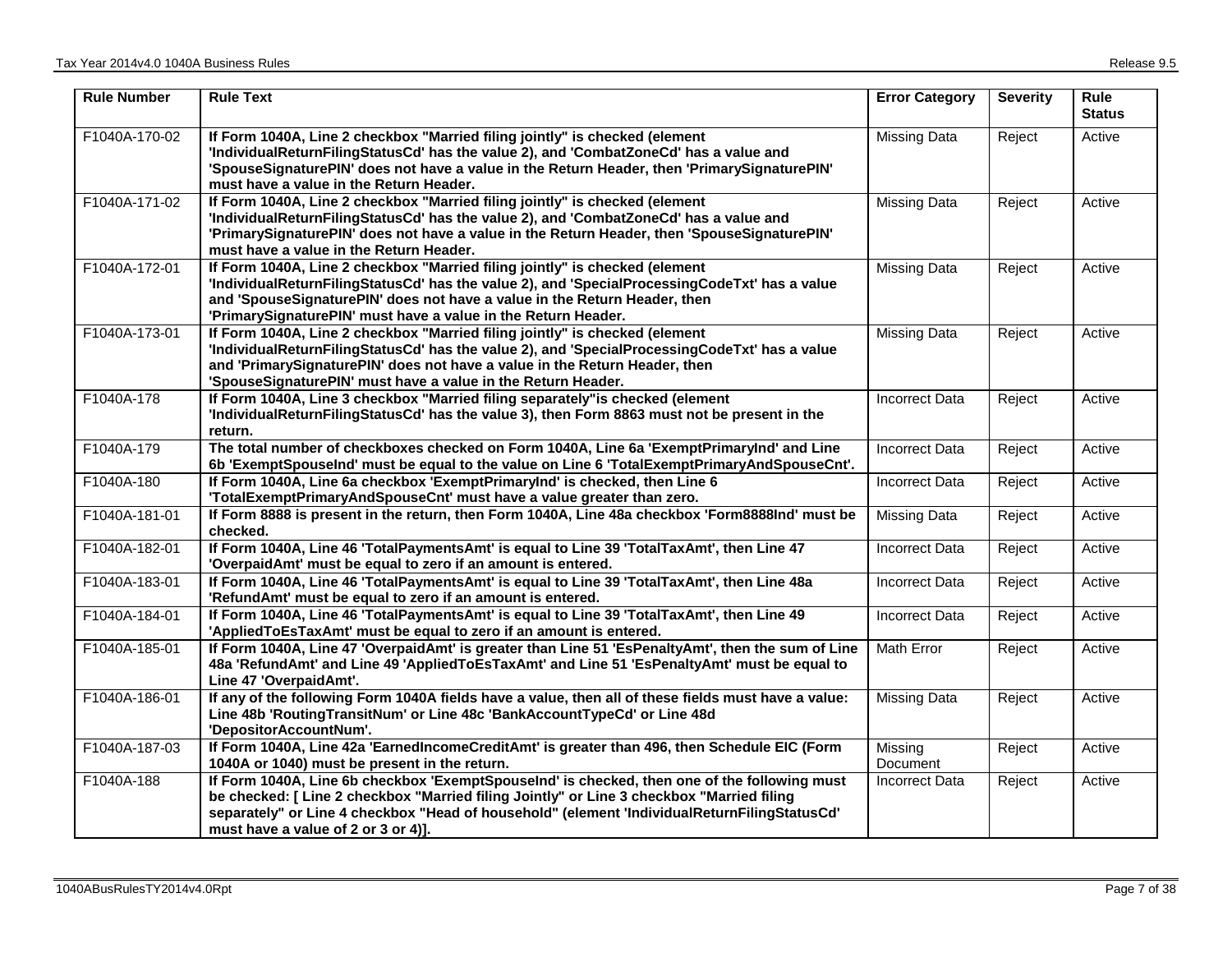| <b>Rule Number</b> | <b>Rule Text</b>                                                                                                                                                                                                                                                                                                                                                                                                             | <b>Error Category</b> | <b>Severity</b> | <b>Rule</b><br><b>Status</b> |
|--------------------|------------------------------------------------------------------------------------------------------------------------------------------------------------------------------------------------------------------------------------------------------------------------------------------------------------------------------------------------------------------------------------------------------------------------------|-----------------------|-----------------|------------------------------|
| F1040A-189         | If Form 1040A, Line 18 'StudentLoanInterestDedAmt' has a non-zero value, then Line 3 checkbox<br>"Married filing separately" must not be checked (element 'IndividualReturnFilingStatusCd' must<br>not have the value 3).                                                                                                                                                                                                    | <b>Incorrect Data</b> | Reject          | Active                       |
| F1040A-190         | If Form 1040A, Line 38a 'EarnedIncomeCreditAmt' has a non-zero value, then [FECRecord] must<br>not be present in the return.                                                                                                                                                                                                                                                                                                 | <b>Incorrect Data</b> | Reject          | <b>Disabled</b>              |
| F1040A-191         | If Form 1040A, Line 12b 'TaxableForeignPensionsTotalAmt' has a non-zero value, then Line 12b<br>'ForeignEmployerPensionCd' must be have the value "FEP".                                                                                                                                                                                                                                                                     | <b>Incorrect Data</b> | Reject          | Active                       |
| F1040A-192         | If Form 1040A, Line 12b 'TaxableForeignPensionsTotalAmt' has a non-zero value, then it must be<br>equal to the sum of 'ForeignPensionTaxableAmt's from all of the [FECRecord]s present in the<br>return.                                                                                                                                                                                                                     | <b>Incorrect Data</b> | Reject          | Active                       |
| F1040A-193-01      | Form 1040A, Line 42a 'EarnedIncomeCreditAmt' must have a zero value if an amount is entered.<br>e-File database indicates the taxpayer is not allowed to claim Earned Income Credit for this tax<br>year.                                                                                                                                                                                                                    | <b>Incorrect Data</b> | Reject          | Active                       |
| F1040A-194-01      | If 'StateAbbreviationCd' of the Filer address in the Return Header has a value of "AS" or "GU" or<br>"MP" or "PR" or "VI", then Form 1040A, Line 42a 'EarnedIncomeCreditAmt' must be equal to zero<br>if an amount is entered.                                                                                                                                                                                               | <b>Incorrect Data</b> | Reject          | Active                       |
| F1040A-195-01      | If Filer address in the Return Header is a Foreign Address, then Form 1040A, Line 42a<br>'EarnedIncomeCreditAmt' must be equal to zero if an amount is entered.                                                                                                                                                                                                                                                              | <b>Incorrect Data</b> | Reject          | Active                       |
| F1040A-196-01      | If Form 1040A, Line 48a checkbox 'Form8888Ind' is checked, then Form 8888 must be attached to<br>Line 48a.                                                                                                                                                                                                                                                                                                                   | Missing<br>Document   | Reject          | Active                       |
| F1040A-197-01      | If Form 1040A, Line 28 'TaxAmt' has a zero value or has no entry, then Form 2441, Line 11<br>'CreditForChildAndDepdCareAmt' must have a zero value if an amount is entered.                                                                                                                                                                                                                                                  | <b>Incorrect Data</b> | Reject          | Active                       |
| F1040A-296         | If Form 1040A, Line 19 'TuitionAndFeesDedAmt' has a non-zero value and Line 2 checkbox<br>"Married filing jointly" is checked (element 'IndividualReturnFilingStatusCd' has the value 2), then<br>both Line 6a 'ExemptPrimaryInd' and line 6b 'ExemptSpouseInd' must be checked.                                                                                                                                             | <b>Missing Data</b>   | Reject          | Active                       |
| F1040A-297         | If Form 1040A, Line 19 'TuitionAndFeesDedAmt' has a non-zero value and Line 2 checkbox<br>"Married filing jointly" is not checked (element 'IndividualReturnFilingStatusCd' does not have<br>the value 2), then Line 6a 'ExemptPrimaryInd' must be checked.                                                                                                                                                                  | <b>Missing Data</b>   | Reject          | Active                       |
| F1040A-298-01      | If Form 1040A, Line 2 checkbox "Married filing jointly" is checked (element<br>'IndividualReturnFilingStatusCd' has the value 2) and [ both 'PrimaryDeathDt' and<br>'SpouseDeathDt' have a value ] and Line 48a 'RefundAmt' has a non-zero value, then two Forms<br>1310 must be present in the return.                                                                                                                      | Missing<br>Document   | Reject          | Active                       |
| F1040A-299-01      | If Form 1040A, Line 2 checkbox "Married filing jointly" is not checked (element<br>'IndividualReturnFilingStatusCd' does not have the value 2) and 'PrimaryDeathDt' has a value and<br>Line 48a 'RefundAmt' has a non-zero value, then no more than one Form 1310 must be present in<br>the return.                                                                                                                          | Multiple<br>Documents | Reject          | Active                       |
| F1040A-336-01      | If Form 1040A, Line 2 checkbox "Married filing jointly" is not checked (element<br>'IndividualReturnFilingStatusCd' does not have the value 2) and 'PrimaryDeathDt' has a value and<br>Line 48a 'RefundAmt' has a non-zero value, then Form 1310 must be present in the return.                                                                                                                                              | Missing<br>Document   | Reject          | Active                       |
| F1040A-339-03      | If Form 1040A, Line 1 checkbox "Single" is checked (element 'IndividualReturnFilingStatusCd'<br>has the value 1) and Line 6a checkbox 'ExemptPrimaryInd' is checked and Line 23a<br>'TotalBoxesCheckedCnt' does not have a value and Line 23b checkbox 'MustItemizeInd' is not<br>checked and Line 24 'modifiedStandardDeductionInd' does not have a value, then Line 24<br>'TotalltemizedOrStandardDedAmt' must equal 6200. | <b>Incorrect Data</b> | Reject          | Active                       |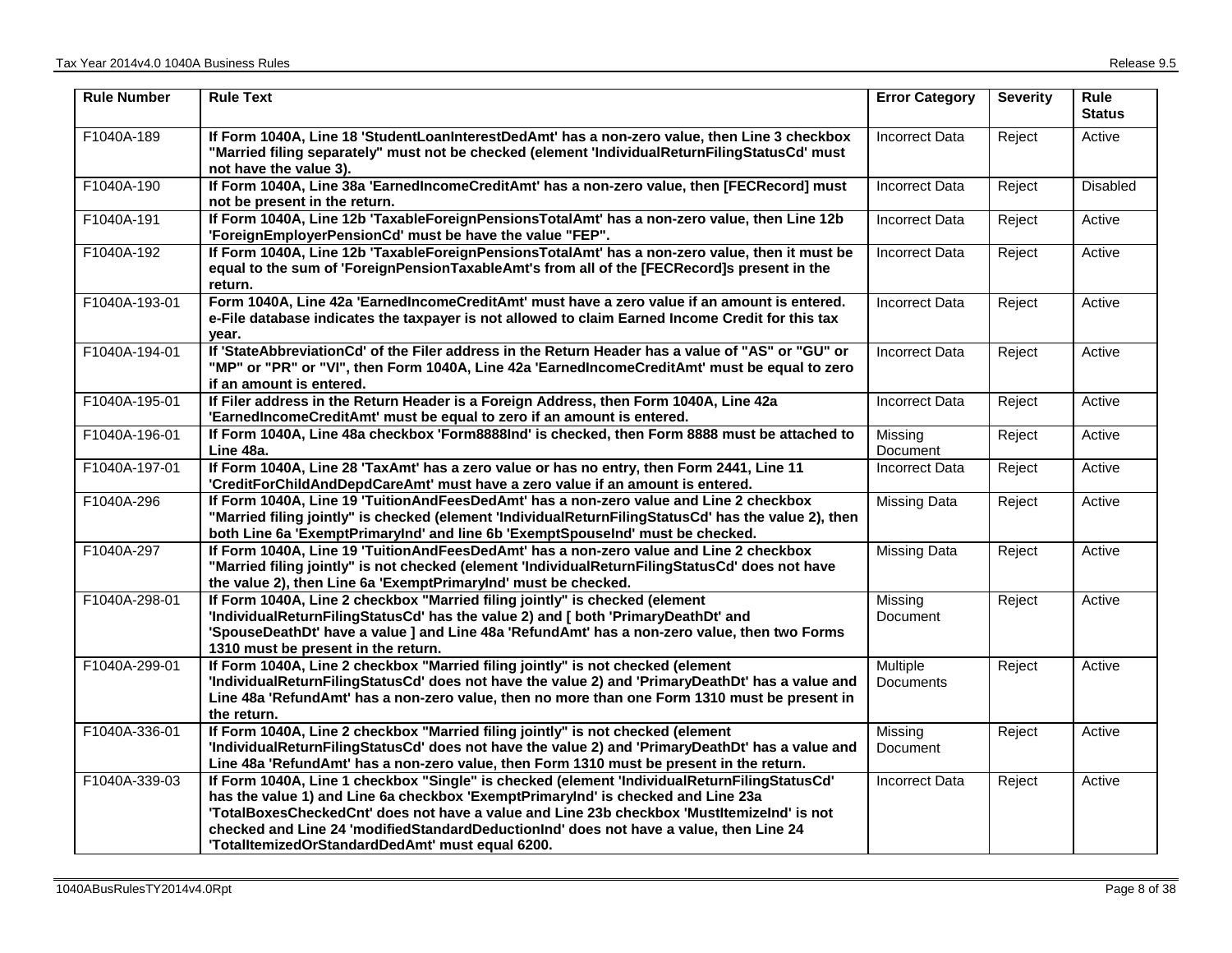| <b>Rule Number</b> | <b>Rule Text</b>                                                                                                                                                                                                                                                                                                                                                                                                                                                                      | <b>Error Category</b> | <b>Severity</b> | <b>Rule</b><br><b>Status</b> |
|--------------------|---------------------------------------------------------------------------------------------------------------------------------------------------------------------------------------------------------------------------------------------------------------------------------------------------------------------------------------------------------------------------------------------------------------------------------------------------------------------------------------|-----------------------|-----------------|------------------------------|
| F1040A-340-03      | If Form 1040A, Line 1 checkbox "Single" is checked (element 'IndividualReturnFilingStatusCd'<br>has the value 1) and Line 6a checkbox 'ExemptPrimaryInd' is checked and Line 23a<br>'TotalBoxesCheckedCnt' has the value 1 and Line 23b checkbox 'MustItemizeInd' is not checked<br>and Line 24 'modifiedStandardDeductionInd' does not have a value, then Line 24<br>'TotalltemizedOrStandardDedAmt' must equal 7750.                                                                | <b>Incorrect Data</b> | Reject          | Active                       |
| F1040A-341-03      | If Form 1040A, Line 1 checkbox "Single" is checked (element 'IndividualReturnFilingStatusCd'<br>has the value 1) and Line 6a checkbox 'ExemptPrimaryInd' is checked and Line 23a<br>'TotalBoxesCheckedCnt' has the value 2 and Line 23b checkbox 'MustItemizeInd' is not checked<br>and Line 24 'modifiedStandardDeductionInd' does not have a value, then Line 24<br>'TotalltemizedOrStandardDedAmt' must equal 9300.                                                                | <b>Incorrect Data</b> | Reject          | Active                       |
| F1040A-342-03      | If Form 1040A, Line 2 checkbox "Married filing jointly" is checked (element<br>'IndividualReturnFilingStatusCd' has the value 2) and [Line 6a checkbox 'ExemptPrimaryInd' and<br>6b checkbox 'ExemptSpouseInd' are checked] and Line 23a 'TotalBoxesCheckedCnt' does not<br>have a value and Line 23b checkbox 'MustItemizelnd' is not checked and Line 24<br>'modifiedStandardDeductionInd' does not have a value, then Line 24<br>'TotalltemizedOrStandardDedAmt' must equal 12400. | <b>Incorrect Data</b> | Reject          | Active                       |
| F1040A-343-03      | If Form 1040A, Line 2 checkbox "Married filing jointly" is checked (element<br>'IndividualReturnFilingStatusCd' has the value 2) and [Line 6a checkbox 'ExemptPrimaryInd' and<br>6b checkbox 'ExemptSpouseInd' are checked] and Line 23a 'TotalBoxesCheckedCnt' has the<br>value 1 and Line 23b checkbox 'MustItemizeInd' is not checked and Line 24<br>'modifiedStandardDeductionInd' does not have a value, then Line 24<br>'TotalltemizedOrStandardDedAmt' must equal 13600.       | <b>Incorrect Data</b> | Reject          | Active                       |
| F1040A-344-03      | If Form 1040A, Line 2 checkbox "Married filing jointly" is checked (element<br>'IndividualReturnFilingStatusCd' has the value 2) and [Line 6a checkbox 'ExemptPrimaryInd' and<br>6b checkbox 'ExemptSpouseInd' are checked] and Line 23a 'TotalBoxesCheckedCnt' has the<br>value 2 and Line 23b checkbox 'MustItemizelnd' is not checked and Line 24<br>'modifiedStandardDeductionInd' does not have a value, then Line 24<br>'TotalltemizedOrStandardDedAmt' must equal 14800.       | Incorrect Data        | Reject          | Active                       |
| F1040A-345-03      | If Form 1040A, Line 2 checkbox "Married filing jointly" is checked (element<br>'IndividualReturnFilingStatusCd' has a value of 2) and [Line 6a checkbox 'ExemptPrimaryInd' and<br>6b checkbox 'ExemptSpouseInd' are checked] and Line 23a 'TotalBoxesCheckedCnt' has the<br>value 3 and Line 23b checkbox 'MustItemizelnd' is not checked and Line 24<br>'modifiedStandardDeductionInd' does not have a value, then Line 24<br>'TotalltemizedOrStandardDedAmt' must equal 16000.      | <b>Incorrect Data</b> | Reject          | Active                       |
| F1040A-346-03      | If Form 1040A, Line 2 checkbox "Married filing jointly" is checked (element<br>'IndividualReturnFilingStatusCd' has a value of 2) and [Line 6a checkbox 'ExemptPrimaryInd' and<br>6b checkbox 'ExemptSpouseInd' are checked] and Line 23a 'TotalBoxesCheckedCnt' has the<br>value 4 and Line 23b checkbox 'Mustltemizelnd' is not checked and Line 24<br>'modifiedStandardDeductionInd' does not have a value, then Line 24<br>'TotalltemizedOrStandardDedAmt' must equal 17200.      | <b>Incorrect Data</b> | Reject          | Active                       |
| F1040A-347-03      | If Form 1040A, Line 3 checkbox "Married filing separately" is checked (element<br>'IndividualReturnFilingStatusCd' has the value 3) and Line 6a checkbox 'ExemptPrimaryInd' is<br>checked and Line 23a 'TotalBoxesCheckedCnt' does not have a value and Line 23b checkbox<br>'MustItemizeInd' is not checked and Line 24 'modifiedStandardDeductionInd' does not have a<br>value, then Line 24 'TotalItemizedOrStandardDedAmt' must equal 6200.                                       | <b>Incorrect Data</b> | Reject          | Active                       |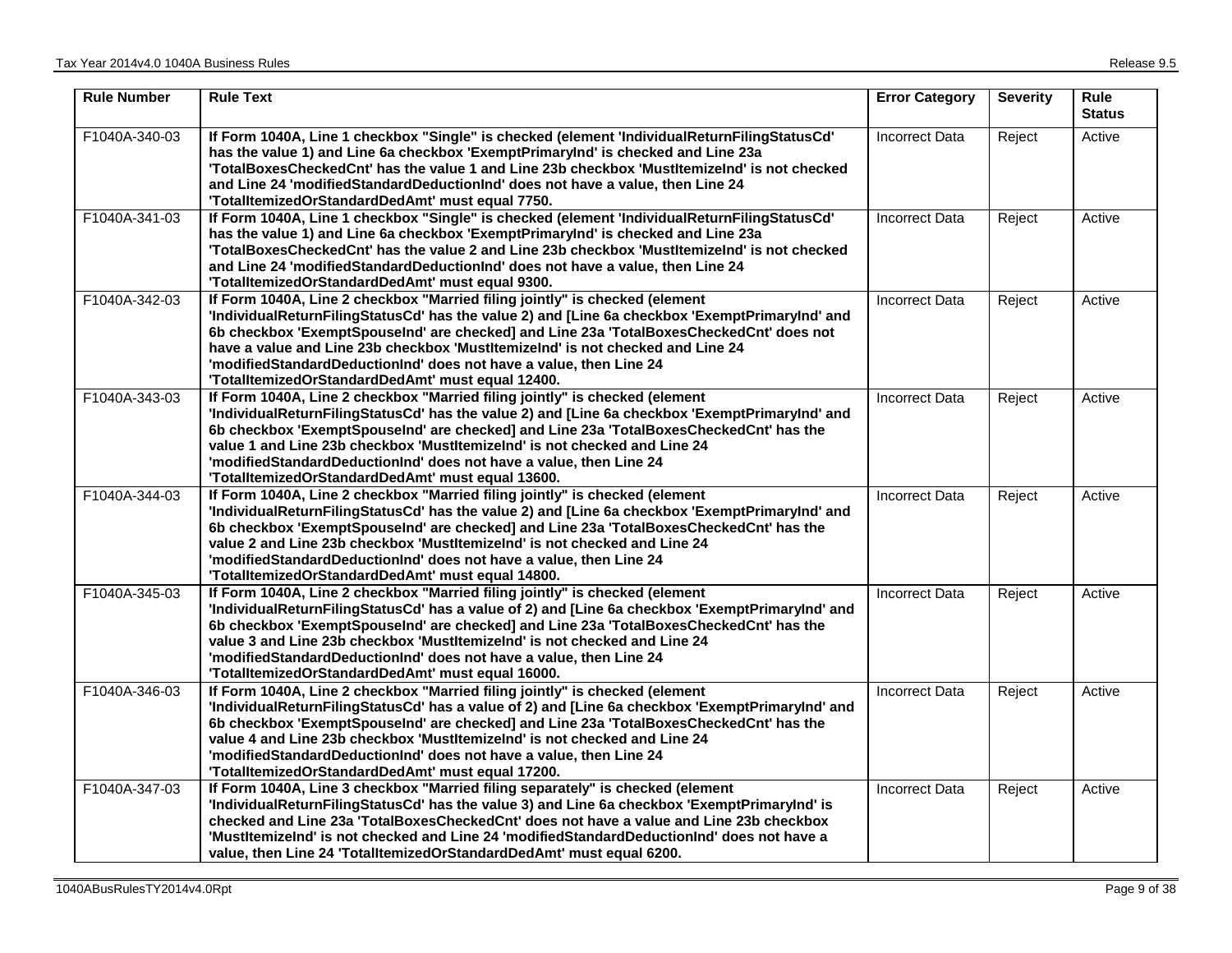| <b>Rule Number</b> | <b>Rule Text</b>                                                                                                                                                                                                                                                                                                                                                                                                                              | <b>Error Category</b> | <b>Severity</b> | <b>Rule</b><br><b>Status</b> |
|--------------------|-----------------------------------------------------------------------------------------------------------------------------------------------------------------------------------------------------------------------------------------------------------------------------------------------------------------------------------------------------------------------------------------------------------------------------------------------|-----------------------|-----------------|------------------------------|
| F1040A-348-03      | If Form 1040A, Line 3 checkbox "Married filing separately" is checked (element<br>'IndividualReturnFilingStatusCd' has the value 3) and Line 6a checkbox 'ExemptPrimaryInd' is<br>checked and Line 23a TotalBoxesCheckedCnt' has the value 1 and Line 23b checkbox<br>'MustItemizeInd' is not checked and Line 24 'modifiedStandardDeductionInd' does not have a<br>value, then Line 24 'TotalItemizedOrStandardDedAmt' must equal 7400.      | <b>Incorrect Data</b> | Reject          | Active                       |
| F1040A-349-03      | If Form 1040A, Line 3 checkbox "Married filing separately" is checked (element<br>'IndividualReturnFilingStatusCd' has the value 3) and [Line 6a checkbox 'ExemptPrimaryInd' is<br>checked] and Line 23a 'TotalBoxesCheckedCnt' has the value 2 and Line 23b checkbox<br>'MustItemizeInd' is not checked and Line 24 'modifiedStandardDeductionInd' does not have a<br>value, then Line 24 'TotalItemizedOrStandardDedAmt' must equal 8600.   | <b>Incorrect Data</b> | Reject          | Active                       |
| F1040A-350-03      | If Form 1040A, Line 4 checkbox "Head of Household" is checked (element<br>'IndividualReturnFilingStatusCd' has the value 4) and Line 6a checkbox 'ExemptPrimaryInd' is<br>checked and Line 23a 'TotalBoxesCheckedCnt' does not have a value and Line 23b checkbox<br>'MustItemizeInd' is not checked and Line 24 'modifiedStandardDeductionInd' does not have a<br>value, then Line 24 'TotalItemizedOrStandardDedAmt' must equal 9100.       | <b>Incorrect Data</b> | Reject          | Active                       |
| F1040A-351-03      | If Form 1040A, Line 4 checkbox "Head of Household" is checked (element<br>'IndividualReturnFilingStatusCd' has the value 4) and Line 6a checkbox 'ExemptPrimaryInd' is<br>checked and Line 23a 'TotalBoxesCheckedCnt' has the value 1 and Line 23b checkbox<br>'MustItemizeInd' is not checked and Line 24 'modifiedStandardDeductionInd' does not have a<br>value, then Line 24 'TotalItemizedOrStandardDedAmt' must equal 10650.            | <b>Incorrect Data</b> | Reject          | Active                       |
| F1040A-352-03      | If Form 1040A, Line 4 checkbox "Head of Household" is checked (element<br>'IndividualReturnFilingStatusCd' has the value 4) and Line 6a checkbox 'ExemptPrimaryInd' is<br>checked and Line 23a TotalBoxesCheckedCnt' has the value 2 and Line 23b checkbox<br>'MustItemizeInd' is not checked and Line 24 'modifiedStandardDeductionInd' does not have a<br>value, then Line 24 'TotalItemizedOrStandardDedAmt' must equal 12200.             | <b>Incorrect Data</b> | Reject          | Active                       |
| F1040A-353-03      | If Form 1040A, Line 5 checkbox "Qualifying Widow(er)" is checked (element<br>'IndividualReturnFilingStatusCd' has the value 5) and [Line 6a checkbox 'ExemptPrimaryInd' is<br>checked] and Line 23a 'TotalBoxesCheckedCnt' does not have a value and Line 23b checkbox<br>'MustItemizeInd' is not checked and Line 24 'modifiedStandardDeductionInd' does not have a<br>value, then Line 24 'TotalItemizedOrStandardDedAmt' must equal 12400. | <b>Incorrect Data</b> | Reject          | Active                       |
| F1040A-354-03      | If Form 1040A, Line 5 checkbox "Qualifying Widow(er)" is checked (element<br>'IndividualReturnFilingStatusCd' has the value 5) and [Line 6a checkbox 'ExemptPrimaryInd' is<br>checked] and Line 23a 'TotalBoxesCheckedCnt' has the value 1 and Line 23b checkbox<br>'MustItemizeInd' is not checked and Line 24 'modifiedStandardDeductionInd' does not have a<br>value, then Line 24 'TotalItemizedOrStandardDedAmt' must equal 13600.       | <b>Incorrect Data</b> | Reject          | Active                       |
| F1040A-355-03      | If Form 1040A, Line 5 checkbox "Qualifying Widow(er)" is checked (element<br>'IndividualReturnFilingStatusCd' has the value 5) and [Line 6a checkbox 'ExemptPrimaryInd' is<br>checked] and Line 23a 'TotalBoxesCheckedCnt' has the value 2 and Line 23b checkbox<br>'MustItemizeInd' is not checked and Line 24 'modifiedStandardDeductionInd' does not have a<br>value, then Line 24 'TotalItemizedOrStandardDedAmt' must equal 14800.       | <b>Incorrect Data</b> | Reject          | Active                       |
| F1040A-364-01      | Bona fide residents of Puerto Rico with income excluded under Internal Revenue Code Section<br>933 should file Form 1040-PR or Form 1040-SS to claim Additional Child Tax Credit.                                                                                                                                                                                                                                                             | <b>Incorrect Data</b> | Reject          | Active                       |
| F1040A-365         | If Form 1040A, Line 3 'NRALiteralCd' has the value "NRA" and checkbox "Married filing<br>separately" is checked (element 'IndividualReturnFilingStatusCd' has the value 3), then Line 6b<br>checkbox 'ExemptSpouseInd' must not be checked.                                                                                                                                                                                                   | <b>Incorrect Data</b> | Reject          | Active                       |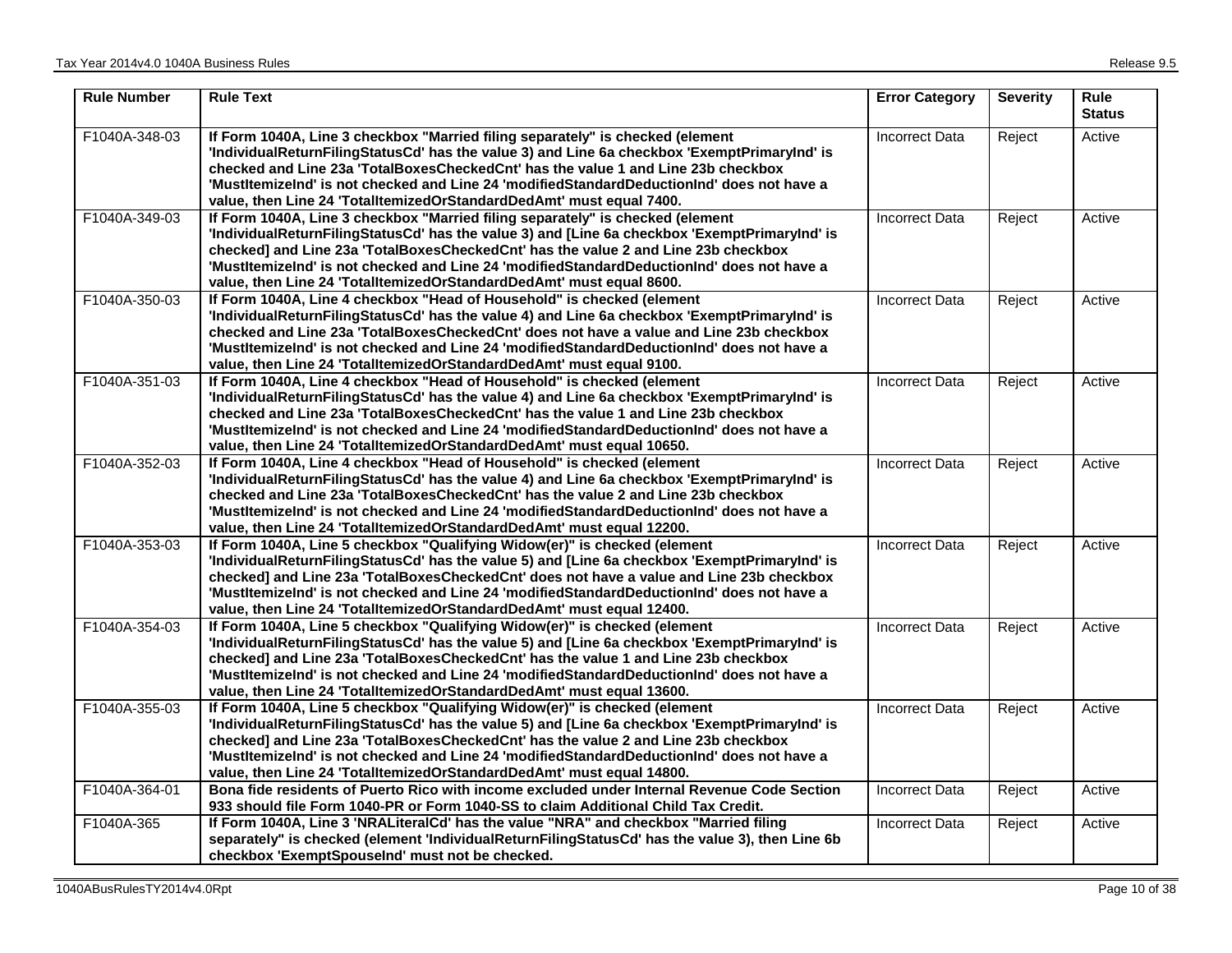| <b>Rule Number</b> | <b>Rule Text</b>                                                                                                                                                                                                                                                                                                                                                                     | <b>Error Category</b> | <b>Severity</b> | <b>Rule</b><br><b>Status</b> |
|--------------------|--------------------------------------------------------------------------------------------------------------------------------------------------------------------------------------------------------------------------------------------------------------------------------------------------------------------------------------------------------------------------------------|-----------------------|-----------------|------------------------------|
| F1040A-366-01      | If Form 1040A, Line 3 'NRALiteralCd' has the value "NRA" and checkbox "Married filing<br>separately" is checked (element 'IndividualReturnFilingStatusCd' has the value 3), then Line 6b<br>'ExemptSpouseNm' must not have a value.                                                                                                                                                  | <b>Incorrect Data</b> | Reject          | Active                       |
| F1040A-367-01      | If Form 1040A, Line 3 'NRALiteralCd' has the value "NRA" and checkbox "Married filing<br>separately" is checked (element 'IndividualReturnFilingStatusCd' has the value 3), then Line 6b<br>'ExemptSpouseNameControlTxt' must not have a value.                                                                                                                                      | <b>Incorrect Data</b> | Reject          | Active                       |
| F1040A-370-03      | If Form 1040A, Line 34 'RtrSavingsContributionsCrAmt' has a non-zero value and Line 1<br>checkbox "Single" or Line 3 checkbox "Married filing separately" or Line 5 checkbox "Qualifying<br>widow(er) with dependent child" is checked (element 'IndividualReturnFilingStatusCd' has a<br>value of 1, 3 or 5), then Line 21 'AdjustedGrossIncomeAmt' must not be greater than 30000. | <b>Incorrect Data</b> | Reject          | Active                       |
| F1040A-371-03      | If Form 1040A, Line 34 'RtrSavingsContributionsCrAmt' has a non-zero value and Line 4<br>checkbox "Head of household" is checked (element 'IndividualReturnFilingStatusCd' has the<br>value 4), then Line 21 'AdjustedGrossIncomeAmt' must not be greater than 45000.                                                                                                                | <b>Incorrect Data</b> | Reject          | Active                       |
| F1040A-372-03      | If Form 1040A, Line 34 'RtrSavingsContributionsCrAmt' has a non-zero value and Line 2<br>checkbox "Married filing jointly" is checked (element 'IndividualReturnFilingStatusCd' has the<br>value 2), then Line 21 'AdjustedGrossIncomeAmt' must not be greater than 60000.                                                                                                           | <b>Incorrect Data</b> | Reject          | Active                       |
| F1040A-377-03      | If Form 1040A, Line 2 checkbox "Married filing jointly" is not checked (element<br>'IndividualReturnFilingStatusCd' does not have the value 2) and the number of Qualifying Child's<br>SSN that has a value on Schedule EIC(Form 1040A or 1040) is one, then Form 1040A, Line 21<br>'AdjustedGrossIncomeAmt' must not be greater than 38511.                                         | <b>Incorrect Data</b> | Reject          | Active                       |
| F1040A-378-03      | If Form 1040A, Line 2 checkbox "Married filing jointly" is checked (element<br>'IndividualReturnFilingStatusCd' has the value 2) and the number of Qualifying Child's SSN that<br>has a value on Schedule EIC(Form 1040A or 1040) is one, then Form 1040A, Line 21<br>'AdjustedGrossIncomeAmt' must not be greater than 43941.                                                       | <b>Incorrect Data</b> | Reject          | Active                       |
| F1040A-379-03      | If Form 1040A, Line 2 checkbox "Married filing jointly" is not checked (element<br>'IndividualReturnFilingStatusCd' does not have the value 2) and the number of Qualifying Child's<br>SSN that has a value on Schedule EIC(Form 1040A or 1040) is two, then Form 1040A, Line 21<br>'AdjustedGrossIncomeAmt' must not be greater than 43756.                                         | <b>Incorrect Data</b> | Reject          | Active                       |
| F1040A-380-03      | If Form 1040A, Line 2 checkbox "Married filing jointly" is checked (element<br>'IndividualReturnFilingStatusCd' has the value 2) and the number of Qualifying Child's SSN that<br>has a value on Schedule EIC(Form 1040A or 1040) is two, then Form 1040A, Line 21<br>'AdjustedGrossIncomeAmt' must not be greater than 49186.                                                       | <b>Incorrect Data</b> | Reject          | Active                       |
| F1040A-381-03      | If Form 1040A, Line 2 checkbox "Married filing jointly" is not checked (element<br>'IndividualReturnFilingStatusCd' does not have the value 2) and the number of Qualifying Child's<br>SSN that has a value on Schedule EIC(Form 1040A or 1040) is three, then Form 1040A, Line 21<br>'AdjustedGrossIncomeAmt' must not be greater than 46997.                                       | <b>Incorrect Data</b> | Reject          | Active                       |
| F1040A-382-03      | If Form 1040A, Line 2 checkbox "Married filing jointly" is checked (element<br>'IndividualReturnFilingStatusCd' has the value 2) and the number of Qualifying Child's SSN that<br>has a value on Schedule EIC(Form 1040A or 1040) is three, then Form 1040A, Line 21<br>'AdjustedGrossIncomeAmt' must not be greater than 52427.                                                     | <b>Incorrect Data</b> | Reject          | Active                       |
| F1040A-383-03      | If the number of Qualifying Child's SSN that has a value on Schedule EIC (Form 1040A or 1040) is<br>one, then Form 1040A, Line 42a 'EarnedIncomeCreditAmt' must not be greater than 3305.                                                                                                                                                                                            | <b>Incorrect Data</b> | Reject          | Active                       |
| F1040A-384-03      | If the number of Qualifying Child's SSN that has a value on Schedule EIC (Form 1040A or 1040) is<br>two, then Form 1040A, Line 42a 'EarnedIncomeCreditAmt' must not be greater than 5460.                                                                                                                                                                                            | <b>Incorrect Data</b> | Reject          | Active                       |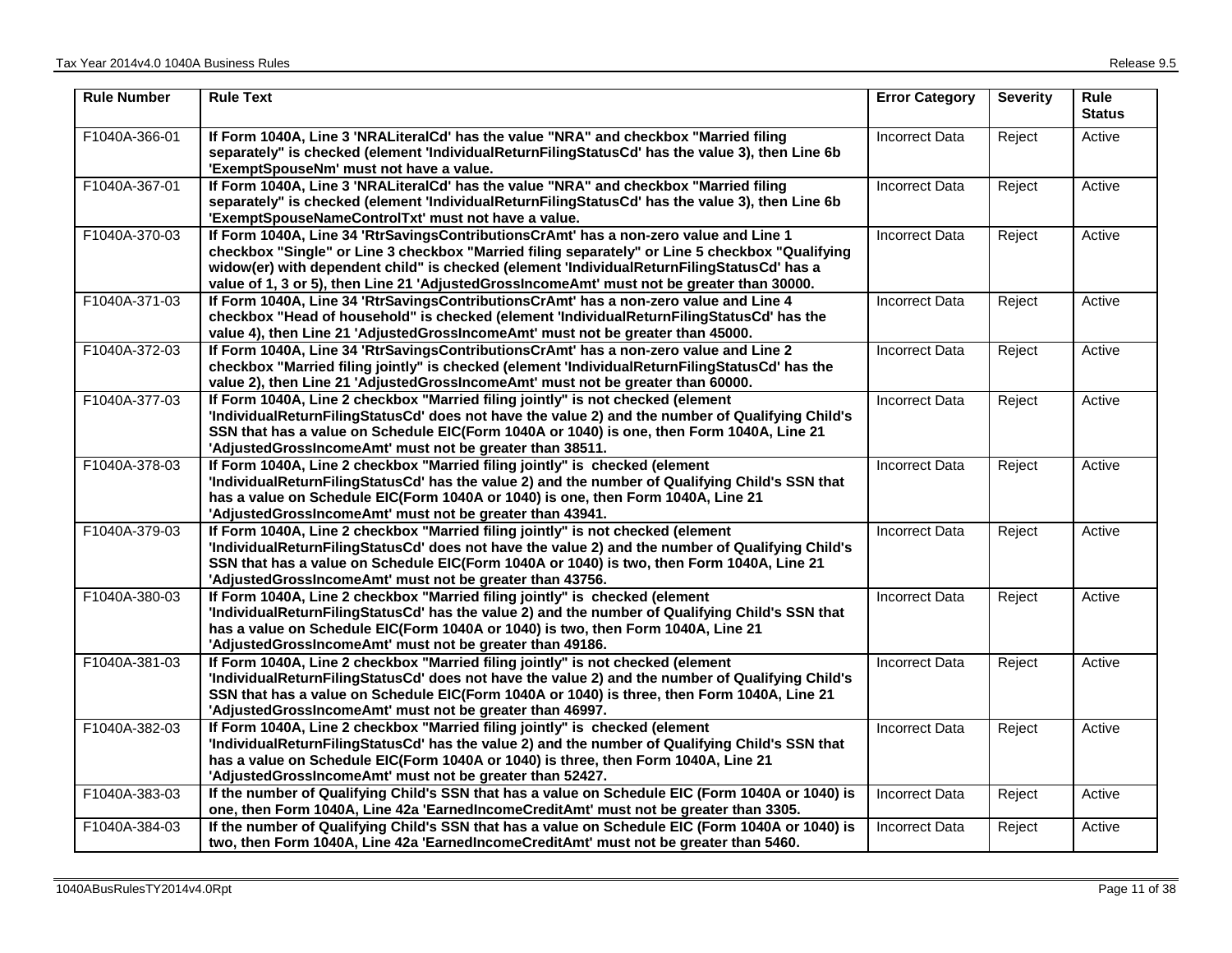| <b>Rule Number</b> | <b>Rule Text</b>                                                                                                                                                                                                                                                                                                                                                                                                                                                                   | <b>Error Category</b> | <b>Severity</b> | <b>Rule</b><br><b>Status</b> |
|--------------------|------------------------------------------------------------------------------------------------------------------------------------------------------------------------------------------------------------------------------------------------------------------------------------------------------------------------------------------------------------------------------------------------------------------------------------------------------------------------------------|-----------------------|-----------------|------------------------------|
| F1040A-385-03      | If the number of Qualifying Child's SSN that has a value on Schedule EIC (Form 1040A or 1040) is<br>three, then Form 1040A, Line 42a 'EarnedIncomeCreditAmt' must not be greater than 6143.                                                                                                                                                                                                                                                                                        | <b>Incorrect Data</b> | Reject          | Active                       |
| F1040A-386-02      | If Form 1040A, Line 3 checkbox "Married filing separately" is checked (element<br>'IndividualReturnFilingStatusCd' has the value 3) and [Line 6a checkbox 'ExemptPrimaryInd' and<br>6b checkbox 'ExemptSpouseInd' are checked] and Line 23a 'TotalBoxesCheckedCnt' has the<br>value 3 and Line 23b checkbox 'Mustltemizelnd' is not checked and Line 24<br>'modifiedStandardDeductionInd' does not have a value, then Line 24<br>'TotalltemizedOrStandardDedAmt' must equal 9800.  | <b>Incorrect Data</b> | Reject          | Active                       |
| F1040A-387-02      | If Form 1040A, Line 3 checkbox "Married filing separately" is checked (element<br>'IndividualReturnFilingStatusCd' has the value 3) and [Line 6a checkbox 'ExemptPrimaryInd' and<br>6b checkbox 'ExemptSpouseInd' are checked] and Line 23a 'TotalBoxesCheckedCnt' has the<br>value 4 and Line 23b checkbox 'Mustltemizelnd' is not checked and Line 24<br>'modifiedStandardDeductionInd' does not have a value, then Line 24<br>'TotalltemizedOrStandardDedAmt' must equal 11000. | <b>Incorrect Data</b> | Reject          | Active                       |
| F1040A-395         | The total number of checkboxes checked on Form 1040A, Line 23a 'Primary65OrOlderInd' and<br>'PrimaryBlindInd' and 'Spouse65OrOlderInd' and 'SpouseBlindInd' must be equal to the value on<br>Line 23a 'TotalBoxesCheckedCnt'.                                                                                                                                                                                                                                                      | Data Mismatch         | Reject          | Active                       |
| F1040A-396-01      | The e-File database indicates a First Time Homebuyer Installment Payment is due for the Primary<br>SSN. A Form 1040 must be filed, with the repayment amount included on Form 1040, Line 60b or<br>Form 5405 must be attached to Form 1040.                                                                                                                                                                                                                                        | <b>Missing Data</b>   | Reject          | Active                       |
| F1040A-397-01      | The e-File database indicates a First Time Homebuyer Installment Payment is due for the Spouse<br>SSN. A Form 1040 must be filed, with the repayment amount included on Form 1040, Line 60b or<br>Form 5405 must be attached to Form 1040.                                                                                                                                                                                                                                         | <b>Missing Data</b>   | Reject          | Active                       |
| F1040A-402-01      | If [FEC Record] is present in the return, then in [WagesNotShownSchedule], there must be at<br>least one 'WagesLiteralCd' that has the value "FEC" or Form 1040A, Line 12b<br>'ForeignEmployerPensionCd' must have the value "FEP" or Form 1040A, Line 12b<br>'TaxableForeignPensionsTotalAmt' must have a non-zero value.                                                                                                                                                         | <b>Missing Data</b>   | Reject          | Active                       |
| F1040A-403-01      | For each dependent on Form 1040A, Line 6c(2), whose 'DiedLiteralCd' has the value "DIED", there<br>must be a binary attachment with Description "BirthCertificate" or "DeathCertificate" or<br>"HospitalMedicalRecords" present in the return.                                                                                                                                                                                                                                     | Missing<br>Document   | Reject          | Active                       |
| F1040A-405-01      | If Form 1040A, Line 4 checkbox "Head of Household" is checked (element<br>'IndividualReturnFilingStatusCd' has the value 4), then 'SpouseSignaturePIN' must not have a<br>value in the Return Header.                                                                                                                                                                                                                                                                              | <b>Incorrect Data</b> | Reject          | Active                       |
| F1040A-406-01      | If Form 1040A, Line 3 checkbox "Married filing separately' is checked (element<br>'IndividualReturnFilingStatusCd' has the value 3) and Line 6b checkbox 'ExemptSpouseInd' is<br>checked, then spouse must have no income (or loss).                                                                                                                                                                                                                                               | <b>Incorrect Data</b> | Reject          | Active                       |
| F1040A-407-01      | If Form 1040A, Line 4 checkbox "Head of Household" is checked (element<br>'IndividualReturnFilingStatusCd' has the value 4), and Line 6b checkbox 'ExemptSpouseInd' is<br>checked, then spouse must have no income (or loss).                                                                                                                                                                                                                                                      | <b>Incorrect Data</b> | Reject          | Active                       |
| F1040A-408         | If Form 1040A, Line 3 checkbox "Married filing separately" is checked (element<br>'IndividualReturnFilingStatusCd' has the value 3), then Line 18 'StudentLoanInterestDedAmt'<br>must have a zero value if an amount is entered.                                                                                                                                                                                                                                                   | <b>Incorrect Data</b> | Reject          | Active                       |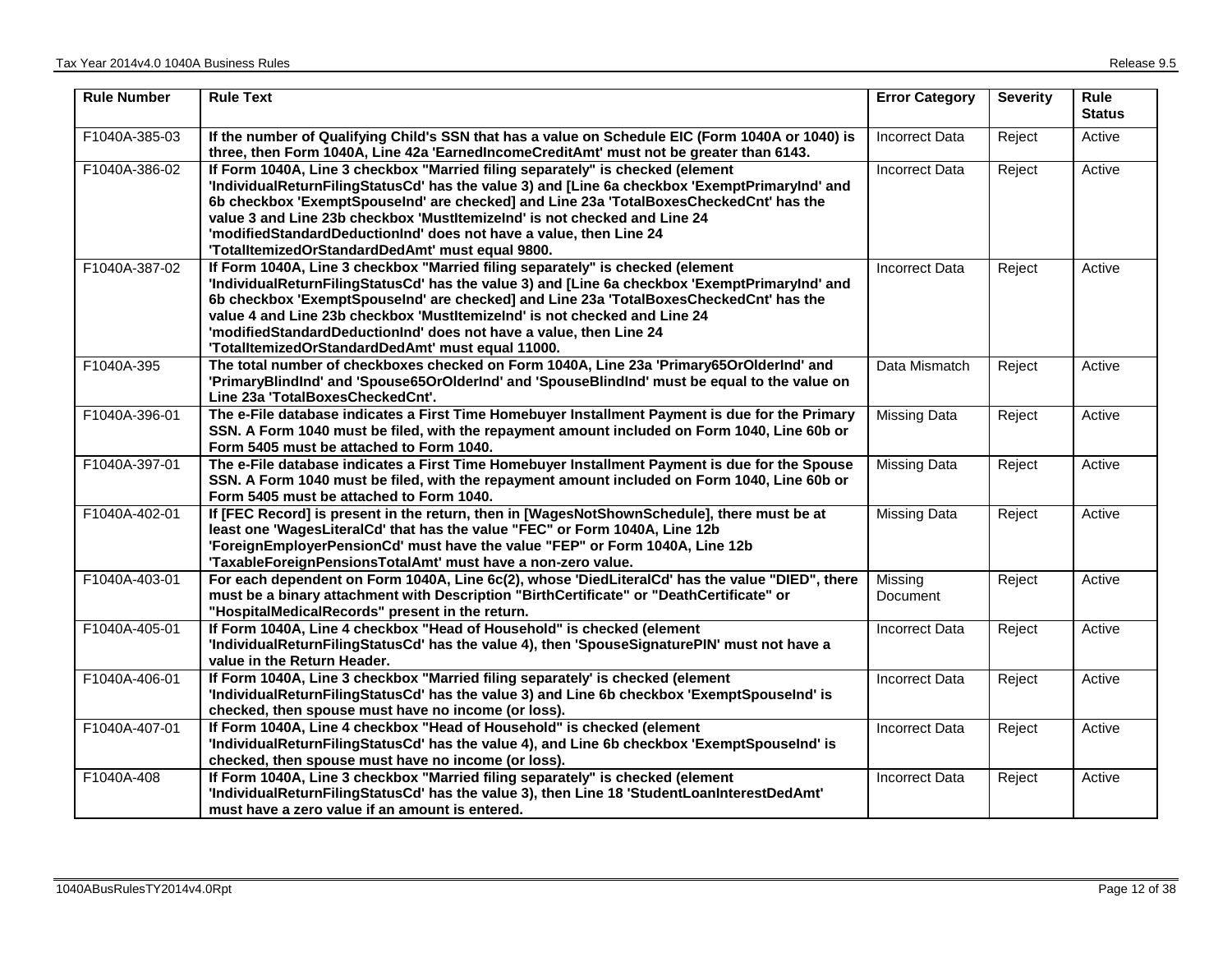| <b>Rule Number</b> | <b>Rule Text</b>                                                                                                                                                                                                                                                                                                                                                                                                                                                                                | <b>Error Category</b>               | <b>Severity</b> | Rule<br><b>Status</b> |
|--------------------|-------------------------------------------------------------------------------------------------------------------------------------------------------------------------------------------------------------------------------------------------------------------------------------------------------------------------------------------------------------------------------------------------------------------------------------------------------------------------------------------------|-------------------------------------|-----------------|-----------------------|
| F1040A-409         | Data on the tax return indicates that the filer is a bona fide resident of Puerto Rico with only<br>Puerto Rico income and does not have a U. S. tax filing obligation. However, if the filer has self-<br>employment income from Puerto Rico and/or wishes to claim the Additional Child Tax Credit,<br>they must do so on a Form 1040-PR or Form 1040-SS. Otherwise, they should file a return with<br>the Departamento de Hacienda, PO Box 9022501, San Juan, PR 00902-2501.                 | Unsupported                         | Reject          | Disabled              |
| F1040A-410-01      | Form 1040A, Line 43 'AdditionalChildTaxCreditAmt' must be equal to Schedule 8812(Form 1040A<br>or Form 1040), Line 13 'AdditionalChildTaxCreditAmt'.                                                                                                                                                                                                                                                                                                                                            | Data Mismatch                       | Reject          | Active                |
| F1040A-411-01      | If Form 1040A, Line 50 'OwedAmt' has a value greater than zero, then Line 48a 'RefundAmt' must<br>be equal to zero if an amount is entered.                                                                                                                                                                                                                                                                                                                                                     | <b>Incorrect Data</b>               | Reject          | Active                |
| F1040A-412-01      | If Form 1040A, Line 48a 'RefundAmt' has a value greater than zero, then Line 50 'OwedAmt' must<br>be equal to zero if an amount is entered.                                                                                                                                                                                                                                                                                                                                                     | <b>Incorrect Data</b>               | Reject          | Active                |
| F1040A-414-01      | If Form 1040A, Line 6c(2) 'DependentSSN' has an ITIN and Line 6c(4) checkbox<br>'EligibleForChildTaxCreditInd' is checked for that dependent, and Line 35 'ChildTaxCreditAmt'<br>has a non-zero value, then Schedule 8812 (Form 1040A or Form 1040) must be present in the<br>return.                                                                                                                                                                                                           | Missing<br>Document                 | Reject          | Active                |
| F1040A-427-01      | If Form 1040A, Line 5 checkbox "Qualifying widow(er) with dependent child" is checked (element<br>'IndividualReturnFilingStatusCd' has a value 5), then [ Line 6c 'ChldWhoLivedWithYouCnt' or<br>'ChldNotLivingWithYouCnt' must be greater than zero ] or Line 4 'QualifyingHOHNm' must have a<br>value.                                                                                                                                                                                        | <b>Incorrect Data</b>               | Reject          | Active                |
| F1040A-430         | Form 1040A, Line 16 'EducatorExpensesAmt' must be equal to zero if an amount is entered.                                                                                                                                                                                                                                                                                                                                                                                                        | <b>Incorrect Data</b>               | Reject          | Active                |
| F1040A-431         | Form 1040A, Line 19 'TuitionAndFeesDedAmt' must be equal to zero if an amount is entered.                                                                                                                                                                                                                                                                                                                                                                                                       | <b>Incorrect Data</b>               | Reject          | Active                |
| F1040A-510         | If Form 1040A, Line 6a checkbox 'ExemptPrimaryInd' is checked, then Primary SSN in the Return<br>Header must not be equal to a 'DependentSSN' on another tax return.                                                                                                                                                                                                                                                                                                                            | Incorrect Data                      | Reject          | Active                |
| F1040A-511         | If Line 1 checkbox "Single" or Line 2 checkbox "Married filing jointly" or Line 5 checkbox<br>"Qualifying widow(er) with dependent child" is checked (element<br>'IndividualReturnFilingStatusCd' has a value 1 or 2 or 5), then the Primary SSN in the Return<br>Header must not be equal to Spouse SSN on another tax return in which Married Filing Separately<br>is the filing status.                                                                                                      | Database<br><b>Validation Error</b> | Reject          | Active                |
| F1040A-512         | The Dependent SSN must not be the same as the Primary or Secondary on another return in<br>which the SSN was claimed as an exemption.                                                                                                                                                                                                                                                                                                                                                           | <b>Incorrect Data</b>               | Reject          | Active                |
| F1040A-513         | If Form 1040A, Line 6b checkbox 'ExemptSpouseInd' is checked, then Spouse SSN in the Return<br>Header must not be the same as a 'DependentSSN' on another tax return.                                                                                                                                                                                                                                                                                                                           | <b>Incorrect Data</b>               | Reject          | Active                |
| F1040A-524-01      | If 'PINTypeCd' in the Return Header has the value "Self-Select On-Line" and Form 1040A, Line 2<br>checkbox "Married filing jointly" is not checked (element 'IndividualReturnFilingStatusCd' does<br>not have the value 2), then 'PrimaryBirthDt' in the Return Header must match the e-File database.                                                                                                                                                                                          | <b>Incorrect Data</b>               | Reject          | Active                |
| F1040A-525-02      | If 'PINTypeCd' in the Return Header has the value "Self-Select On-Line" and Form 1040A, Line 2<br>checkbox "Married filing jointly" is checked (element 'IndividualReturnFilingStatusCd' has the<br>value 2), and 'SpecialProcessingLiteralCd' does not have a value and 'CombatZoneCd' does not<br>have a value and 'SpecialProcessingCodeTxt' does not have a value and 'PrimaryDeathDt' does<br>not have a value, then 'PrimaryBirthDt' in the Return Header must match the e-File database. | <b>Incorrect Data</b>               | Reject          | Active                |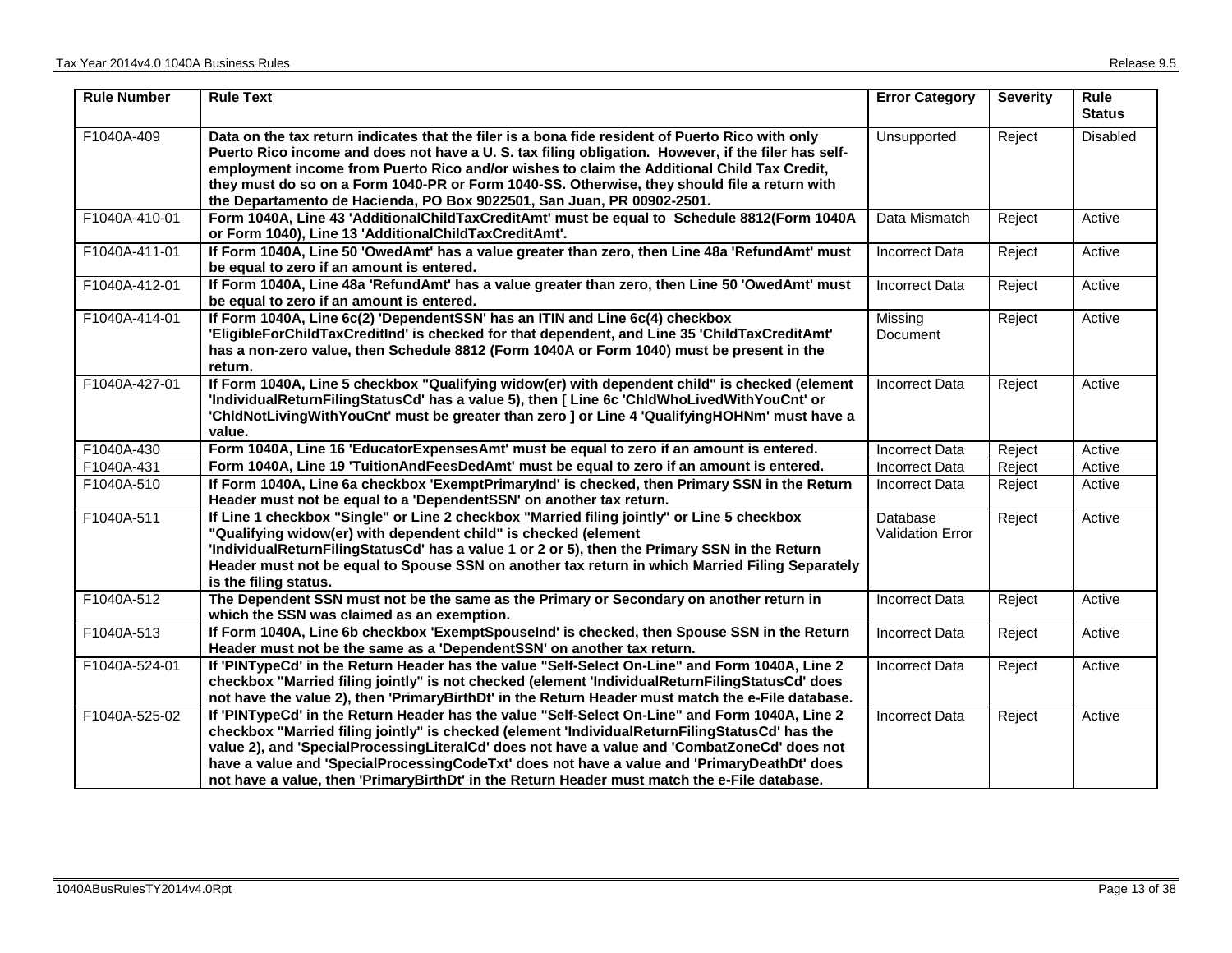| <b>Rule Number</b> | <b>Rule Text</b>                                                                                                                                                                                                                                                                                                                                                                                                                                                                              | <b>Error Category</b> | <b>Severity</b>    | <b>Rule</b><br><b>Status</b> |
|--------------------|-----------------------------------------------------------------------------------------------------------------------------------------------------------------------------------------------------------------------------------------------------------------------------------------------------------------------------------------------------------------------------------------------------------------------------------------------------------------------------------------------|-----------------------|--------------------|------------------------------|
| F1040A-526-02      | If 'PINTypeCd' in the Return Header has the value "Self-Select On-Line" and Form 1040A, Line 2<br>checkbox "Married filing jointly" is checked (element 'IndividualReturnFilingStatusCd' has the<br>value 2), and 'SpecialProcessingLiteralCd' does not have a value and 'CombatZoneCd' does not<br>have a value and 'SpecialProcessingCodeTxt' does not have a value and 'SpouseDeathDt' does<br>not have a value, then 'SpouseBirthDt' in the Return Header must match the e-File database. | <b>Incorrect Data</b> | Reject             | Active                       |
| F1040A-563         | Form 1040A, for each dependent that has Line 6c(4) checkbox 'EligibleForChildTaxCreditInd'<br>checked, the corresponding Line 6c(2) 'DependentSSN' must only be used once as a qualifying<br>child.                                                                                                                                                                                                                                                                                           | <b>Incorrect Data</b> | Reject             | Active                       |
| F1040A-800         | Form 1040A, Line 45 'ReconciledPremiumTaxCreditAmt' must be equal to Form 8962, Line 26<br>'ReconciledPremiumTaxCreditAmt'.                                                                                                                                                                                                                                                                                                                                                                   | Data Mismatch         | Reject             | Active                       |
| F1040A-801         | Form 1040A, Line 29 'PremiumTaxCreditTaxLiabAmt' must be equal to Form 8962, Line 29<br>'PremiumTaxCreditTaxLiabAmt'.                                                                                                                                                                                                                                                                                                                                                                         | Data Mismatch         | Reject             | Active                       |
| F1040A-802         | If Form 1040A, Line 45 'ReconciledPremiumTaxCreditAmt' has a non-zero value, then Form 8962<br>must be present in the return.                                                                                                                                                                                                                                                                                                                                                                 | Missing<br>Document   | Reject and<br>Stop | Active                       |
| F1040A-803         | If Form 1040A, Line 29 'PremiumTaxCreditTaxLiabAmt' has a non-zero value, then Form 8962<br>must be present in the return.                                                                                                                                                                                                                                                                                                                                                                    | Missing<br>Document   | Reject and<br>Stop | Active                       |
| F1099R-002-01      | If Form 1099-R has a US Address in the Payer Address, then 'StateAbbreviationCd' must have a<br>value.                                                                                                                                                                                                                                                                                                                                                                                        | <b>Missing Data</b>   | Reject             | Active                       |
| F1099R-003-01      | If Form 1099-R has a US Address in the Payer Address, then 'ZipCd' must have a value.                                                                                                                                                                                                                                                                                                                                                                                                         | <b>Missing Data</b>   | Reject             | Active                       |
| F1099R-004-01      | If Form 1099-R has a US Address in the Payer Address, then the first five digits of the Payer<br>'ZipCd' must be with in the valid ranges of Zip Codes listed for the corresponding<br>'StateAbbreviationCd'. See Publication 4164.                                                                                                                                                                                                                                                           | <b>Incorrect Data</b> | Reject             | Active                       |
| F1099R-499-02      | Form 1099-R, 'PayerEIN' is invalid for processing an Individual e-filed return.                                                                                                                                                                                                                                                                                                                                                                                                               | <b>Incorrect Data</b> | Reject             | Active                       |
| F1099R-502-02      | Form 1099-R, 'PayerEIN' must match data in the e-File database.                                                                                                                                                                                                                                                                                                                                                                                                                               | <b>Incorrect Data</b> | Reject             | Active                       |
| F1099R-505-02      | Form 1099-R, 'PayerEIN' was issued after the Tax Year in the Return Header.                                                                                                                                                                                                                                                                                                                                                                                                                   | Incorrect Data        | Reject             | Active                       |
| F1310-002          | Form 1310, 'DecedentSSN' must be equal to 'PrimarySSN' in the Return Header, if Line 2<br>checkbox "Married filing jointly" is not checked (element 'IndividualReturnFilingStatusCd' does<br>not have the value 2) in the return.                                                                                                                                                                                                                                                             | <b>Incorrect Data</b> | Reject             | Active                       |
| F1310-004          | Form 1310, 'DecedentSSN' must be equal to 'PrimarySSN' or 'SpouseSSN' in the Return Header, if<br>Line 2 checkbox "Married filing jointly" is checked (element 'IndividualReturnFilingStatusCd' has<br>the value 2) in the return.                                                                                                                                                                                                                                                            | <b>Incorrect Data</b> | Reject             | Active                       |
| F1310-005          | If two Forms 1310 are present in the Return, their 'DecedentSSN's must not be equal.                                                                                                                                                                                                                                                                                                                                                                                                          | <b>Incorrect Data</b> | Reject             | Active                       |
| F1310-006-02       | Form 1310, 'RefundDueTaxYr' must be equal to 'TaxYr' in the Return Header.                                                                                                                                                                                                                                                                                                                                                                                                                    | <b>Incorrect Data</b> | Reject             | Active                       |
| F1310-007-01       | Form 1310, the year of 'DeathDt' must not be less than 'TaxYr' in the Return Header.                                                                                                                                                                                                                                                                                                                                                                                                          | Incorrect Data        | Reject             | Active                       |
| F1310-008-01       | Form 1310, 'DeathDt' must be the same as 'PrimaryDeathDt' or 'SpouseDeathDt' in the return.                                                                                                                                                                                                                                                                                                                                                                                                   | Data Mismatch         | Reject             | Active                       |
| F1310-009          | Form 1310, Part II, Line 2a 'CourtAppointedRepInd' must have a choice of "No" indicated.                                                                                                                                                                                                                                                                                                                                                                                                      | <b>Missing Data</b>   | Reject             | Active                       |
| F1310-010          | Form 1310, Part II, Line 2b 'RepresentativeToBeAppointedInd' must have a choice of "No"<br>indicated.                                                                                                                                                                                                                                                                                                                                                                                         | <b>Missing Data</b>   | Reject             | Active                       |
| F1310-011          | Form 1310, Part II, line 3 'PaymentAccordingToStateLawInd' must have a choice of "Yes"<br>indicated.                                                                                                                                                                                                                                                                                                                                                                                          | <b>Missing Data</b>   | Reject             | Active                       |
| F1310-012          | Form 1310, 'RefundClaimantSSN' must not be equal to the 'PrimarySSN' in the Return Header.                                                                                                                                                                                                                                                                                                                                                                                                    | <b>Incorrect Data</b> | Reject             | Active                       |
| F1310-014          | Form 1310, 'RefundClaimantSSN' must be equal to 'SpouseSSN' in the Return Header if Line 3<br>checkbox "Married filing separately" is checked (element 'IndividualReturnFilingStatusCd' has<br>the value 3) in the return.                                                                                                                                                                                                                                                                    | Incorrect Data        | Reject             | Active                       |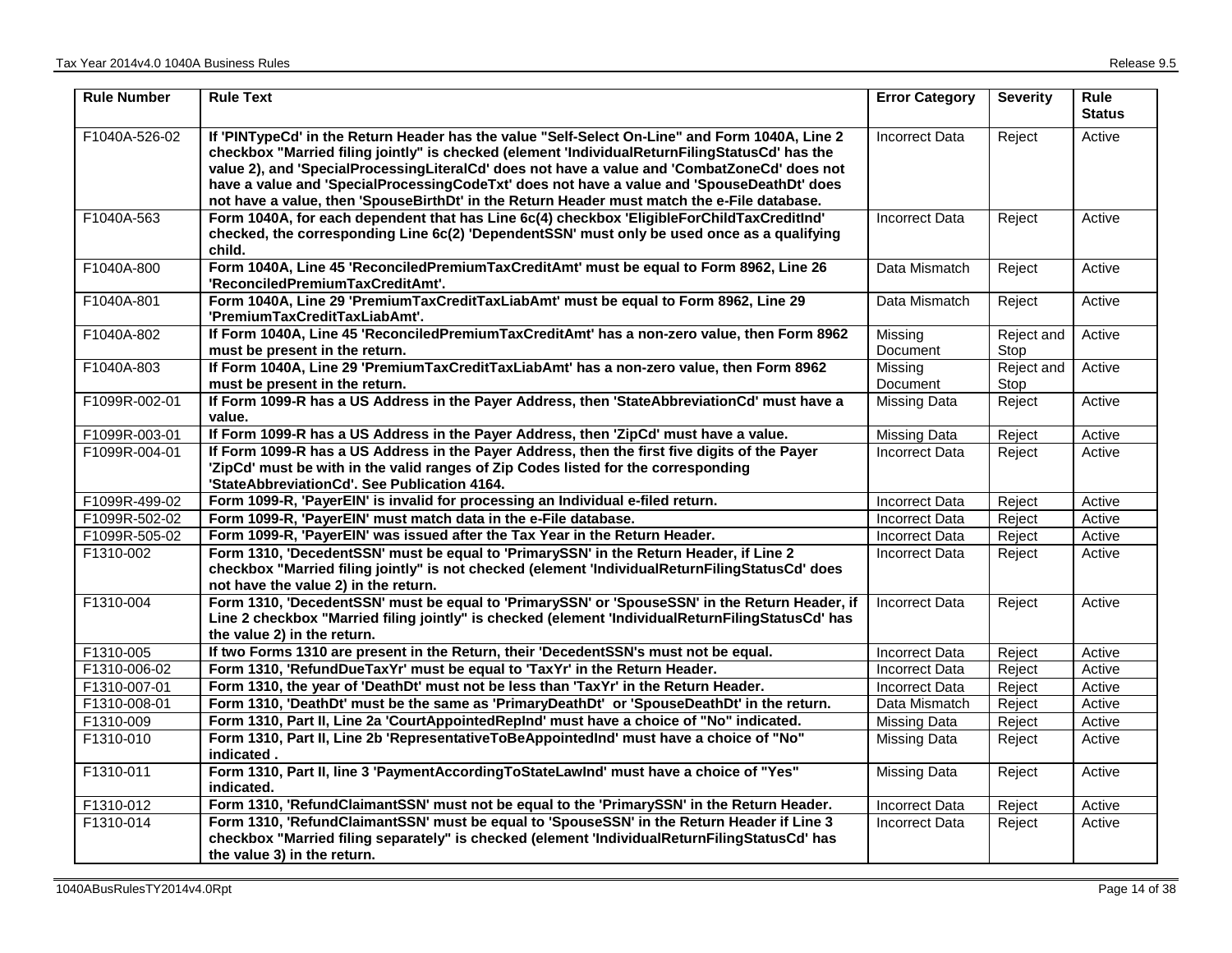| <b>Rule Number</b> | <b>Rule Text</b>                                                                                                                                                                                                                                                                                                                                                                                                       | <b>Error Category</b>               | <b>Severity</b> | Rule<br><b>Status</b> |
|--------------------|------------------------------------------------------------------------------------------------------------------------------------------------------------------------------------------------------------------------------------------------------------------------------------------------------------------------------------------------------------------------------------------------------------------------|-------------------------------------|-----------------|-----------------------|
| F1310-015          | Form 1310, 'RefundClaimantSSN' must not be equal to 'SpouseSSN' in the Return Header if Line 3<br>checkbox "Married filing separately" is not checked (element 'IndividualReturnFilingStatusCd'<br>does not have the value 3) in the return.                                                                                                                                                                           | <b>Incorrect Data</b>               | Reject          | Active                |
| F1310-016          | If two Forms 1310 are present in the Return, their 'RefundClaimantSSN's must be equal.                                                                                                                                                                                                                                                                                                                                 | <b>Incorrect Data</b>               | Reject          | Active                |
| F1310-019          | If Form 1310 is present in the return, then 'InCareOfNm' in the Return Header must have a value.                                                                                                                                                                                                                                                                                                                       | <b>Missing Data</b>                 | Reject          | Active                |
| F1310-518          | Form 1310, Name Control of the person claiming refund 'PersonNameControlTxt' and SSN of<br>Person claiming Refund 'RefundClaimantSSN' must match the e-File database.                                                                                                                                                                                                                                                  | Database<br><b>Validation Error</b> | Reject          | Active                |
| F2120-001-02       | Form 2120, 'CalendarYr' must be equal to 'TaxYr' in the Return Header.                                                                                                                                                                                                                                                                                                                                                 | <b>Incorrect Data</b>               | Reject          | Active                |
| F2120-002-01       | Form 2120, 'QualifyingPersonName' must be equal to one of the Dependent's name on Line 6c of<br>the return.                                                                                                                                                                                                                                                                                                            | <b>Incorrect Data</b>               | Reject          | Active                |
| F2120-003          | Each SSN that has a value on Form 2120, 'EligiblePersonWaivingDepdRight' must not be equal to<br>the 'PrimarySSN' in the Return Header.                                                                                                                                                                                                                                                                                | <b>Incorrect Data</b>               | Reject          | Active                |
| F2120-004          | Each SSN that has a value on Form 2120, 'EligiblePersonWaivingDepdRight' must not be equal to<br>the 'SpouseSSN' in the Return Header when the return filing status is "Married filing jointly"<br>(element 'IndividualReturnFilingStatusCd' has the value 2).                                                                                                                                                         | <b>Incorrect Data</b>               | Reject          | Active                |
| F2120-005          | Each SSN that has a value on Form 2120, 'EligiblePersonWaivingDepdRight' must not have the<br>following values: "123456789", "111111111", "222222222", "333333333", "44444444",<br>"555555555", "666666666", "777777777", "888888888", "999999999".                                                                                                                                                                    | <b>Incorrect Data</b>               | Reject          | Active                |
| F2210-002-02       | On Form 2210, Part II, one of more of the following checkboxes must be checked: (Line A<br>'WaiverOfEntirePenaltyInd' or Line B 'WaiverOfPartOfPenaltyInd' or Line C<br>'AnnualizedIncomeMethodInd' or Line D 'ActuallyWithheldInd' or Line E 'JointReturnInd').                                                                                                                                                       | <b>Incorrect Data</b>               | Reject          | Active                |
| F2210-003          | If Form 2210, Part II, Line A checkbox 'WaiverOfEntirePenaltyInd' is checked, then<br>[WaiverExplanationStatement] must be attached to Form 2210.                                                                                                                                                                                                                                                                      | Missing<br>Document                 | Reject          | Active                |
| F2210-004          | If Form 2210, Part II, Line B checkbox 'WaiverOfPartOfPenaltyInd' is checked, then<br>[WaiverExplanationStatement] must be attached to Form 2210.                                                                                                                                                                                                                                                                      | Missing<br>Document                 | Reject          | Active                |
| F2441-001          | Form 2441, Part I, Line 1(c), each "Identifying number" provided must not be the same as the<br>Primary SSN or the Spouse SSN in the Return Header.                                                                                                                                                                                                                                                                    | <b>Incorrect Data</b>               | Reject          | Active                |
| F2441-002-02       | If Form 2441, Line 3 'TotalQlfdExpensesOrLimitAmt' or Line 11 'CreditForChildAndDepdCareAmt'<br>or Line 29 'NetAllowableAmt' has a value greater than zero, then Line 2(b) 'QualifyingPersonSSN'<br>must have a value unless 'CPYECreditLiteralCd' has the value "CPYE" in<br>[CPYEExplanationStatement] attached to Line 9.                                                                                           | <b>Missing Data</b>                 | Reject          | Active                |
| F2441-004-03       | If Form 2441, Line 11 'CreditForChildAndDepdCareAmt' has a value greater than zero and Filing<br>Status of the return is not "Married filing jointly" (element 'IndividualReturnFilingStatusCd' does<br>not have the value 2) and [ Line 3 'TotalQlfdExpensesOrLimitAmt' or Line 29 'NetAllowableAmt'<br>has a value greater than zero ], then Line 4 'PrimaryEarnedIncomeAmt' must have a value greater<br>than zero. | <b>Incorrect Data</b>               | Reject          | Active                |
| F2441-009-01       | Each 'QualifyingPersonSSN' that has a value on Form 2441, Line 2(b) must be within the valid<br>range of SSN/ITIN/ATIN.                                                                                                                                                                                                                                                                                                | <b>Incorrect Data</b>               | Reject          | Active                |
| F2441-010          | Form 2441, Part II, Line 2(b), each 'QualifyingPersonSSN' must not be the same as another<br>'QualifyingPersonSSN' in Part II, Line 2(b) of the same Form 2441.                                                                                                                                                                                                                                                        | <b>Incorrect Data</b>               | Reject          | Active                |
| F2441-011-01       | If [CPYEExplanationStatement] is attached to Form 2441, Line 9 and if any of the following fields<br>in the attachment has a value, then all of them must have a value: 'CPYECreditAmt',<br>'CPYECreditLiteralCd', 'CPYEPersonFullName', 'CPYESSN', 'ExplanationTxt'.                                                                                                                                                  | <b>Missing Data</b>                 | Reject          | Active                |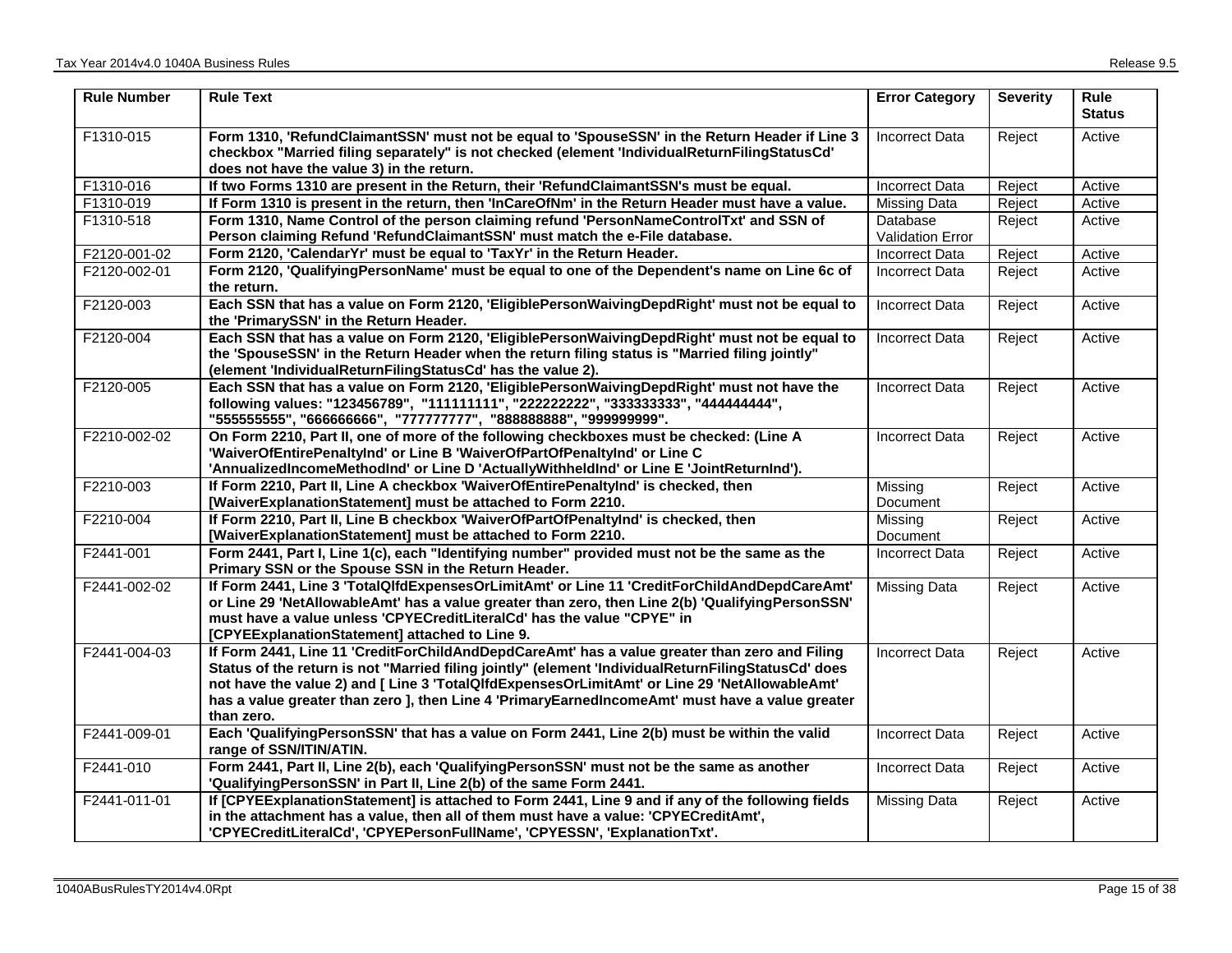| <b>Rule Number</b> | <b>Rule Text</b>                                                                                                                                                                                                                                                                                                                                                                                                                                                                                                                                                                                                                                                                        | <b>Error Category</b>               | <b>Severity</b>    | <b>Rule</b><br><b>Status</b> |
|--------------------|-----------------------------------------------------------------------------------------------------------------------------------------------------------------------------------------------------------------------------------------------------------------------------------------------------------------------------------------------------------------------------------------------------------------------------------------------------------------------------------------------------------------------------------------------------------------------------------------------------------------------------------------------------------------------------------------|-------------------------------------|--------------------|------------------------------|
| F2441-012-03       | If Form 2441, Line 11 'CreditForChildAndDepdCareAmt' has a value greater than zero, and Filing<br>Status of the return is "Married filing jointly" (element 'IndividualReturnFilingStatusCd' has the<br>value 2) and [ Line 3 'TotalQlfdExpensesOrLimitAmt' or Line 29 'NetAllowableAmt' has a value<br>greater than zero], then Line 4 'PrimaryEarnedIncomeAmt' and Line 5 'SpouseEarnedIncomeAmt'<br>must have a value greater than zero. However, if 'PrimaryDeathDt' or 'SpouseDeathDt' in the<br>return has a value, then only one of the earned income amounts (Line 4<br>'PrimaryEarnedIncomeAmt' or Line 5 'SpouseEarnedIncomeAmt') needs to have a value greater<br>than zero. | <b>Incorrect Data</b>               | Reject             | Active                       |
| F2441-013-01       | Form 2441, Part I, Line 1(b), each 'SeeW2Cd' that has the value "SEEW2", the corresponding Line<br>1(c) shall not have a value for 'SSN' or 'EIN' or 'TaxExemptCd' or<br>'LivingAbroadFrgnCareProviderCd' and Line 1(d) 'PaidAmt' must be zero if an amount is entered.                                                                                                                                                                                                                                                                                                                                                                                                                 | <b>Incorrect Data</b>               | Reject             | Active                       |
| F2441-014-01       | For each 'SSN' or 'EIN' or 'LivingAbroadFrgnCareProviderCd' or 'TaxExemptCd' that has a value<br>on Form 2441, Line 1(c), the corresponding Line 1(d) 'PaidAmt' must have a non-zero value.                                                                                                                                                                                                                                                                                                                                                                                                                                                                                             | <b>Incorrect Data</b>               | Reject             | Active                       |
| F2441-015-01       | For each qualifying person on Form 2441 whose Line 2(b) 'DiedLiteralCd' has the value "DIED",<br>there must be a binary attachment with Description beginning with "BirthCertificate" or<br>"DeathCertificate" or "HospitalMedicalRecords" present in the return.                                                                                                                                                                                                                                                                                                                                                                                                                       | Missing<br>Document                 | Reject             | Active                       |
| F2441-016          | If Form 2441, Line 11 'CreditForChildAndDepdCareAmt' has a non-zero value, then one of the<br>following must have a value on Line 1c: 'SSN' or 'EIN' or 'TaxExemptCd' or<br>'LivingAbroadFrgnCareProviderCd' or 'DueDiligenceCd'.                                                                                                                                                                                                                                                                                                                                                                                                                                                       | <b>Missing Data</b>                 | Reject             | Active                       |
| F2441-524          | Form 2441, Part II, Line 2(a) each 'Qualifying Person Name Control' and the corresponding Line<br>2(b) 'QualifyingPersonSSN' must match data from the e-File database.                                                                                                                                                                                                                                                                                                                                                                                                                                                                                                                  | <b>Incorrect Data</b>               | Reject             | Active                       |
| F2441-526          | Form 2441, Part II, Line 2(b), each 'QualifyingPersonSSN' provided must not be the same as a<br>'QualifyingPersonSSN' in Part II, Line 2 of Form 2441 in another accepted tax return for the same<br>tax year.                                                                                                                                                                                                                                                                                                                                                                                                                                                                          | Duplicate<br>Condition              | Reject             | Active                       |
| F2441-991          | The Qualifying Person SSN that has a value on Form 2441, Line 2(b) has been locked because<br>Social Security Administration records indicate the number belongs to a deceased individual.                                                                                                                                                                                                                                                                                                                                                                                                                                                                                              | Database<br><b>Validation Error</b> | Reject and<br>Stop | Active                       |
| F2441-992          | The Qualifying Person SSN that has a value on Form 2441, Line 2(b) has been locked. The<br>account was locked per the taxpayer's request.                                                                                                                                                                                                                                                                                                                                                                                                                                                                                                                                               | <b>Database</b><br>Validation Error | Reject and<br>Stop | Active                       |
| F2441-994          | The Qualifying Person SSN that has a value on Form 2441, Line 2(b) has been locked. The<br>account was locked per the request of the qualifying person's parent or guardian.                                                                                                                                                                                                                                                                                                                                                                                                                                                                                                            | Database<br><b>Validation Error</b> | Reject and<br>Stop | Active                       |
| F8379-001          | There must be at least one checkbox 'InjuredSpouseInd' checked on Form 8379, Line 10.                                                                                                                                                                                                                                                                                                                                                                                                                                                                                                                                                                                                   | Missing Data                        | Reject             | Active                       |
| F8379-002          | There must be no more than one checkbox 'InjuredSpouseInd' checked on Form 8379, Line 10.                                                                                                                                                                                                                                                                                                                                                                                                                                                                                                                                                                                               | <b>Incorrect Data</b>               | Reject             | Active                       |
| F8379-003          | If Form 8379, Line 5 'CommunityPropertyStateInd' has a choice of "Yes" indicated, then Line 5<br>'CommunityPropertyStateCd' must have a value.                                                                                                                                                                                                                                                                                                                                                                                                                                                                                                                                          | <b>Incorrect Data</b>               | Reject             | Active                       |
| F8379-004          | If Form 8379, Line 13b(a) Joint Return 'TotalOtherIncomeAmt' must be equal to the sum of Line<br>13b(b) Injured Spouse 'TotalOtherIncomeAmt' and Line 13b(c) Other Spouse<br>'TotalOtherIncomeAmt'.                                                                                                                                                                                                                                                                                                                                                                                                                                                                                     | <b>Math Error</b>                   | Reject             | Active                       |
| F8379-005          | If Form 8379, Line 15a Joint Return 'StandardOrItemizedDeductionAmt' must be equal to the sum<br>of Line 15b Injured Spouse 'StandardOrItemizedDeductionAmt' and Line 15c Other Spouse<br>'StandardOrItemizedDeductionAmt'.                                                                                                                                                                                                                                                                                                                                                                                                                                                             | Math Error                          | Reject             | Active                       |
| F8379-006          | If Form 8379, Line 16a Joint Return 'AllocatedExemptionCnt' must be equal to the sum of Line<br>16b Injured Spouse 'AllocatedExemptionCnt' and Line 16c Other Spouse<br>'AllocatedExemptionCnt'.                                                                                                                                                                                                                                                                                                                                                                                                                                                                                        | Math Error                          | Reject             | Active                       |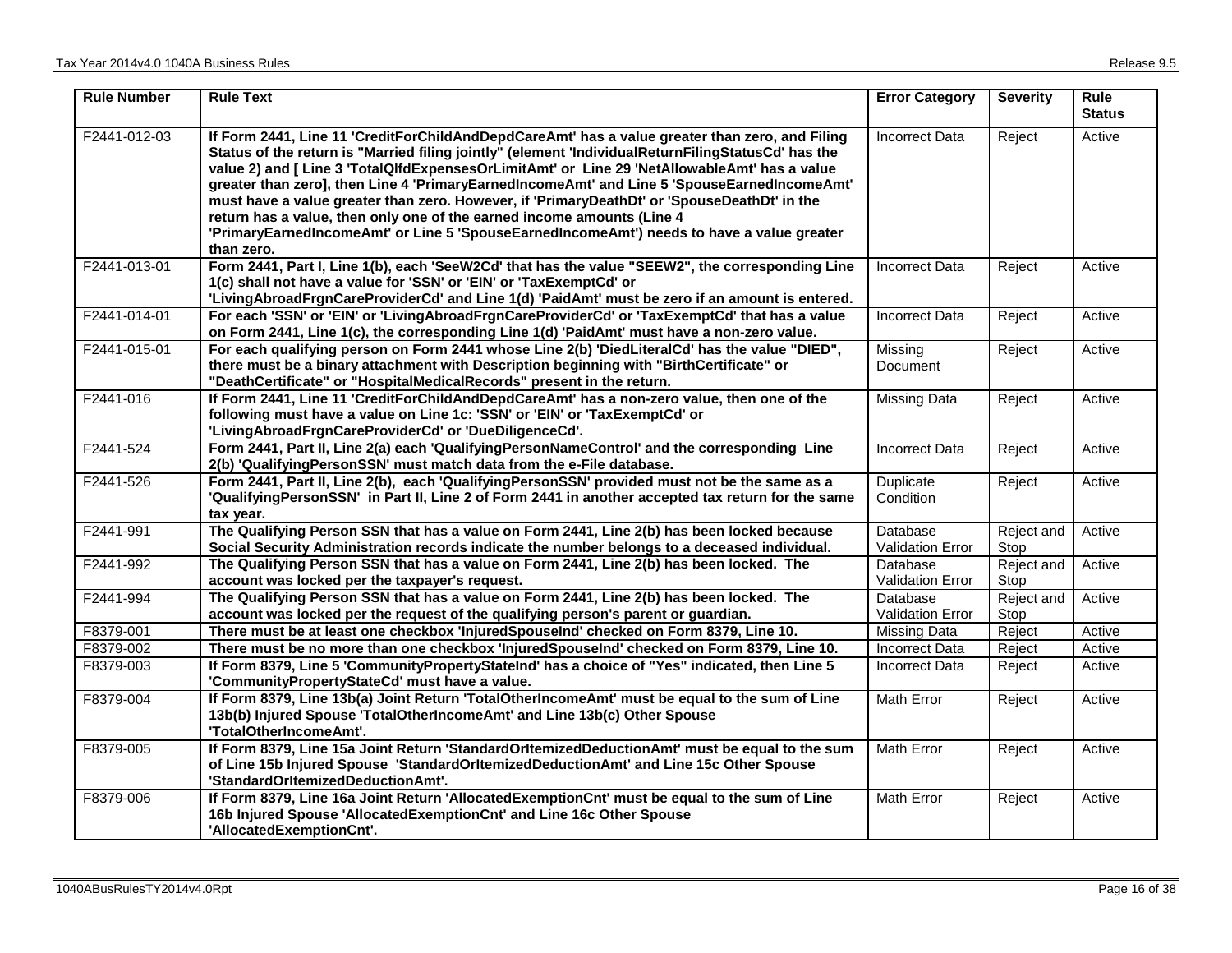| <b>Rule Number</b> | <b>Rule Text</b>                                                                                                                                                                                                                                                | <b>Error Category</b> | <b>Severity</b> | <b>Rule</b><br><b>Status</b> |
|--------------------|-----------------------------------------------------------------------------------------------------------------------------------------------------------------------------------------------------------------------------------------------------------------|-----------------------|-----------------|------------------------------|
| F8379-007          | If Form 8379, Line 16a Joint Return 'AllocatedExemptionCnt' has a non-zero value, then it must<br>be equal to Line 6d 'TotalExemptionsCnt' in the return.                                                                                                       | <b>Incorrect Data</b> | Reject          | Active                       |
| F8379-008          | If Form 8379, Line 17a Joint Return 'CreditAmt' must be equal to the sum of Line 17b Injured<br>Spouse 'CreditAmt' and Line 17c Other Spouse 'CreditAmt'.                                                                                                       | Math Error            | Reject          | Active                       |
| F8379-009          | If Form 8379, Line 20a Joint Return 'EstimatedTaxPaymentAmt' must be equal to the sum of Line<br>20b Injured Spouse 'EstimatedTaxPaymentAmt' and Line 20c Other Spouse<br>'EstimatedTaxPaymentAmt'.                                                             | <b>Math Error</b>     | Reject          | Active                       |
| F8379-011          | If Form 8379 is present in the return, then Filer must not have a 'ForeignAddress' in the Return<br>Header.                                                                                                                                                     | Incorrect Data        | Reject          | Active                       |
| F8379-012-01       | If Form 8379 is present in the return, then the 'StateAbbreviationCd' of Filer address in the Return<br>Header must not have the value "PR" or "VI".                                                                                                            | <b>Incorrect Data</b> | Reject          | Active                       |
| F8379-013          | If Form 8379 is present in the return, then the filing status of the return must be "Married filing<br>jointly" (element 'IndividualReturnFilingStatusCd' must have the value 2).                                                                               | <b>Incorrect Data</b> | Reject          | Active                       |
| F8379-015          | If Form 8379, Line 13a(a) Joint Return 'WagesAmt' must be equal to the sum of Line 13a(b)<br>Injured Spouse 'WagesAmt' and Line 13a(c) Other Spouse 'WagesAmt'.                                                                                                 | <b>Math Error</b>     | Reject          | Active                       |
| F8379-016          | If Form 8379, Line 14a Joint Return 'IncomeAdjustmentAmt' must be equal to the sum of Line 14b<br>Injured Spouse 'IncomeAdjustmentAmt' and Line 14c Other Spouse 'IncomeAdjustmentAmt'.                                                                         | Math Error            | Reject          | Active                       |
| F8379-017          | If Form 8379, Line 18a Joint Return 'OtherTaxesAmt' must be equal to the sum of Line 18b Injured<br>Spouse 'OtherTaxesAmt' and Line 18c Other Spouse 'OtherTaxesAmt'.                                                                                           | Math Error            | Reject          | Active                       |
| F8379-018          | If Form 8379, Line 19a Joint Return 'FederalIncomeTaxWithheldAmt' must be equal to the sum of<br>Line 19b Injured Spouse 'FederalIncomeTaxWithheldAmt' and Line 19c Other Spouse<br>'FederalIncomeTaxWithheldAmt'.                                              | <b>Math Error</b>     | Reject          | Active                       |
| F8379-020          | If Form 8379 is present in the return, then Form 8833 or Form 8888 must not be present in the<br>return.                                                                                                                                                        | <b>Incorrect Data</b> | Reject          | Active                       |
| F8606-001          | Form 8606, 'NondedIRATxpyrWithIRASSN' must be equal to the 'PrimarySSN' or 'SpouseSSN' in<br>the Return Header.                                                                                                                                                 | <b>Incorrect Data</b> | Reject          | Active                       |
| F8606-002          | If two Forms 8606 are present in the return, their 'NondedIRATxpyrWithIRASSN's must not be<br>equal.                                                                                                                                                            | <b>Incorrect Data</b> | Reject          | Active                       |
| F8606-003          | Form 8606, Line 20 'QlfyFirstTimeHmByrExpensesAmt' must not be greater than 10000.                                                                                                                                                                              | <b>Incorrect Data</b> | Reject          | Active                       |
| F8606-004-01       | Form 8606 'Form8606IRANamelineTxt' must contain a less-than sign (<).                                                                                                                                                                                           | <b>Incorrect Data</b> | Reject          | Active                       |
| F8606-005-01       | Form 8606 'Form8606IRANamelineTxt' must not contain more than two less-than-signs (<).                                                                                                                                                                          | <b>Incorrect Data</b> | Reject          | Active                       |
| F8615-002-01       | If Form 8615, Line 4 'ChildTaxableIncomeAmt' has a non-zero value, then it must be equal to<br>Form 1040A, Line 27 'TaxableIncomeAmt'.                                                                                                                          | <b>Incorrect Data</b> | Reject          | Active                       |
| F8615-003-01       | Form 8615, Line 1 'ChildInvestmentIncomeAmt' must be greater than 2000.                                                                                                                                                                                         | <b>Incorrect Data</b> | Reject          | Active                       |
| F8615-005          | If Form 8615 is present in the return, then Form 1040A, Line 28 'TaxAmt' must be equal to Form<br>8615, Line 18 'KiddieTaxAmt'.                                                                                                                                 | Data Mismatch         | Reject          | Active                       |
| F8815-001-03       | Form 8815, Line 9 'ExclBondIntModifiedAGIAmt' must be less than 143950, if in the return, Line 2<br>checkbox "Married Filing Jointly" or Line 5 checkbox "Qualifying widow(er)" is checked (element<br>'IndividualReturnFilingStatusCd' has a value of 2 or 5). | <b>Incorrect Data</b> | Reject          | Active                       |
| F8815-002-03       | Form 8815, Line 9 'ExclBondIntModifiedAGIAmt' must be less than 91000, if in the return, Line 1<br>checkbox "Single" or Line 4 checkbox "Head of household" is checked (element<br>'IndividualReturnFilingStatusCd' has a value of 1 or 4).                     | <b>Incorrect Data</b> | Reject          | Active                       |
| F8833-001-02       | Form 8833 `EIN' or 'SSN' or 'ForeignEntityReferenceIdNum' must have a value.                                                                                                                                                                                    | Missing Data          | Reject          | Active                       |
| F8862-001-01       | Form 8862, Line 1 'EICEligClmFilingYr' must be equal to 'TaxYr' in the Return Header.                                                                                                                                                                           | <b>Incorrect Data</b> | Reject          | Active                       |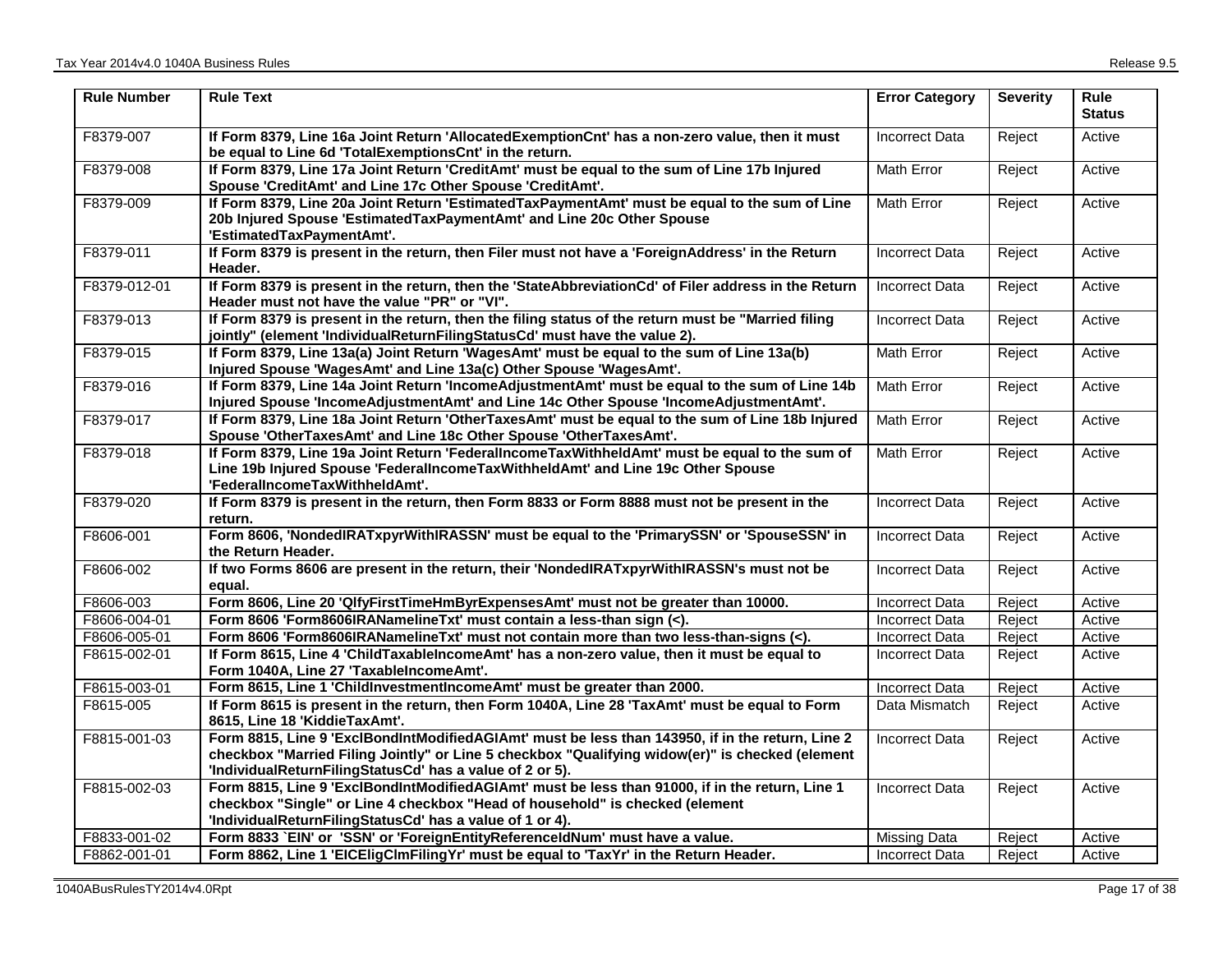| <b>Rule Number</b> | <b>Rule Text</b>                                                                                                                                                                                                                                                   | <b>Error Category</b>               | <b>Severity</b>    | <b>Rule</b><br><b>Status</b> |
|--------------------|--------------------------------------------------------------------------------------------------------------------------------------------------------------------------------------------------------------------------------------------------------------------|-------------------------------------|--------------------|------------------------------|
| F8862-002-01       | For each Form 8862, Line 4, 'EICEligClmDaysChIdLivedInUSCnt' that has a value less than 183<br>days, the corresponding Line 5 'EICEligClmChildBirthMonthDayDt' or Line 5<br>'EICEligChildDeathMonthDayDt' must have a value.                                       | <b>Missing Data</b>                 | Reject             | Active                       |
| F8862-003-01       | If Form 8862, Line 7 'EICEligClmLivedWithOthersInd' has a choice of "Yes" indicated, then there<br>must be at least one 'EICEIigCImOtherPersonNm' and 'EICEIigCImOtherPersonRInDesc' with a<br>value among Line 7a, 7b and 7c.                                     | <b>Missing Data</b>                 | Reject             | Active                       |
| F8863-001-04       | Each 'StudentSSN' that has a value on Form 8863, Line 21 must be equal to 'PrimarySSN' or<br>'SpouseSSN' in the Return Header or a 'DependentSSN' on Line 6c(2) of the return.                                                                                     | Data Mismatch                       | Reject             | Active                       |
| F8863-003-03       | Each 'StudentSSN' that has a value on Form 8863, Line 21 can only be used once to claim either<br>Line 30 'AmerOppCreditNetCalcExpnssAmt' or Line 31 'LifetimeQualifiedExpensesAmt'.                                                                               | <b>Incorrect Data</b>               | Reject             | Active                       |
| F8863-009-03       | Each Student SSN that has a value on Form 8863, Line 21 must be within the valid range of<br>SSN/ITIN/ATIN.                                                                                                                                                        | <b>Incorrect Data</b>               | Reject             | Active                       |
| F8863-010-01       | Each 'AmerOppCreditNetCalcExpnssAmt' provided on Form 8863, Line 30 must not exceed 2500.                                                                                                                                                                          | <b>Incorrect Data</b>               | Reject             | Active                       |
| F8863-015-01       | Each 'AmerOppQualifiedExpensesAmt' provided on Form 8863, Line 27 must not exceed 4000.                                                                                                                                                                            | <b>Incorrect Data</b>               | Reject             | Active                       |
| F8863-018-02       | If Form 8863, Line 7 checkbox 'RefundableAmerOppCrUnder24Ind' is checked, then Line 8<br>'RefundableAmerOppCreditAmt' must be equal to zero if an amount is entered.                                                                                               | Incorrect Data                      | Reject             | Active                       |
| F8863-019          | For each 'CurrentYear1098TReceivedInd' that has a choice of "Yes" indicated on Form 8863, Line<br>22a(2), the corresponding 'EIN' on Line 22a(4) must have a non-zero value.                                                                                       | <b>Incorrect Data</b>               | Reject             | Active                       |
| F8863-020          | For each 'PriorYear1098TReceivedInd' that has a choice of "Yes" indicated on Form 8863, Line<br>22a(3), the corresponding 'EIN' on Line 22a(4) must have a non-zero value.                                                                                         | <b>Incorrect Data</b>               | Reject             | Active                       |
| F8863-021          | Form 8863, Line 12 'TentLifetimeLearningCreditAmt' must not exceed 2000.                                                                                                                                                                                           | <b>Incorrect Data</b>               | Reject             | Active                       |
| F8863-022          | If Form 8863, Line 1 'TentativeAmerOppCreditAmt' has a non-zero value, then it must not exceed<br>the sum of all Line 30 'AmerOppCreditNetCalcExpnssAmt'.                                                                                                          | <b>Incorrect Data</b>               | Reject             | Active                       |
| F8863-023          | If Form 8863, Line 27 'AmerOppQualifiedExpensesAmt' has a zero value, then Line 30<br>'AmerOppCreditNetCalcExpnssAmt' must be equal to zero if an amount is entered.                                                                                               | <b>Incorrect Data</b>               | Reject             | Active                       |
| F8863-024          | If Form 8863, Line 10 'TotalQualifiedExpensesAmt' has a non-zero value, then it must not exceed<br>the sum of all Lines 31 'LifetimeQualifiedExpensesAmt'.                                                                                                         | <b>Incorrect Data</b>               | Reject             | Active                       |
| F8863-025          | If Form 8863, Line 30 'AmerOppCreditNetCalcExpnssAmt' has a non-zero value, then each of Line<br>24 'AcademicPdEligibleStudentInd' and Line 25 'PostSecondaryEducationInd' and Line 26<br>'DrugFelonyConvictionInd' must have a choice of "Yes" or "No" indicated. | Missing Data                        | Reject             | Active                       |
| F8863-512-02       | For each student in Form 8863, Line 20 'StudentNameControlTxt' and Line 21 'StudentSSN' must<br>match e-File database.                                                                                                                                             | Data Mismatch                       | Reject             | Active                       |
| F8863-528-03       | Each Student SSN that has a value on Form 8863, Line 21 must not be the same as that in another<br>Form 8863 for the same tax year.                                                                                                                                | Duplicate<br>Condition              | Reject             | Active                       |
| F8863-901          | The Student SSN that has a value on Form 8863, Line 21 has been locked because Social Security<br>Administration records indicate the number belongs to a deceased individual.                                                                                     | Database<br><b>Validation Error</b> | Reject and<br>Stop | Active                       |
| F8863-902          | The Student SSN that has a value on Form 8863, Line 21 has been locked. The account was<br>locked per the taxpayer's request.                                                                                                                                      | Database<br><b>Validation Error</b> | Reject and<br>Stop | Active                       |
| F8863-904          | The Student SSN that has a value on Form 8863, Line 21 has been locked. The account was<br>locked per the request of the student's parent or guardian.                                                                                                             | Database<br>Validation Error        | Reject and<br>Stop | Active                       |
| F8880-002-02       | Form 8880, Line 12 'CrQualifiedRetirementSavAmt' must be equal to Form 1040A, Line 34<br>'RtrSavingsContributionsCrAmt'.                                                                                                                                           | Data Mismatch                       | Reject             | Active                       |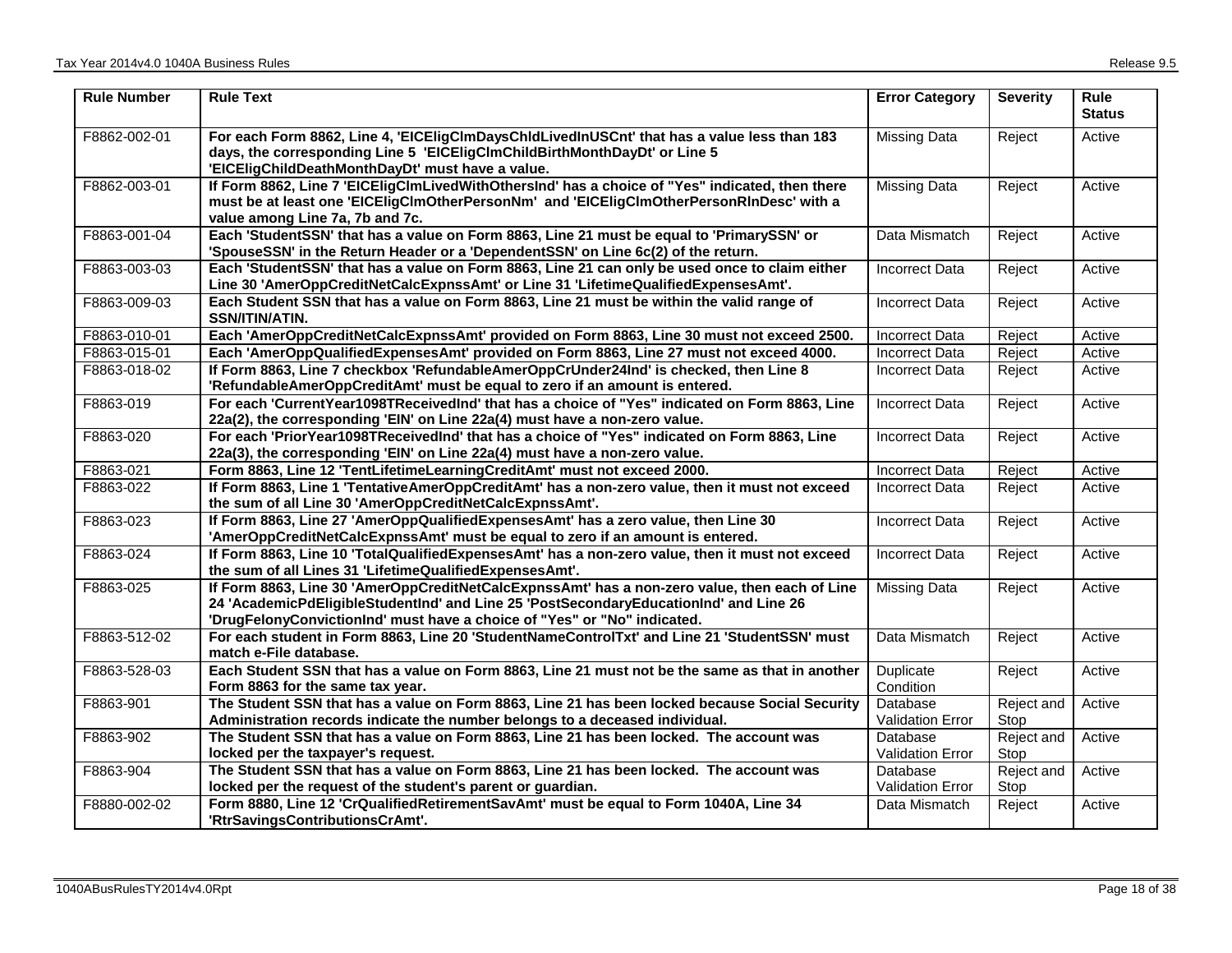| <b>Rule Number</b> | <b>Rule Text</b>                                                                                                                                                                                                                                                                                                                          | <b>Error Category</b> | <b>Severity</b> | Rule<br><b>Status</b> |
|--------------------|-------------------------------------------------------------------------------------------------------------------------------------------------------------------------------------------------------------------------------------------------------------------------------------------------------------------------------------------|-----------------------|-----------------|-----------------------|
| F8888-001-03       | The sum of all amounts on Form 8888, Line 1a 'DirectDepositRefundAmt' and Line 4<br>'RefundUsedForBondPurchasesAmt' and Line 5a 'BondPurchaseAmt' and Line 7<br>'RefundByCheckAmt' must be equal to Line 8 'TotalAllocationOfRefundAmt'.                                                                                                  | Math Error            | Reject          | Active                |
| F8888-005          | If Form 8888, Line 5c checkbox 'BeneficiaryInd' is checked, then Line 5c<br>'BondCoOwnerOrBeneficiaryNm' must have a value.                                                                                                                                                                                                               | Missing Data          | Reject          | Active                |
| F8888-006-02       | Form 8888, Line 8 'TotalAllocationOfRefundAmt' must be equal to Form 1040A, Line 48a<br>'RefundAmt'.                                                                                                                                                                                                                                      | Data Mismatch         | Reject          | Active                |
| F8888-009          | If Form 8888, Line 4 'RefundUsedForBondPurchasesAmt' has a non-zero value, then it must be a<br>multiple of 50 and must not be greater than 5000.                                                                                                                                                                                         | <b>Incorrect Data</b> | Reject          | Active                |
| F8888-010-01       | If Form 8888, Line 4 'RefundUsedForBondPurchasesAmt' has a non-zero value, then (Form 1040<br>or Form 1040A or Form 1040EZ or Form 1040-SS or Form 1040-PR) 'PrimaryDeathDt' must not<br>have a value.                                                                                                                                    | <b>Incorrect Data</b> | Reject          | Active                |
| F8888-011-01       | If Form 8888, Line 4 'RefundUsedForBondPurchasesAmt' has a non-zero value, then (Form 1040<br>or Form 1040A or Form 1040EZ or Form 1040-SS or Form 1040-PR) 'SpouseDeathDt' must not<br>have a value.                                                                                                                                     | <b>Incorrect Data</b> | Reject          | Active                |
| F8888-012-01       | For each Bond Purchase information on Form 8888, if Line 5a 'BondPurchaseAmt' has a value,<br>then it must be a multiple of 50 and must not be greater than 5000.                                                                                                                                                                         | <b>Incorrect Data</b> | Reject          | Active                |
| F8888-013-01       | For each Bond Purchase information on Form 8888, if Line 5a 'BondPurchaseAmt' has a value,<br>then (Form 1040 or Form 1040A or Form 1040EZ or Form 1040-SS or Form 1040-PR)<br>'PrimaryDeathDt' must not have a value.                                                                                                                    | <b>Incorrect Data</b> | Reject          | Active                |
| F8888-014-01       | For each Bond Purchase information on Form 8888, if Line 5a 'BondPurchaseAmt' has a value,<br>then (Form 1040 or Form 1040A or Form 1040EZ or Form 1040-SS or Form 1040-PR)<br>'SpouseDeathDt' must not have a value.                                                                                                                     | <b>Incorrect Data</b> | Reject          | Active                |
| F8917-001          | Each 'StudentSSN' on Form 8917, Line 1b must not be equal to 'StudentSSN' on Form 8863, Line<br>21.                                                                                                                                                                                                                                       | <b>Incorrect Data</b> | Reject          | Active                |
| F8917-003          | If Form 8917, Line 5 'TuitionAndFeesDedIncmLessCrAmt' is greater than 65000 and filing status<br>of the return is ["Single" or "Head of Household" or "Qualifying widow(er) with dependent child"<br>(element 'IndividualReturnFilingStatusCd' has the value 1 or 4 or 5)], then Line 6<br>'TuitionAndFeesDedAmt' must be less than 2001. | <b>Incorrect Data</b> | Reject          | Active                |
| F8917-004          | If Form 8917, Line 5 'TuitionAndFeesDedIncmLessCrAmt' is less than 65000 and filing status of<br>the return is ["Single" or "Head of Household" or "Qualifying widow(er) with dependent child"<br>(element 'IndividualReturnFilingStatusCd' has the value 1 or 4 or 5)], then Line 6<br>'TuitionAndFeesDedAmt' must be less than 4001.    | <b>Incorrect Data</b> | Reject          | Active                |
| F8917-005          | If Form 8917, Line 5 'TuitionAndFeesDedIncmLessCrAmt' is greater than 130000 and filing status<br>of the return is "Married filing jointly" (element 'IndividualReturnFilingStatusCd' has the value 2),<br>then Line 6 'TuitionAndFeesDedAmt' must be less than 2001.                                                                     | <b>Incorrect Data</b> | Reject          | Active                |
| F8917-006          | If Form 8917, Line 5 'TuitionAndFeesDedIncmLessCrAmt' is less than 130001 and filing status of<br>the return is "Married filing jointly" (element 'IndividualReturnFilingStatusCd' has the value 2),<br>then Form 8917, Line 6 'TuitionAndFeesDedAmt' must be less than 4001.                                                             | <b>Incorrect Data</b> | Reject          | Active                |
| F8917-007          | Form 8917, Line 5 'TuitionAndFeesDedIncmLessCrAmt' must be less than 160001, if filing status<br>of the return is "Married filing jointly" (element 'IndividualReturnFilingStatusCd' has the value 2).                                                                                                                                    | <b>Incorrect Data</b> | Reject          | Active                |
| F8917-008          | Form 8917, Line 5 'TuitionAndFeesDedIncmLessCrAmt' must be less than 80001, if filing status<br>of the return is ["Single" or "Head of Household" or "Qualifying widow(er) with dependent child"<br>(element 'IndividualReturnFilingStatusCd' has the value 1 or 4 or 5)].                                                                | <b>Incorrect Data</b> | Reject          | Active                |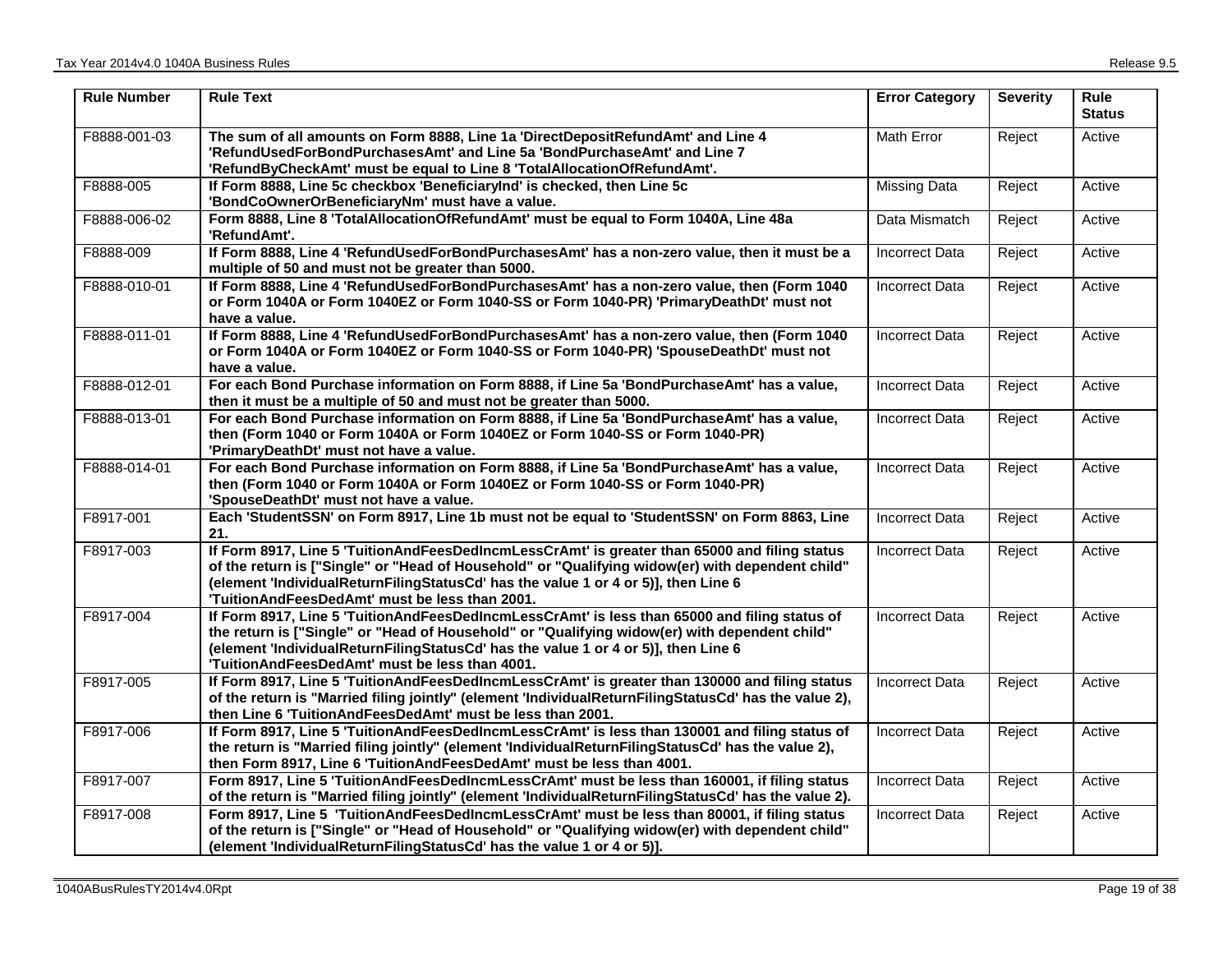| <b>Rule Number</b> | <b>Rule Text</b>                                                                                                                                                                                                                           | <b>Error Category</b> | <b>Severity</b> | Rule<br><b>Status</b> |
|--------------------|--------------------------------------------------------------------------------------------------------------------------------------------------------------------------------------------------------------------------------------------|-----------------------|-----------------|-----------------------|
| F8917-010          | Form 8917, Line 6 'TuitionAndFeesDedAmt' must be equal to Form 1040A, Line 19<br>'TuitionAndFeesDedAmt'.                                                                                                                                   | Data Mismatch         | Reject          | Disabled              |
| F8917-011-01       | Each 'StudentSSN' on Form 8917, Line 1b must be equal to 'PrimarySSN' or 'SpouseSSN' in the<br>Return Header or any 'DependentSSN' on Line 6c(2) of the return.                                                                            | Incorrect Data        | Reject          | Active                |
| F8917-013          | If Form 8917 is present in the return, then Line 3, 'TotalIncomeAmt' must be equal to Form 1040A,<br>Line 15 'TotalIncomeAmt'.                                                                                                             | <b>Incorrect Data</b> | Reject          | Active                |
| F8962-001          | Form 8962, Line 1 'TotalExemptionsCnt' must be equal to Form 1040 or Form 1040A, Line 6d<br>'TotalExemptionsCnt'.                                                                                                                          | Data Mismatch         | Reject          | Active                |
| F8962-003          | Form 8962, Line 2a 'ModifiedAGIAmt' must be equal to the (sum of Form 1040A, Line 21<br>'AdjustedGrossIncomeAmt' and Line 8b 'TaxExemptInterestAmt' and Line 14a 'SocSecBnftAmt')<br>minus Form 1040A, Line 14b 'TaxableSocSecAmt'.        | Math Error            | Reject          | Active                |
| F8962-004          | Form 8962, Line 3 'HouseholdIncomeAmt' must be equal to the sum of Line 2a 'ModifiedAGIAmt'<br>and Line 2b 'TotalDependentsModifiedAGIAmt'.                                                                                                | Math Error            | Reject          | Active                |
| F8962-005          | Form 8962, Line 4 'PovertyLevelAmt' must be equal to the amount from the selected Federal<br>Poverty Level Table (see Form 8962 instructions) based on the family size indicated on Line 1<br>'TotalExemptionsCnt'.                        | <b>Incorrect Data</b> | Reject          | Active                |
| F8962-006          | Form 8962, Line 5 'FederalPovertyLevelPct' must be equal to Line 3 'HouseholdIncomeAmt'<br>divided by Line 4 'PovertyLevelAmt'.                                                                                                            | <b>Incorrect Data</b> | Reject          | Active                |
| F8962-007          | Form 8962, Line 7 'ApplicableFigureRt' must be equal to the figure from table (see Form 8962<br>instructions - Table 2. Applicable Figure) based on Line 5 'FederalPovertyLevelPct'.                                                       | <b>Incorrect Data</b> | Reject          | Active                |
| F8962-008          | Form 8962, Line 8a 'AnnualContributionAmt' must be equal to Line 3 'HouseholdIncomeAmt'<br>multiplied by Line 7 'ApplicableFigureRt'.                                                                                                      | Math Error            | Reject          | Active                |
| F8962-009          | Form 8962, Line 8b 'MonthlyContriHealthCareCvrAmt' must be equal to Line 8a<br>'AnnualContributionAmt' multiplied by .0833.                                                                                                                | Math Error            | Reject          | Active                |
| F8962-010          | Form 8962, Line 35b 'MonthlyContributionAmt' for the Primary must be equal to the amount<br>computed using the worksheet provided in Form 8962 instructions.                                                                               | <b>Incorrect Data</b> | Reject          | Active                |
| F8962-011          | Form 8962, Line 36b 'MonthlyContributionAmt' for the Spouse must be equal to the amount<br>computed using the worksheet provided in Form 8962 instructions.                                                                                | <b>Incorrect Data</b> | Reject          | Active                |
| F8962-012          | If Form 8962, Line 11D 'AnnualMaxPremiumAssistanceAmt' has a non-zero value, then it must be<br>equal to Line 11B 'AnnualPremiumSLCSPAmt' minus (-) Line 11C 'AnnualContributionAmt'.                                                      | Math Error            | Reject          | Active                |
| F8962-013          | If Form 8962, Line 12 'MonthCd' has the value "JANUARY" and Line 12D<br>'MonthlyMaxPremiumAssistanceAmt' has a non-zero value, then it must be equal to Line 12B<br>'MonthlyPremiumSLCSPAmt' minus (-) Line 12C 'MonthlyContributionAmt'.  | Math Error            | Reject          | Active                |
| F8962-014          | If Form 8962, Line 13 'MonthCd' has the value "FEBRUARY" and Line 13D<br>'MonthlyMaxPremiumAssistanceAmt' has a non-zero value, then it must be equal to Line 13B<br>'MonthlyPremiumSLCSPAmt' minus (-) Line 13C 'MonthlyContributionAmt'. | Math Error            | Reject          | Active                |
| F8962-015          | If Form 8962, Line 14 'MonthCd' has the value "MARCH" and Line 14D<br>'MonthlyMaxPremiumAssistanceAmt' has a non-zero value, then it must be equal to Line 14B<br>'MonthlyPremiumSLCSPAmt' minus (-) Line 14C 'MonthlyContributionAmt'.    | <b>Math Error</b>     | Reject          | Active                |
| F8962-016          | If Form 8962, Line 15 'MonthCd' has the value "APRIL" and Line 15D<br>'MonthlyMaxPremiumAssistanceAmt' has a non-zero value, then it must be equal to Line 15B<br>'MonthlyPremiumSLCSPAmt' minus (-) Line 15C 'MonthlyContributionAmt'.    | <b>Math Error</b>     | Reject          | Active                |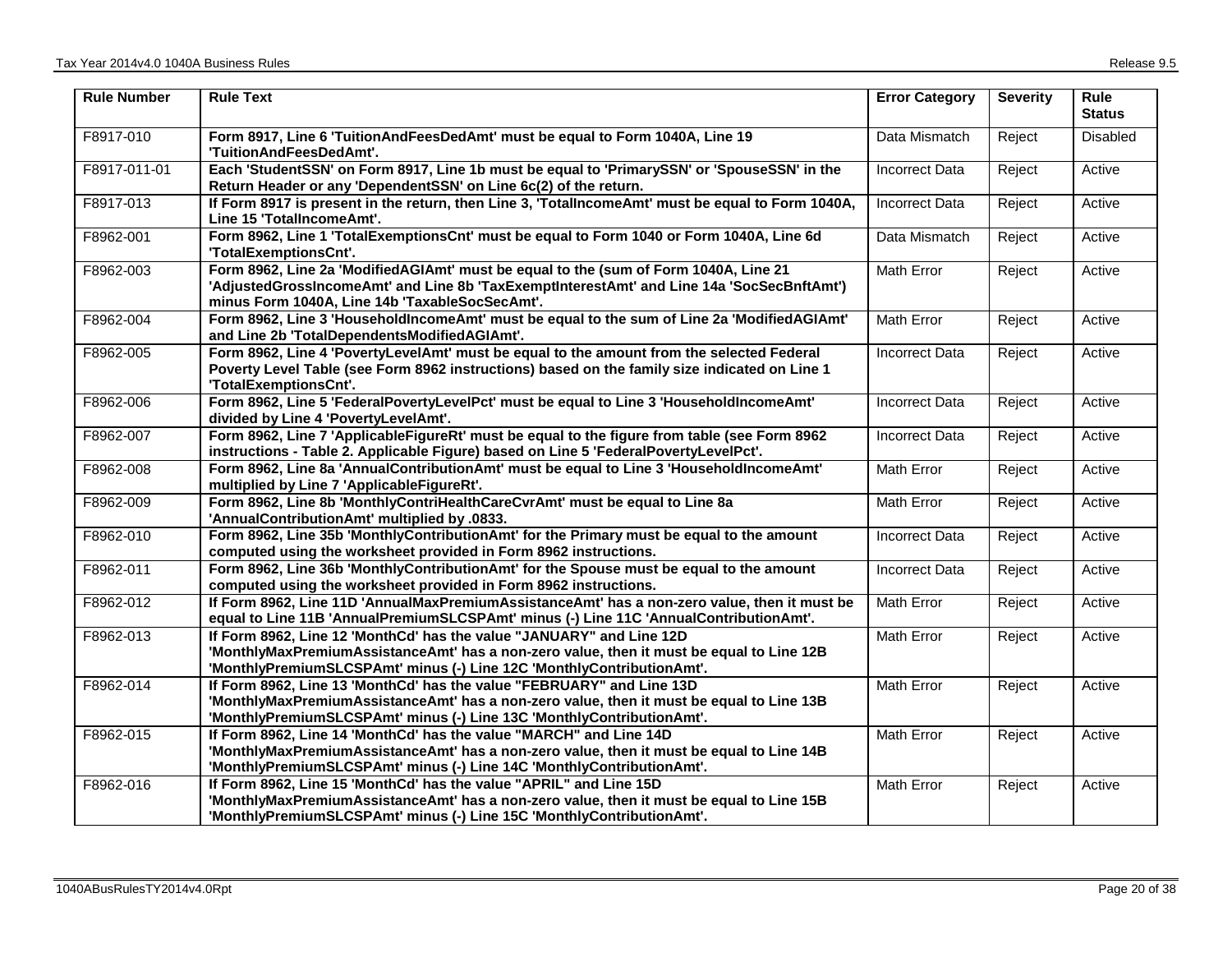| <b>Rule Number</b> | <b>Rule Text</b>                                                                                                                                                                                                                                      | <b>Error Category</b> | <b>Severity</b> | <b>Rule</b><br><b>Status</b> |
|--------------------|-------------------------------------------------------------------------------------------------------------------------------------------------------------------------------------------------------------------------------------------------------|-----------------------|-----------------|------------------------------|
| F8962-017          | If Form 8962, Line 16 'MonthCd' has the value "MAY" and Line 16D<br>'MonthlyMaxPremiumAssistanceAmt' has a non-zero value, then it must be equal to Line 16B<br>'MonthlyPremiumSLCSPAmt' minus (-) Line 16C 'MonthlyContributionAmt'.                 | Math Error            | Reject          | Active                       |
| F8962-018          | If Form 8962, Line 17 'MonthCd' has the value "JUNE" and Line 17D<br>'MonthlyMaxPremiumAssistanceAmt' has a non-zero value, then it must be equal to Line 17B<br>'MonthlyPremiumSLCSPAmt' minus (-) Line 17C 'MonthlyContributionAmt'.                | Math Error            | Reject          | Active                       |
| F8962-019          | If Form 8962, Line 18 'MonthCd' has the value "JULY" and Line 18D<br>'MonthlyMaxPremiumAssistanceAmt' has a non-zero value, then it must be equal to Line 18B<br>'MonthlyPremiumSLCSPAmt' minus (-) Line 18C 'MonthlyContributionAmt'.                | <b>Math Error</b>     | Reject          | Active                       |
| F8962-020          | If Form 8962, Line 19 'MonthCd' has the value "AUGUST" and Line 19D<br>'MonthlyMaxPremiumAssistanceAmt' has a non-zero value, then it must be equal to Line 19B<br>'MonthlyPremiumSLCSPAmt' minus (-) Line 19C 'MonthlyContributionAmt'.              | Math Error            | Reject          | Active                       |
| F8962-021          | If Form 8962, Line 20 'MonthCd' has the value "SEPTEMBER" and Line 20D<br>'MonthlyMaxPremiumAssistanceAmt' has a non-zero value, then it must be equal to Line 20B<br>'MonthlyPremiumSLCSPAmt' minus (-) Line 20C 'MonthlyContributionAmt'.           | Math Error            | Reject          | Active                       |
| F8962-022          | If Form 8962, Line 21 'MonthCd' has the value "OCTOBER" and Line 21D<br>'MonthlyMaxPremiumAssistanceAmt' has a non-zero value, then it must be equal to Line 21B<br>'MonthlyPremiumSLCSPAmt' minus (-) Line 21C 'MonthlyContributionAmt'.             | Math Error            | Reject          | Active                       |
| F8962-023          | If Form 8962, Line 22 'MonthCd' has the value "NOVEMBER" and Line 22D<br>'MonthlyMaxPremiumAssistanceAmt' has a non-zero value, then it must be equal to Line 22B<br>'MonthlyPremiumSLCSPAmt' minus (-) Line 22C 'MonthlyContributionAmt'.            | Math Error            | Reject          | Active                       |
| F8962-024          | If Form 8962, Line 23 'MonthCd' has the value "DECEMBER" and Line 23D<br>'MonthlyMaxPremiumAssistanceAmt' has a non-zero value, then it must be equal to Line 23B<br>'MonthlyPremiumSLCSPAmt' minus (-) Line 23C 'MonthlyContributionAmt'.            | <b>Math Error</b>     | Reject          | Active                       |
| F8962-025          | If Form 8962, Line 11E 'AnnualPremiumTaxCreditAllwAmt' has a non-zero value, then it must be<br>equal to the smaller of Line 11A 'AnnualPremiumAmt' or Line 11D<br>'AnnualMaxPremiumAssistanceAmt'.                                                   | <b>Incorrect Data</b> | Reject          | Active                       |
| F8962-026          | If Form 8962, Line 12 'MonthCd' has the value "JANUARY" and Line 12E<br>'MonthlyPremiumTaxCreditAllwAmt' has a non-zero value, then it must be equal to the smaller of<br>Line 12A 'MonthlyPremiumAmt' or Line 12D 'MonthlyMaxPremiumAssistanceAmt'.  | <b>Incorrect Data</b> | Reject          | Active                       |
| F8962-027          | If Form 8962, Line 13 'MonthCd' has the value "FEBRUARY" and Line 13E<br>'MonthlyPremiumTaxCreditAllwAmt' has a non-zero value, then it must be equal to the smaller of<br>Line 13A 'MonthlyPremiumAmt' or Line 13D 'MonthlyMaxPremiumAssistanceAmt'. | <b>Incorrect Data</b> | Reject          | Active                       |
| F8962-028          | If Form 8962, Line 14 'MonthCd' has the value "MARCH" and Line 14E<br>'MonthlyPremiumTaxCreditAllwAmt' has a non-zero value, then it must be equal to the smaller of<br>Line 14A 'MonthlyPremiumAmt' or Line 14D 'MonthlyMaxPremiumAssistanceAmt'.    | <b>Incorrect Data</b> | Reject          | Active                       |
| F8962-029          | If Form 8962, Line 15 'MonthCd' has the value "APRIL" and Line 15E<br>'MonthlyPremiumTaxCreditAllwAmt' has a non-zero value, then it must be equal to the smaller of<br>Line 15A 'MonthlyPremiumAmt' or Line 15D 'MonthlyMaxPremiumAssistanceAmt'.    | <b>Incorrect Data</b> | Reject          | Active                       |
| F8962-030          | If Form 8962, Line 16 'MonthCd' has the value "MAY" and Line 16E<br>'MonthlyPremiumTaxCreditAllwAmt' has a non-zero value, then it must be equal to the smaller of<br>Line 16A 'MonthlyPremiumAmt' or Line 16D 'MonthlyMaxPremiumAssistanceAmt'.      | Incorrect Data        | Reject          | Active                       |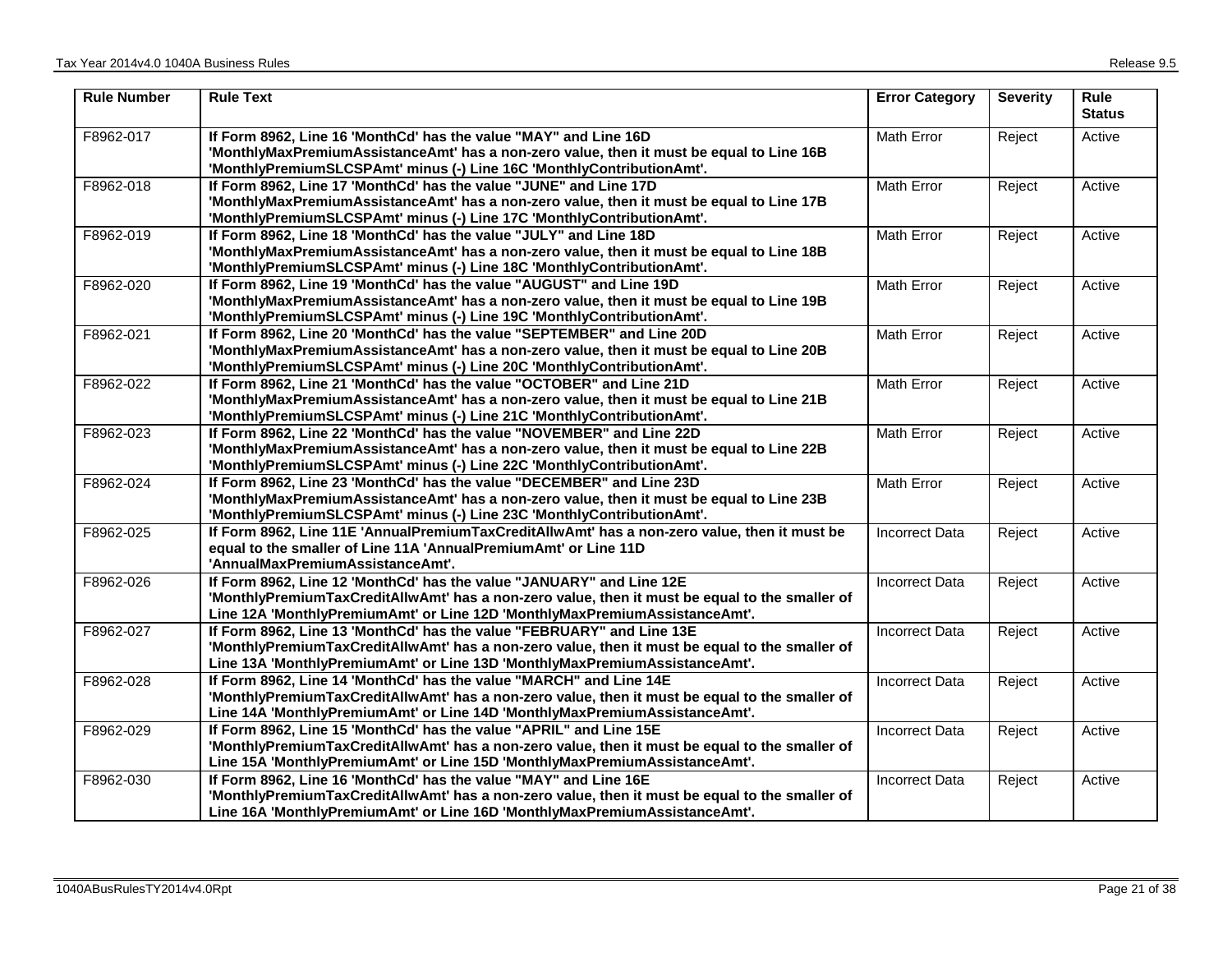| <b>Rule Number</b> | <b>Rule Text</b>                                                                                                                                                                                                                                                                                    | <b>Error Category</b> | <b>Severity</b>    | <b>Rule</b><br><b>Status</b> |
|--------------------|-----------------------------------------------------------------------------------------------------------------------------------------------------------------------------------------------------------------------------------------------------------------------------------------------------|-----------------------|--------------------|------------------------------|
| F8962-031          | If Form 8962, Line 17 'MonthCd' has the value "JUNE" and Line 17E<br>'MonthlyPremiumTaxCreditAllwAmt' has a non-zero value, then it must be equal to the smaller of<br>Line 17A 'MonthlyPremiumAmt' or Line 17D 'MonthlyMaxPremiumAssistanceAmt'.                                                   | <b>Incorrect Data</b> | Reject             | Active                       |
| F8962-032          | If Form 8962, Line 18 'MonthCd' has the value "JULY" and Line 18E<br>'MonthlyPremiumTaxCreditAllwAmt' has a non-zero value, then it must be equal to the smaller of<br>Line 18A 'MonthlyPremiumAmt' or Line 18D 'MonthlyMaxPremiumAssistanceAmt'.                                                   | <b>Incorrect Data</b> | Reject             | Active                       |
| F8962-033          | If Form 8962, Line 19 'MonthCd' has the value "AUGUST" and Line 19E<br>'MonthlyPremiumTaxCreditAllwAmt' has a non-zero value, then it must be equal to the smaller of<br>Line 19A 'MonthlyPremiumAmt' or Line 19D 'MonthlyMaxPremiumAssistanceAmt'.                                                 | <b>Incorrect Data</b> | Reject             | Active                       |
| F8962-034          | If Form 8962, Line 20 'MonthCd' has the value "SEPTEMBER" and Line 20E<br>'MonthlyPremiumTaxCreditAllwAmt' has a non-zero value, then it must be equal to the smaller of<br>Line 20A 'MonthlyPremiumAmt' or Line 20D 'MonthlyMaxPremiumAssistanceAmt'.                                              | <b>Incorrect Data</b> | Reject             | Active                       |
| F8962-035          | If Form 8962, Line 21 'MonthCd' has the value "OCTOBER" and Line 21E<br>'MonthlyPremiumTaxCreditAllwAmt' has a non-zero value, then it must be equal to the smaller of<br>Line 21A 'MonthlyPremiumAmt' or Line 21D 'MonthlyMaxPremiumAssistanceAmt'.                                                | <b>Incorrect Data</b> | Reject             | Active                       |
| F8962-036          | If Form 8962, Line 22 'MonthCd' has the value "NOVEMBER" and Line 22E<br>'MonthlyPremiumTaxCreditAllwAmt' has a non-zero value, then it must be equal to the smaller of<br>Line 22A 'MonthlyPremiumAmt' or Line 22D 'MonthlyMaxPremiumAssistanceAmt'.                                               | <b>Incorrect Data</b> | Reject             | Active                       |
| F8962-037          | If Form 8962, Line 23 'MonthCd' has the value "DECEMBER" and Line 23E<br>'MonthlyPremiumTaxCreditAllwAmt' has a non-zero value, then it must be equal to the smaller of<br>Line 23A 'MonthlyPremiumAmt' or Line 23D 'MonthlyMaxPremiumAssistanceAmt'.                                               | <b>Incorrect Data</b> | Reject             | Active                       |
| F8962-038          | Form 8962, Line 24 'TotalPremiumTaxCreditAmt' must be equal to Line 11E<br>'AnnualPremiumTaxCreditAllwAmt' or (the sum of Lines 12E through 23E<br>'MonthlyPremiumTaxCreditAllwAmt').                                                                                                               | <b>Incorrect Data</b> | Reject             | Active                       |
| F8962-039          | Form 8962, Line 24 'TotalPremiumTaxCreditAmt' must be equal to zero if an amount is entered<br>when Form 1040 or 1040A, Line 3 checkbox "Married filing separately" is checked (element<br>'IndividualReturnFilingStatusCd' has the value 3) and Form 8962, checkbox 'Relieflnd' is not<br>checked. | <b>Incorrect Data</b> | Reject and<br>Stop | Active                       |
| F8962-040          | Form 8962, Line 25 'TotalAdvancedPTCAmt' must be equal to Line 11F 'AnnualAdvancedPTCAmt'<br>or (the sum of Lines 12F through 23F 'MonthlyAdvancedPTCAmt').                                                                                                                                         | <b>Incorrect Data</b> | Reject             | Active                       |
| F8962-041          | Form 8962, Line 26 'ReconciledPremiumTaxCreditAmt' must be equal to Line 24<br>'TotalPremiumTaxCreditAmt' minus (-) Line 25 'TotalAdvancedPTCAmt'.                                                                                                                                                  | Math Error            | Reject             | Active                       |
| F8962-042          | Form 8962, Line 27 'ExcessAdvncPaymentAmt' must be equal to Line 25 'TotalAdvancedPTCAmt'<br>minus (-) Line 24 'TotalPremiumTaxCreditAmt'.                                                                                                                                                          | Math Error            | Reject             | Active                       |
| F8962-043          | Form 8962, Line 28 'AdditionalTaxLimitationAmt' must be equal to the tax limitation amount from<br>Table 4. Repayment Limitation (see Form 8962 instructions) based on Line 5<br>'FederalPovertyLevelPct' and filing status 'IndividualReturnFilingStatusCd' on Form 1040 or<br>1040A.              | <b>Incorrect Data</b> | Reject             | Active                       |
| F8962-044          | Form 8962, Line 29 'PremiumTaxCreditTaxLiabAmt' must be equal to the smaller of Line 27<br>'ExcessAdvncPaymentAmt' or Line 28 'AdditionalTaxLimitationAmt'.                                                                                                                                         | <b>Incorrect Data</b> | Reject             | Active                       |
| F8962-045          | If Form 8962, Line 5 'FederalPovertyLevelPct' is greater than 400, then Line 24<br>'TotalPremiumTaxCreditAmt' must be equal to zero if an amount is entered.                                                                                                                                        | <b>Incorrect Data</b> | Reject and<br>Stop | Active                       |
| F8962-046          | If Form 8962, Line 35a or Line 36a 'FamilySizeCnt' has a non-zero value, then Line 25<br>'TotalAdvancedPTCAmt' must have a non-zero value.                                                                                                                                                          | <b>Incorrect Data</b> | Reject             | Active                       |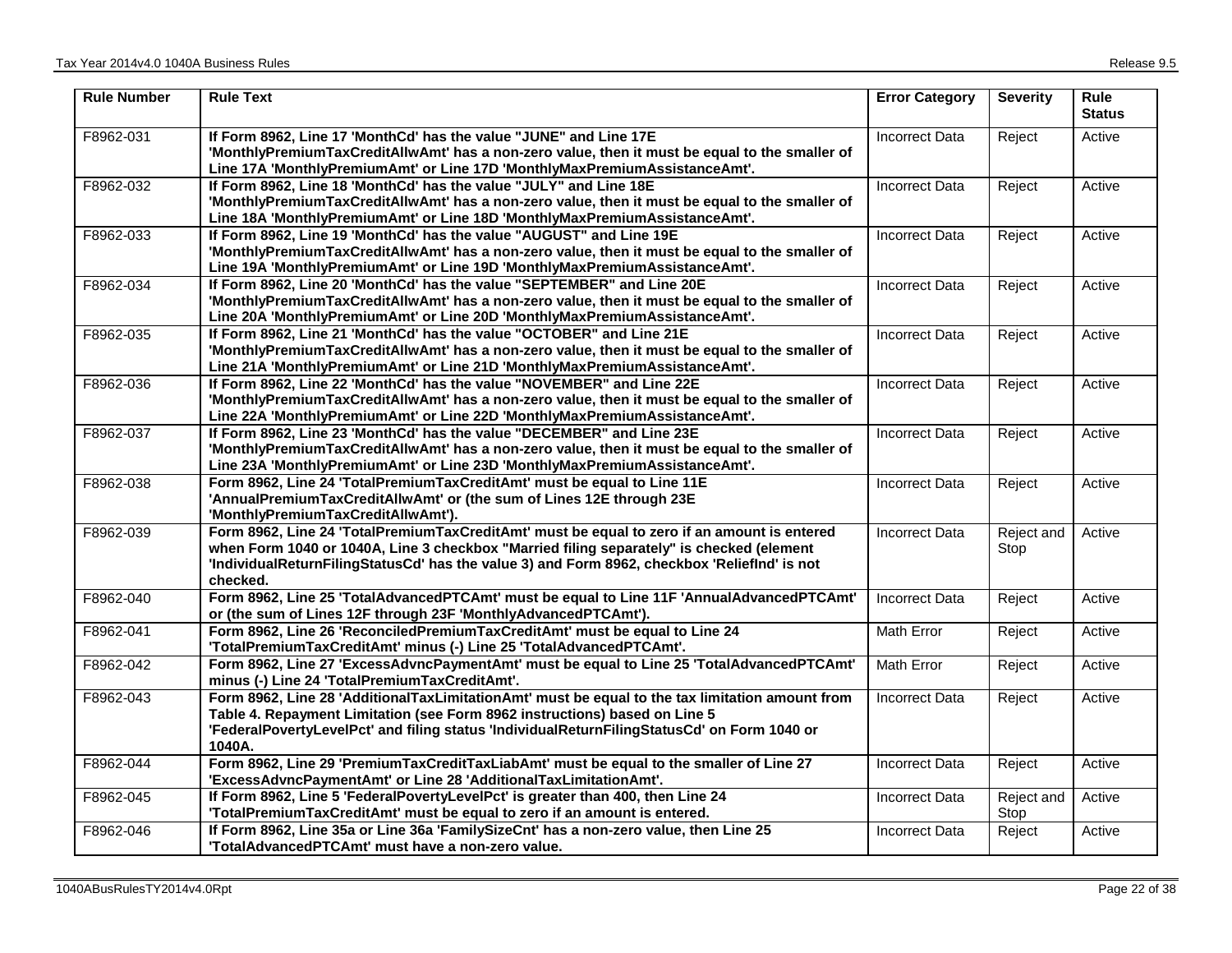| <b>Rule Number</b> | <b>Rule Text</b>                                                                                                                                                                                                                                                                                                                                                                                                                           | <b>Error Category</b> | <b>Severity</b> | Rule<br><b>Status</b> |
|--------------------|--------------------------------------------------------------------------------------------------------------------------------------------------------------------------------------------------------------------------------------------------------------------------------------------------------------------------------------------------------------------------------------------------------------------------------------------|-----------------------|-----------------|-----------------------|
| F8962-047          | If Form 8962, Line 35a or Line 36a 'FamilySizeCnt' has a non-zero value, then Form 1040 or<br>1040A, Line 2 checkbox "Married filing jointly" must be checked (element<br>'IndividualReturnFilingStatusCd' must have the value 2).                                                                                                                                                                                                         | <b>Incorrect Data</b> | Reject          | Active                |
| F8962-048          | If Form 8962, Part 4 "Shared Policy Allocation", 'PolicyNum' has a value, then at least one of the<br>following must have a value: 'MonthlyPremiumPct' or 'MonthlyPremiumSLCSPPct' or<br>'MonthlyAdvancedPTCPct'.                                                                                                                                                                                                                          | <b>Missing Data</b>   | Reject          | <b>New</b>            |
| F8962-049          | If Form 8962, Line 2b 'TotalDependentsModifiedAGIAmt' has a non-zero value, then Form 1040 or<br>Form 1040A, Line 6c(2) 'DependentSSN' must have a value.                                                                                                                                                                                                                                                                                  | <b>Missing Data</b>   | Reject          | Active                |
| F8962-050          | If Form 8962, Line 35a or Line 36a 'FamilySizeCnt' has a non-zero value, then it must be less than<br>Form 1040 or Form 1040A, Line 6d 'TotalExemptionsCnt'.                                                                                                                                                                                                                                                                               | <b>Incorrect Data</b> | Reject          | Active                |
| F8962-051          | If Form 8962, Line 35a 'FamilySizeCnt' and Line 36a 'FamilySizeCnt' both have non-zero values,<br>then their sum must be equal to Form 1040 or Form 1040A 'TotalExemptionsCnt'.                                                                                                                                                                                                                                                            | Math Error            | Reject          | Verbiage<br>Change    |
| F8962-052          | If Form 8962, Line 30a 'PolicyNum' has a value, then at least one of the following must have a<br>value: Line 30e 'MonthlyPremiumPct' or Line 30f 'MonthlyPremiumSLCSPPct' or Line 30g<br>'MonthlyAdvancedPTCPct'.                                                                                                                                                                                                                         | <b>Missing Data</b>   | Reject          | Deleted               |
| F8962-053          | If Form 8962, Line 31a 'PolicyNum' has a value, then at least one of the following must have a<br>value: Line 31e 'MonthlyPremiumPct' or Line 31f 'MonthlyPremiumSLCSPPct' or Line 31g<br>'MonthlyAdvancedPTCPct'.                                                                                                                                                                                                                         | <b>Missing Data</b>   | Reject          | Deleted               |
| F8962-054          | If Form 8962, Line 32a 'PolicyNum' has a value, then at least one of the following must have a<br>value: Line 32e 'MonthlyPremiumPct' or Line 32f 'MonthlyPremiumSLCSPPct' or Line 32g<br>'MonthlyAdvancedPTCPct'.                                                                                                                                                                                                                         | <b>Missing Data</b>   | Reject          | Deleted               |
| F8962-055          | If Form 8962, Line 33a 'PolicyNum' has a value, then at least one of the following must have a<br>value: Line 33e 'MonthlyPremiumPct' or Line 33f 'MonthlyPremiumSLCSPPct' or Line 33g<br>'MonthlyAdvancedPTCPct'.                                                                                                                                                                                                                         | <b>Missing Data</b>   | Reject          | Deleted               |
| F8962-056          | If Form 8962, Line 24 'TotalPremiumTaxCreditAmt' has a non-zero value, then Form 1040 or Form<br>1040A, Line 6d 'TotalExemptionsCnt' must have a non-zero value.                                                                                                                                                                                                                                                                           | <b>Incorrect Data</b> | Reject          | Active                |
| F8962-057          | If Form 8962, Line 11A 'AnnualPremiumAmt' or Line 11B 'AnnualPremiumSLCSPAmt' or Line 11C<br>'AnnualContributionAmt' or Line 11D 'AnnualMaxPremiumAssistanceAmt' or Line 11E<br>'AnnualPremiumTaxCreditAllwAmt' or Line 11F 'AnnualAdvancedPTCAmt ' has a non-zero value,<br>then the following must not have values: 'SharedPolicyAllocationGrp' and Line 35<br>'AltCalcForMarriagePrimaryGrp' and Line 36 'AltCalcForMarriageSpouseGrp'. | Incorrect Data        | Reject          | Verbiage<br>Change    |
| F8962-300          | If Form 8962, Line 11E 'AnnualPremiumTaxCreditAllwAmt' has a non-zero value, then Line 11A<br>'AnnualPremiumAmt' and Line 11B 'AnnualPremiumSLCSPAmt' and Line 11C<br>'AnnualContributionAmt' and Line 11D 'AnnualMaxPremiumAssistanceAmt' must have non-zero<br>values.                                                                                                                                                                   | <b>Missing Data</b>   | Reject          | Active                |
| F8962-301          | If Form 8962, Line 12 'MonthCd' has the value "JANUARY" and Line 12E<br>'MonthlyPremiumTaxCreditAllwAmt' has a non-zero value, then Line 12A 'MonthlyPremiumAmt'<br>and Line 12B 'MonthlyPremiumSLCSPAmt' and Line 12C 'MonthlyContributionAmt' and Line 12D<br>'MonthlyMaxPremiumAssistanceAmt' must have non-zero values.                                                                                                                | <b>Missing Data</b>   | Reject          | Active                |
| F8962-302          | If Form 8962, Line 13 'MonthCd' has the value "FEBRUARY" and Line 13E<br>'MonthlyPremiumTaxCreditAllwAmt' has a non-zero value, then Line 13A 'MonthlyPremiumAmt'<br>and Line 13B 'MonthlyPremiumSLCSPAmt' and line 13C 'MonthlyContributionAmt' and Line 13D<br>'MonthlyMaxPremiumAssistanceAmt' must have non-zero values.                                                                                                               | <b>Missing Data</b>   | Reject          | Active                |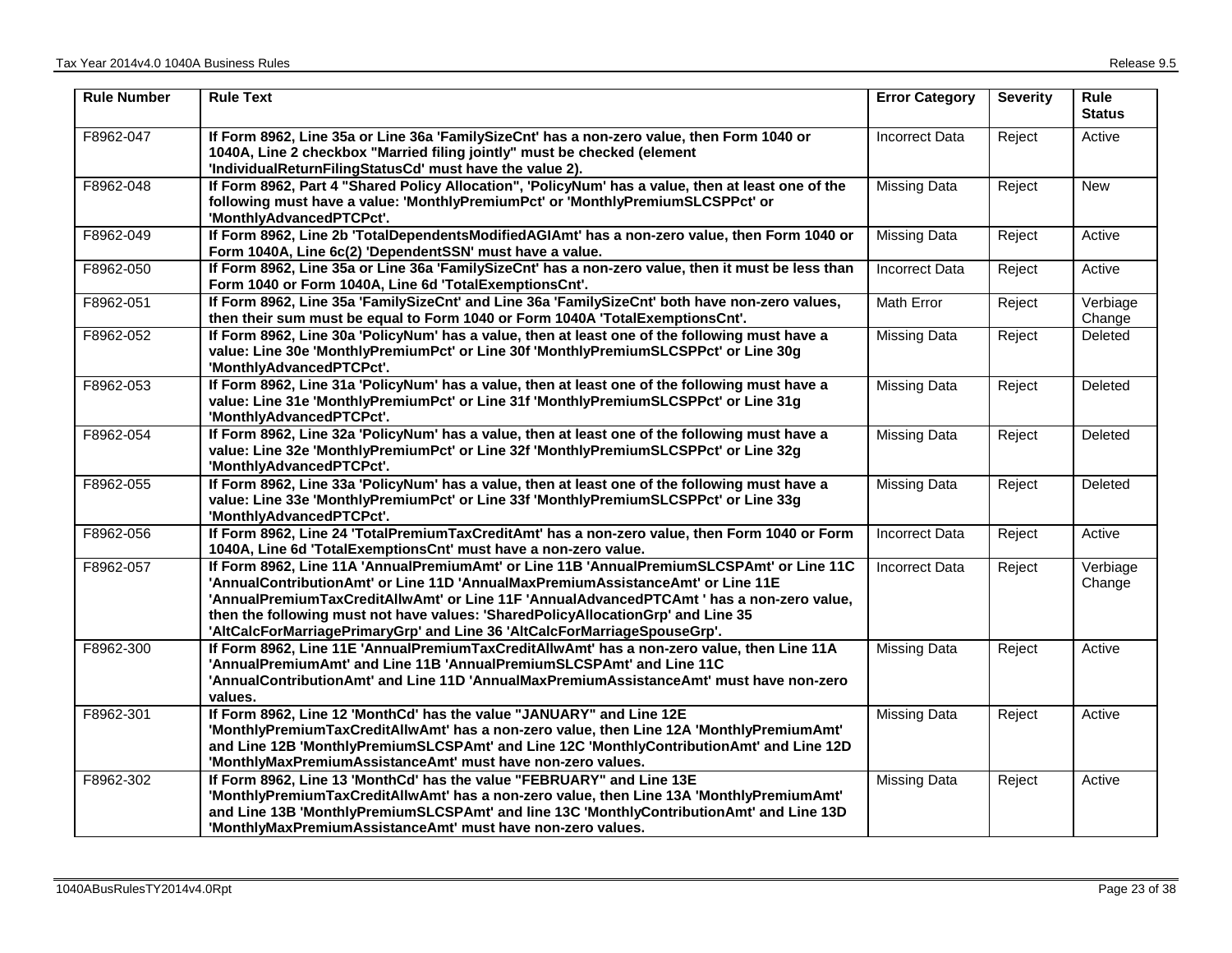| <b>Rule Number</b> | <b>Rule Text</b>                                                                                                                                                                                                                                                                                                              | <b>Error Category</b> | <b>Severity</b> | <b>Rule</b><br><b>Status</b> |
|--------------------|-------------------------------------------------------------------------------------------------------------------------------------------------------------------------------------------------------------------------------------------------------------------------------------------------------------------------------|-----------------------|-----------------|------------------------------|
| F8962-303          | If Form 8962, Line 14 'MonthCd' has the value "MARCH" and Line 14E<br>'MonthlyPremiumTaxCreditAllwAmt' has a non-zero value, then Line 14A 'MonthlyPremiumAmt'<br>and Line 14B 'MonthlyPremiumSLCSPAmt' and Line 14C 'MonthlyContributionAmt' and Line 14D<br>'MonthlyMaxPremiumAssistanceAmt' must have non-zero values.     | <b>Missing Data</b>   | Reject          | Active                       |
| F8962-304          | If Form 8962, Line 15 'MonthCd' has the value "APRIL" and Line 15E<br>'MonthlyPremiumTaxCreditAllwAmt' has a non-zero value, then Line 15A 'MonthlyPremiumAmt'<br>and Line 15B 'MonthlyPremiumSLCSPAmt' and Line 15C 'MonthlyContributionAmt' and Line 15D<br>'MonthlyMaxPremiumAssistanceAmt' must have non-zero values.     | <b>Missing Data</b>   | Reject          | Active                       |
| F8962-305          | If Form 8962, Line 16 'MonthCd' has the value "MAY" and Line 16E<br>'MonthlyPremiumTaxCreditAllwAmt' has a non-zero value, then Line 16A 'MonthlyPremiumAmt'<br>and Line 16B 'MonthlyPremiumSLCSPAmt' and Line 16C 'MonthlyContributionAmt' and Line 16D<br>'MonthlyMaxPremiumAssistanceAmt' must have non-zero values.       | <b>Missing Data</b>   | Reject          | Active                       |
| F8962-306          | If Form 8962, Line 17 'MonthCd' has the value "JUNE" and Line 17E<br>'MonthlyPremiumTaxCreditAllwAmt' has a non-zero value, then Line 17A 'MonthlyPremiumAmt'<br>and Line 17B 'MonthlyPremiumSLCSPAmt' and Line 17C 'MonthlyContributionAmt' and Line 17D<br>'MonthlyMaxPremiumAssistanceAmt' must have non-zero values.      | <b>Missing Data</b>   | Reject          | Active                       |
| F8962-307          | If Form 8962, Line 18 'MonthCd' has the value "JULY" and Line 18E<br>'MonthlyPremiumTaxCreditAllwAmt' has a non-zero value, then Line 18A 'MonthlyPremiumAmt'<br>and Line 18B 'MonthlyPremiumSLCSPAmt' and Line 18C 'MonthlyContributionAmt', and Line 18D<br>'MonthlyMaxPremiumAssistanceAmt' must have non-zero values.     | <b>Missing Data</b>   | Reject          | Active                       |
| F8962-308          | If Form 8962, Line 19 'MonthCd' has the value "AUGUST" and Line 19E<br>'MonthlyPremiumTaxCreditAllwAmt' has a non-zero value, then Line 19A 'MonthlyPremiumAmt'<br>and Line 19B 'MonthlyPremiumSLCSPAmt' and Line 19C 'MonthlyContributionAmt' and Line 19D<br>'MonthlyMaxPremiumAssistanceAmt' must have non-zero values.    | <b>Missing Data</b>   | Reject          | Active                       |
| F8962-309          | If Form 8962, Line 20 'MonthCd' has the value "SEPTEMBER" and Line 20E<br>'MonthlyPremiumTaxCreditAllwAmt' has a non-zero value, then Line 20A 'MonthlyPremiumAmt'<br>and Line 20B 'MonthlyPremiumSLCSPAmt' and Line 20C 'MonthlyContributionAmt' and Line 20D<br>'MonthlyMaxPremiumAssistanceAmt' must have non-zero values. | <b>Missing Data</b>   | Reject          | Active                       |
| F8962-310          | If Form 8962, Line 21 'MonthCd' has the value "OCTOBER" and Line 21E<br>'MonthlyPremiumTaxCreditAllwAmt' has a non-zero value, then Line 21A 'MonthlyPremiumAmt'<br>and Line 21B 'MonthlyPremiumSLCSPAmt' and Line 21C 'MonthlyContributionAmt' and Line 21D<br>'MonthlyMaxPremiumAssistanceAmt' must have non-zero values.   | <b>Missing Data</b>   | Reject          | Active                       |
| F8962-311          | If Form 8962, Line 22 'MonthCd' has the value "NOVEMBER" and Line 22E<br>'MonthlyPremiumTaxCreditAllwAmt' has a non-zero value, then Line 22A 'MonthlyPremiumAmt'<br>and Line 22B 'MonthlyPremiumSLCSPAmt' and Line 22C 'MonthlyContributionAmt' and Line 22D<br>'MonthlyMaxPremiumAssistanceAmt' must have non-zero values.  | <b>Missing Data</b>   | Reject          | Active                       |
| F8962-312          | If Form 8962, Line 23 'MonthCd' has the value "DECEMBER" and Line 23E<br>'MonthlyPremiumTaxCreditAllwAmt' has a non-zero value, then Line 23A 'MonthlyPremiumAmt'<br>and Line 23B 'MonthlyPremiumSLCSPAmt' and line 23C 'MonthlyContributionAmt' and Line 23D<br>'MonthlyMaxPremiumAssistanceAmt' must have non-zero values.  | <b>Missing Data</b>   | Reject          | Active                       |
| F8962-313          | If Form 8962, Line 9 'SharePolicyMarriedAltCalcInd' has a choice of "Yes" indicated, then Line<br>30a 'PolicyNum' must have a value or (Line 35a or Line 36a 'FamilySizeCnt') must have a value<br>greater than zero.                                                                                                         | <b>Missing Data</b>   | Reject          | Active                       |
| F8962-314          | If Form 8962, Line 9 'SharePolicyMarriedAltCalcInd' has a choice of "No" indicated, then Line 10<br>'Form1095ASameMonthlyAmtInd' must have a choice of "Yes" or "No" indicated.                                                                                                                                               | <b>Missing Data</b>   | Reject          | Active                       |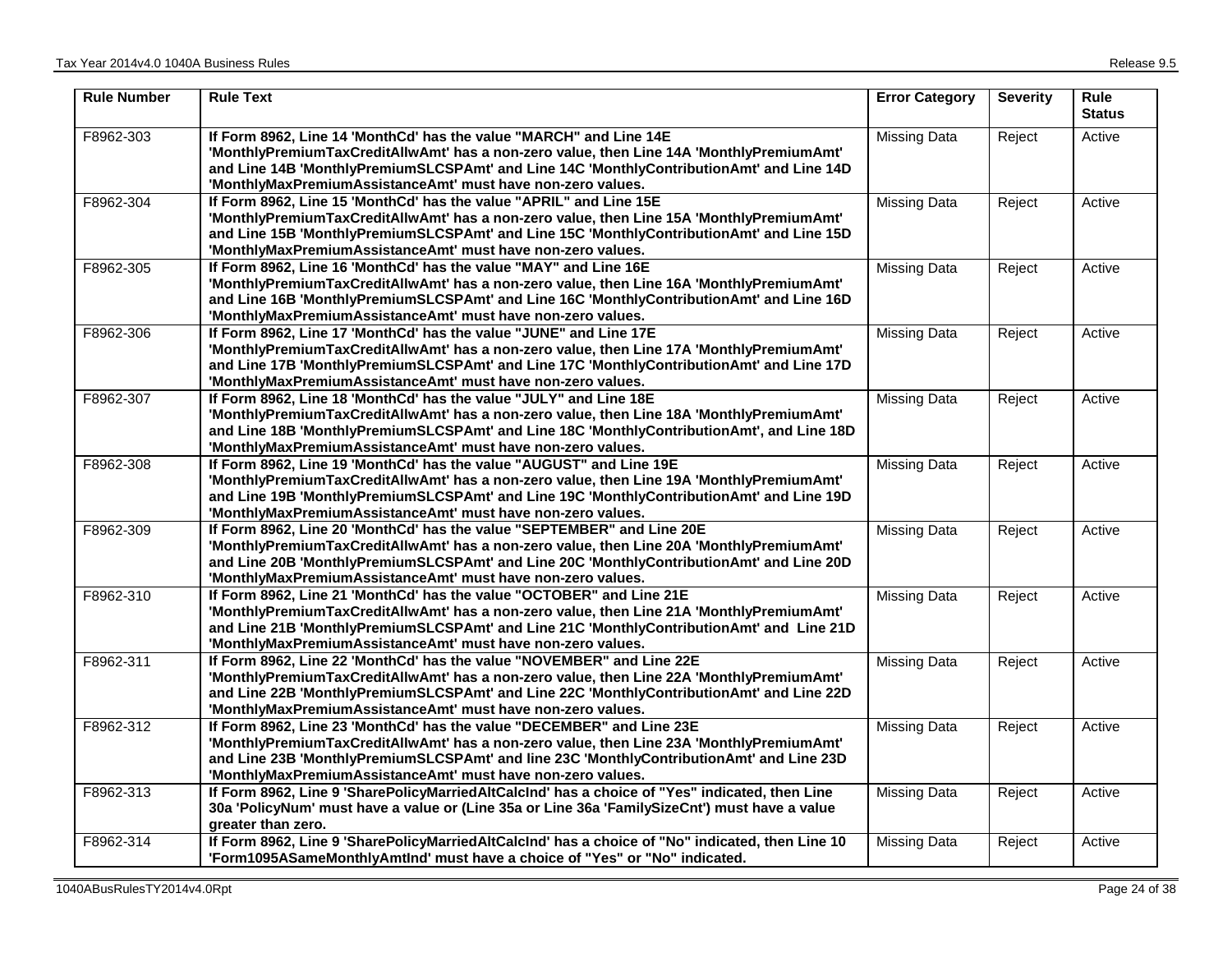| <b>Rule Number</b> | <b>Rule Text</b>                                                                                                                                                                                                                                                                                                                                                                                                                               | <b>Error Category</b> | <b>Severity</b> | <b>Rule</b><br><b>Status</b> |
|--------------------|------------------------------------------------------------------------------------------------------------------------------------------------------------------------------------------------------------------------------------------------------------------------------------------------------------------------------------------------------------------------------------------------------------------------------------------------|-----------------------|-----------------|------------------------------|
| F8962-315          | If Form 8962, Line 10 'Form1095ASameMonthlyAmtInd' has a choice of "Yes" indicated, then Line<br>11E 'AnnualPremiumTaxCreditAllwAmt' must have a non-zero value.                                                                                                                                                                                                                                                                               | <b>Missing Data</b>   | Reject          | Active                       |
| F8962-316          | If Form 8962, Line 10 'Form1095ASameMonthlyAmtInd' has a choice of "No" indicated, then at<br>least one of the Lines 12E through 23E 'MonthlyPremiumTaxCreditAllwAmt' must have a non-zero<br>value.                                                                                                                                                                                                                                           | <b>Missing Data</b>   | Reject          | Active                       |
| F8962-317          | Form 8962, Line 35c 'StartMonthNumberCd' must not be after Line 35d 'EndMonthNumberCd'.                                                                                                                                                                                                                                                                                                                                                        | <b>Incorrect Data</b> | Reject          | New                          |
| F8962-318          | Form 8962, Line 36c 'StartMonthNumberCd' must not be after Line 36d 'EndMonthNumberCd'.                                                                                                                                                                                                                                                                                                                                                        | <b>Incorrect Data</b> | Reject          | <b>New</b>                   |
| F8962-319          | Form 8962, Part 4 "Shared Policy Allocation", 'StartMonthNumberCd' must not be after<br>'EndMonthNumberCd'.                                                                                                                                                                                                                                                                                                                                    | <b>Incorrect Data</b> | Reject          | <b>New</b>                   |
| F8962-320          | 'MonthCd' on Form 8962, Lines 12 through Line 23 must be unique.                                                                                                                                                                                                                                                                                                                                                                               | <b>Incorrect Data</b> | Reject          | <b>New</b>                   |
| F8965-001          | If Form 8965, Part III, Line d checkbox 'AllYearInd' is not checked, then at least one of the<br>following checkboxes in 'MonthIndicatorGrp' must be checked: Line e 'JanuaryInd' or Line f<br>'FebruaryInd' or Line g 'MarchInd' or Line h 'Aprillnd' or Line i 'MayInd' or Line j 'JuneInd' or Line<br>k 'JulyInd' or Line I 'AugustInd' or Line m 'SeptemberInd' or Line n 'OctoberInd' or Line o<br>'NovemberInd' or Line p 'DecemberInd'. | Missing Data          | Reject          | Active                       |
| F8965-003          | Form 8965, 'SSN' must be equal to ('PrimarySSN' or 'SpouseSSN' in the Return Header) or Form<br>1040A, Line 4 'QualifyingHOHSSN' or Line 6c(2) 'DependentSSN'.                                                                                                                                                                                                                                                                                 | <b>Incorrect Data</b> | Reject          | Deleted                      |
| F9465-001-02       | Form 9465, Line 9 'TotalTaxDueAmt' must not be greater than 50000. If the tax due amount is<br>greater than 50000, complete and mail Form 9465 with Form 433-F to the mailing address<br>provided on www.irs.gov.                                                                                                                                                                                                                              | Incorrect Data        | Reject          | Active                       |
| F9465-014          | Form 9465, Line 1 'PrimarySSN' must be equal to either the 'PrimarySSN' or 'SpouseSSN' in the<br><b>Return Header.</b>                                                                                                                                                                                                                                                                                                                         | <b>Incorrect Data</b> | Reject          | Active                       |
| F9465-015          | If Form 9465, Line 1 'SpouseSSN' has a value, then it must be equal to either the 'PrimarySSN' or<br>'SpouseSSN' in the Return Header.                                                                                                                                                                                                                                                                                                         | <b>Incorrect Data</b> | Reject          | Active                       |
| F9465-016-01       | If Form 9465, Line 13a 'RoutingTransitNum' has a value, then Line 13b 'BankAccountNum' must<br>also have a value.                                                                                                                                                                                                                                                                                                                              | Missing Data          | Reject          | Active                       |
| F9465-017-01       | If Form 9465, Line 13b 'BankAccountNum' has a value, then Line 13a 'RoutingTransitNum' must<br>also have a value.                                                                                                                                                                                                                                                                                                                              | <b>Missing Data</b>   | Reject          | Active                       |
| F9465-018-01       | In Form 9465, one of the following must have a value: Line 3 Home 'PhoneNum' or Line 4 Work<br>'PhoneNum' or Line 3 Home 'ForeignPhoneNum' or Line 4 Work 'ForeignPhoneNum'.                                                                                                                                                                                                                                                                   | <b>Missing Data</b>   | Reject          | Active                       |
| F9465-019-01       | If IRS Payment Record is present in the return, then Form 9465, Line 8 'PaymentAmt' must be<br>equal to 'PaymentAmt' in IRS Payment Record.                                                                                                                                                                                                                                                                                                    | <b>Incorrect Data</b> | Reject          | Active                       |
| F9465-020-01       | If Form 9465, Line 1a 'SpouseName' has a value, then 'SpouseNameControlTxt' must also have a<br>value.                                                                                                                                                                                                                                                                                                                                         | <b>Missing Data</b>   | Reject          | Active                       |
| F9465-026          | Form 9465, Line 14 checkbox 'PayrollDeductionAgreementInd' must not be checked. If the<br>Payroll Deduction Agreement box is checked, complete and mail Form 9465 with Form 2159 to<br>the mailing address provided on www.irs.gov.                                                                                                                                                                                                            | <b>Incorrect Data</b> | Reject          | Active                       |
| F9465-027          | Form 9465, Line 10 'PaymentDueAmt' can not be less than Line 11 'CalculatedMonthlyPymtAmt'.<br>If the payment due amount is less than Line 11, calculated monthly payment amount, complete<br>and mail Form 9465 with Form 433-F to the mailing address provided on www.irs.gov.                                                                                                                                                               | <b>Incorrect Data</b> | Reject          | Active                       |
| F9465-029          | If Form 9465 is attached to Form 1040 or Form 1040A or Form 1040EZ or Form 1040PR or Form<br>1040SS, then 'F9465TaxReturnTypeCd' must not have the following values: "FORM 940" or<br>"FORM 940PR" or "FORM 941" or "FORM 941PR" or "FORM 941SS" or "FORM 943" or "FORM<br>943PR" or "FORM 944" or "FORM 945" or "FORM 720" or "FORM 2290".                                                                                                    | <b>Incorrect Data</b> | Reject          | Active                       |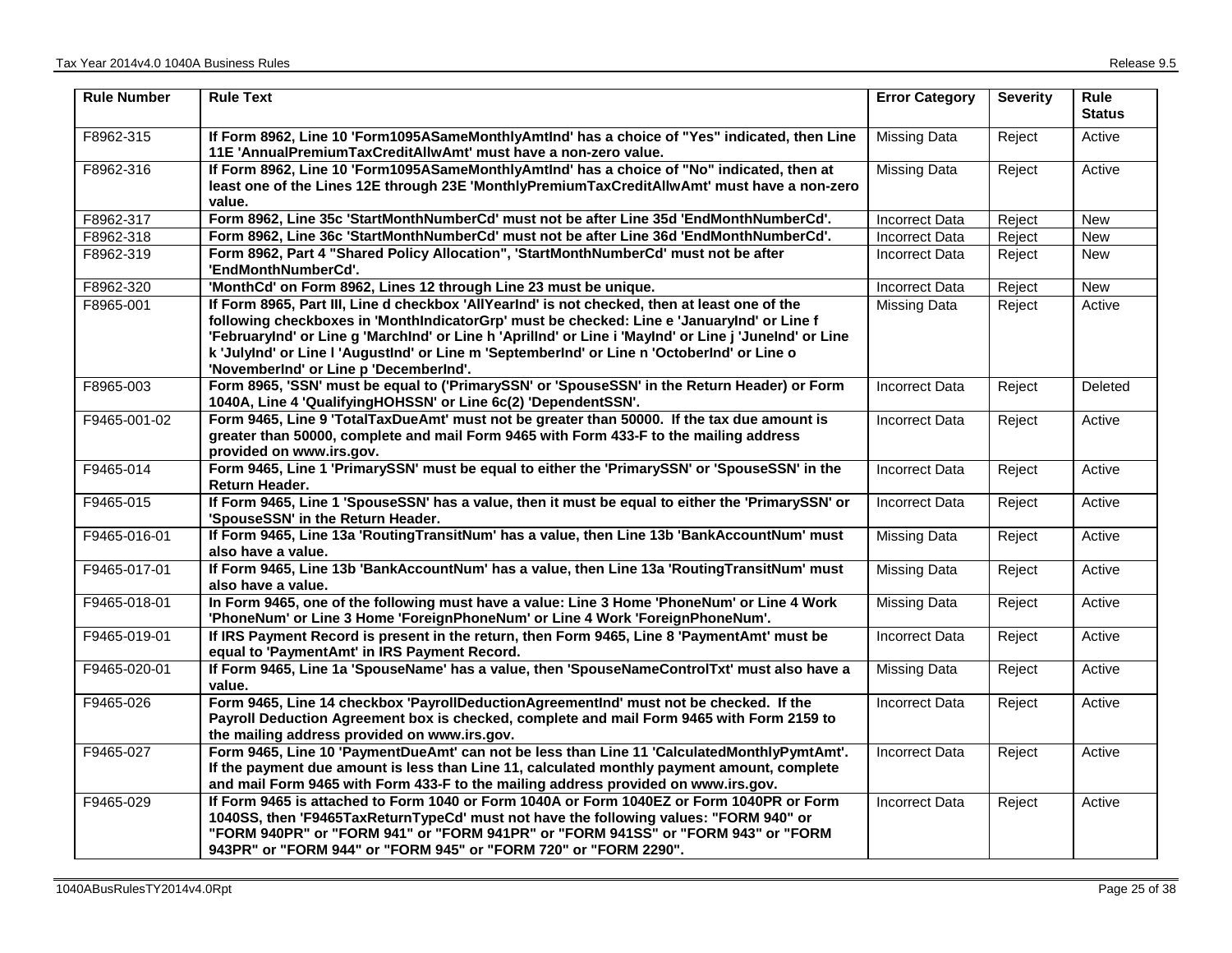| <b>Rule Number</b> | <b>Rule Text</b>                                                                                                                                                                | <b>Error Category</b> | <b>Severity</b>    | <b>Rule</b><br><b>Status</b> |
|--------------------|---------------------------------------------------------------------------------------------------------------------------------------------------------------------------------|-----------------------|--------------------|------------------------------|
| F9465-030          | If Form 9465 'F9465TaxReturnTypeCd' has a value of "FORM 1040" or "FORM 1040A" or "FORM<br>1040EZ" or "FORM 1040SS" or "FORM 1040PR", then 'IATaxYrDt' must have a value.       | <b>Missing Data</b>   | Reject             | Active                       |
| FPYMT-045-02       | 'EstimatedPaymentDueDt' in the IRS ES Payment Record must not be the same as another IRS<br>ES Payment Record filed with the same return.                                       | <b>Incorrect Data</b> | Reject             | Active                       |
| FPYMT-068-01       | 'PaymentAmt' in the IRS Payment Record must not be greater than 99,999,999.                                                                                                     | <b>Incorrect Data</b> | Reject             | Active                       |
| FPYMT-069-01       | 'PaymentAmt' in the IRS ES Payment Record must not be greater than 99,999,999.                                                                                                  | <b>Incorrect Data</b> | Reject             | Active                       |
| FPYMT-071-01       | 'RequestedPaymentDt' in the IRS Payment Record must not be more than 5 days prior to the<br>received date.                                                                      | Incorrect Data        | Reject             | Active                       |
| FPYMT-072-01       | If the return is received on or before the due date of the return, then the 'RequestedPaymentDt' in<br>the IRS Payment Record must be on the due date or before the due date.   | <b>Incorrect Data</b> | Reject             | Active                       |
| FPYMT-074-01       | If the return is received after the due date of the return, then the 'RequestedPaymentDt' in the IRS<br>Payment Record must not be later than the date the return was received. | <b>Incorrect Data</b> | Reject             | Active                       |
| FPYMT-086          | 'EstimatedPaymentDueDt' in the IRS ES Payment Record must not be more than 5 days prior to<br>the received date.                                                                | <b>Incorrect Data</b> | Reject             | Active                       |
| FPYMT-087          | 'EstimatedPaymentDueDt' in the IRS ES Payment Record must not be more than one year after<br>the received date.                                                                 | <b>Incorrect Data</b> | Reject             | Active                       |
| FPYMT-088          | 'EstimatedPaymentDueDt' in the IRS ES Payment Record must be 04/15/2015 or 6/15/2015 or<br>09/15/2015 or 01/15/2016.                                                            | <b>Incorrect Data</b> | Reject             | Active                       |
| FPYMT-089          | 'PaymentAmt' in the IRS Payment Record must not be more than 200% of 'OwedAmt'. If a value is<br>not provided for 'OwedAmt', treat that value as zero.                          | <b>Incorrect Data</b> | Reject             | Active                       |
| FW2-002            | Form W-2, Line 1 'WagesAmt' must have a value greater than zero unless Combat Pay has been<br>excluded from income.                                                             | Incorrect Data        | Reject             | Active                       |
| FW2-003-01         | Form W-2, Line a, 'EmployeeSSN' must be equal to 'PrimarySSN' or 'SpouseSSN' in the Return<br>Header.                                                                           | Data Mismatch         | Reject             | Active                       |
| FW2-007-01         | 'CityNm' of Form W-2, Line C 'EmployerUSAddress' must contain at least three characters.                                                                                        | <b>Incorrect Data</b> | Reject             | Active                       |
| FW2-008-01         | 'CityNm' of Form W-2, Line C 'EmployerForeignAddress' must contain at least three characters.                                                                                   | <b>Incorrect Data</b> | Reject             | Active                       |
| FW2-499            | Form W-2, Line B 'EmployerEIN' is invalid for processing an Individual e-filed return.                                                                                          | <b>Incorrect Data</b> | Reject             | Active                       |
| FW2-502            | Form W-2, Line B 'EmployerEIN' must match data in the eFile database.                                                                                                           | <b>Incorrect Data</b> | Reject             | Active                       |
| FW2-505-01         | Form W-2, Line B 'EmployerEIN' was issued after the Tax Year in the Return Header.                                                                                              | <b>Incorrect Data</b> | Reject             | Active                       |
| <b>IND-001-01</b>  | 'PreparerSSN' in the Return Header must not be all zeros or all nines.                                                                                                          | Incorrect Data        | Reject             | Active                       |
| <b>IND-002</b>     | The 'TaxPeriodEndDate' in the Submission Manifest must be less than the "Received Date".                                                                                        | <b>Incorrect Data</b> | Reject             | Active                       |
| IND-005-01         | If Form 9465 and IRS Payment Record are present in the return, then Form 9465, 'PaymentAmt'<br>must be equal to 'PaymentAmt' in IRS Payment Record.                             | <b>Incorrect Data</b> | Reject             | Active                       |
| <b>IND-006</b>     | 'SpouseSSN' in the Return Header must not be equal to 'PrimarySSN' in the Return Header.                                                                                        | <b>Incorrect Data</b> | Reject             | Active                       |
| IND-007-01         | If checkbox 'ProtectiveSec108iELCRecordInd' is checked in the return, then                                                                                                      | Missing               | Reject             | Active                       |
|                    | [GeneralDependencyMedium] with Description beginning with 'Section 108(i) election<br>explanation' must be attached to the return.                                              | Document              |                    |                              |
| <b>IND-010</b>     | 'TaxYr' must equal the year of the 'TaxPeriodBeginDt' ("YYYY" digits) in the Submission Manifest.                                                                               | <b>Incorrect Data</b> | Reject and<br>Stop | Active                       |
| <b>IND-011</b>     | 'TaxYr' must equal the year of the 'TaxPeriodEndDt' ("YYYY" digits) in the Submission Manifest.                                                                                 | <b>Incorrect Data</b> | Reject and<br>Stop | Active                       |
| <b>IND-012-01</b>  | If 'WagesLiteralCd' in [WagesNotShownSchedule] has the value "FEC", then [FECRecord] must<br>be present in the return.                                                          | Missing<br>Document   | Reject             | Active                       |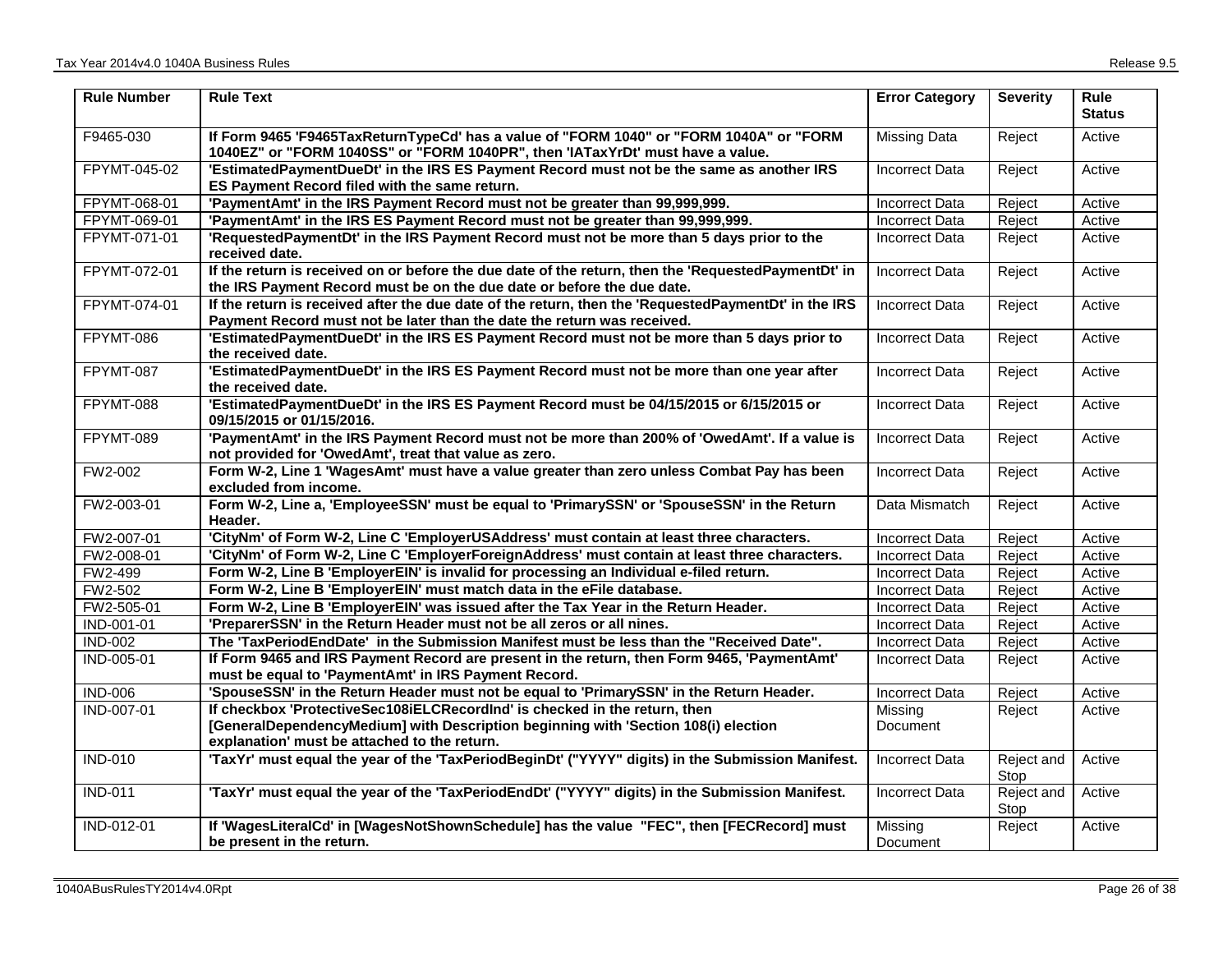| <b>Rule Number</b> | <b>Rule Text</b>                                                                                                                                                                                                                                                                                      | <b>Error Category</b> | <b>Severity</b> | <b>Rule</b><br><b>Status</b> |
|--------------------|-------------------------------------------------------------------------------------------------------------------------------------------------------------------------------------------------------------------------------------------------------------------------------------------------------|-----------------------|-----------------|------------------------------|
| IND-013-01         | In the Return Header, 'PreparerSSN' or 'PTIN' or 'STIN' or 'PreparerFirmEIN' must have a value, if<br>any one of the following is true: (1) checkbox 'SelfEmployedInd' is checked; (2)<br>'PreparerPersonNm' or 'PreparerFirmName' or 'PreparerUSAddress' or 'PreparerForeignAddress'<br>has a value. | <b>Missing Data</b>   | Reject          | Active                       |
| IND-014-02         | 'EmployeeTIN' and 'EmployeeNameControlTxt' in [FECRecord] must be the same as [<br>'PrimarySSN' and 'PrimaryNameControlTxt' ] or ['SpouseSSN' and 'SpouseNameControlTxt' ] in<br>the Return Header.                                                                                                   | <b>Incorrect Data</b> | Reject          | Active                       |
| <b>IND-015</b>     | If checkbox 'WorkPerformedResidingInUSInd' is checked in [FECRecord], then 'USAddress' must<br>have a value.                                                                                                                                                                                          | <b>Incorrect Data</b> | Reject          | Active                       |
| <b>IND-016</b>     | If 'USAddress' has a value in [FECRecord], then checkbox 'WorkPerformedResidingInUSInd' must<br>be checked.                                                                                                                                                                                           | <b>Missing Data</b>   | Reject          | Active                       |
| IND-018-02         | If 'PrimaryDeathDt' has a value in the return, then 'InCareOfNm' in the Filer address in the Return<br>Header must have a value.                                                                                                                                                                      | <b>Missing Data</b>   | Reject          | Active                       |
| IND-019-02         | If 'SpouseDeathDt' has a value in the return, then 'InCareOfNm' in the Filer address in the Return<br>Header must have a value.                                                                                                                                                                       | <b>Missing Data</b>   | Reject          | Active                       |
| IND-020-01         | If 'PaidPreparerInformationGrp' is present in the Return Header, then 'NonPaidPreparerCd' must<br>not have a value in the return.                                                                                                                                                                     | <b>Incorrect Data</b> | Reject          | Active                       |
| IND-021-01         | If 'PINTypeCa' in the Return Header has the value "Self-Select On-Line" and<br>'PrimarySignaturePIN' has a value, then 'PrimaryBirthDt' must have a value.                                                                                                                                            | <b>Missing Data</b>   | Reject          | Active                       |
| IND-022-01         | If 'PINTypeCd' in the Return Header has the value "Self-Select On-Line" and<br>'SpouseSignaturePIN' has a value, then 'SpouseBirthDt' must have a value.                                                                                                                                              | <b>Missing Data</b>   | Reject          | Active                       |
| IND-023-01         | If 'PINTypeCd' in the Return Header has the value "Self-Select Practitioner" and<br>'PrimarySignaturePIN' has a value, then 'PrimaryBirthDt' must have a value.                                                                                                                                       | <b>Missing Data</b>   | Reject          | Active                       |
| IND-024-01         | If 'PINTypeCd' in the Return Header has the value "Self-Select Practitioner" and<br>'SpouseSignaturePIN' has a value, then 'SpouseBirthDt' must have a value.                                                                                                                                         | <b>Missing Data</b>   | Reject          | Active                       |
| IND-025-01         | If 'PINTypeCd' in the Return Header has the value "Self-Select On-Line", and 'PrimaryBirthDt' has<br>a value, then 'PrimaryPriorYearAGIAmt' or 'PrimaryPriorYearPIN' or 'PrimaryElectronicFilingPIN'<br>or 'IdentityProtectionPIN' must have a value.                                                 | <b>Missing Data</b>   | Reject          | Active                       |
| IND-026-01         | If 'PINTypeCd' in the Return Header has the value "Self-Select Practitioner", and 'PrimaryBirthDt'<br>has a value, then 'PrimaryPriorYearAGIAmt' or 'PrimaryPriorYearPIN' or<br>'PrimaryElectronicFilingPIN' or 'IdentityProtectionPIN' must have a value.                                            | <b>Missing Data</b>   | Reject          | Active                       |
| IND-027-01         | If 'PINTypeCd' in the Return Header has the value "Self-Select On-Line", and 'SpouseBirthDt' has<br>a value, then 'SpousePriorYearAGIAmt' or 'SpousePriorYearPIN' or 'SpouseElectronicFilingPIN'<br>or 'SpouseIdentityProtectionPIN' must have a value.                                               | <b>Missing Data</b>   | Reject          | Active                       |
| IND-028-01         | If 'PINTypeCd' in the Return Header has the value "Self-Select Practitioner", and 'SpouseBirthDt'<br>has a value, then 'SpousePriorYearAGIAmt' or 'SpousePriorYearPIN' or<br>'SpouseElectronicFilingPIN' or 'SpouseIdentityProtectionPIN' must have a value.                                          | <b>Missing Data</b>   | Reject          | Active                       |
| IND-029-01         | If 'WagesLiteralCd' in [WagesNotShownSchedule], has the value "FEC", then the corresponding<br>'WagesNotShownAmt' must be equal to the sum of the 'ForeignEmployerCompensationAmt' from<br>all of the FEC Records present in the return. When evaluating this a tolerance of \$5 is allowed.          | <b>Incorrect Data</b> | Reject          | Active                       |
| IND-031-01         | 'PrimaryPriorYearPIN' or 'PrimaryElectronicFilingPIN' or 'PrimaryPriorYearAGIAmt' in the Return<br>Header must match the e-File database.                                                                                                                                                             | <b>Incorrect Data</b> | Reject          | Active                       |
| IND-032-01         | 'SpousePriorYearPIN' or 'SpouseElectronicFilingPIN' or 'SpousePriorYearAGIAmt' in the Return<br>Header must match the e-File database.                                                                                                                                                                | <b>Incorrect Data</b> | Reject          | Active                       |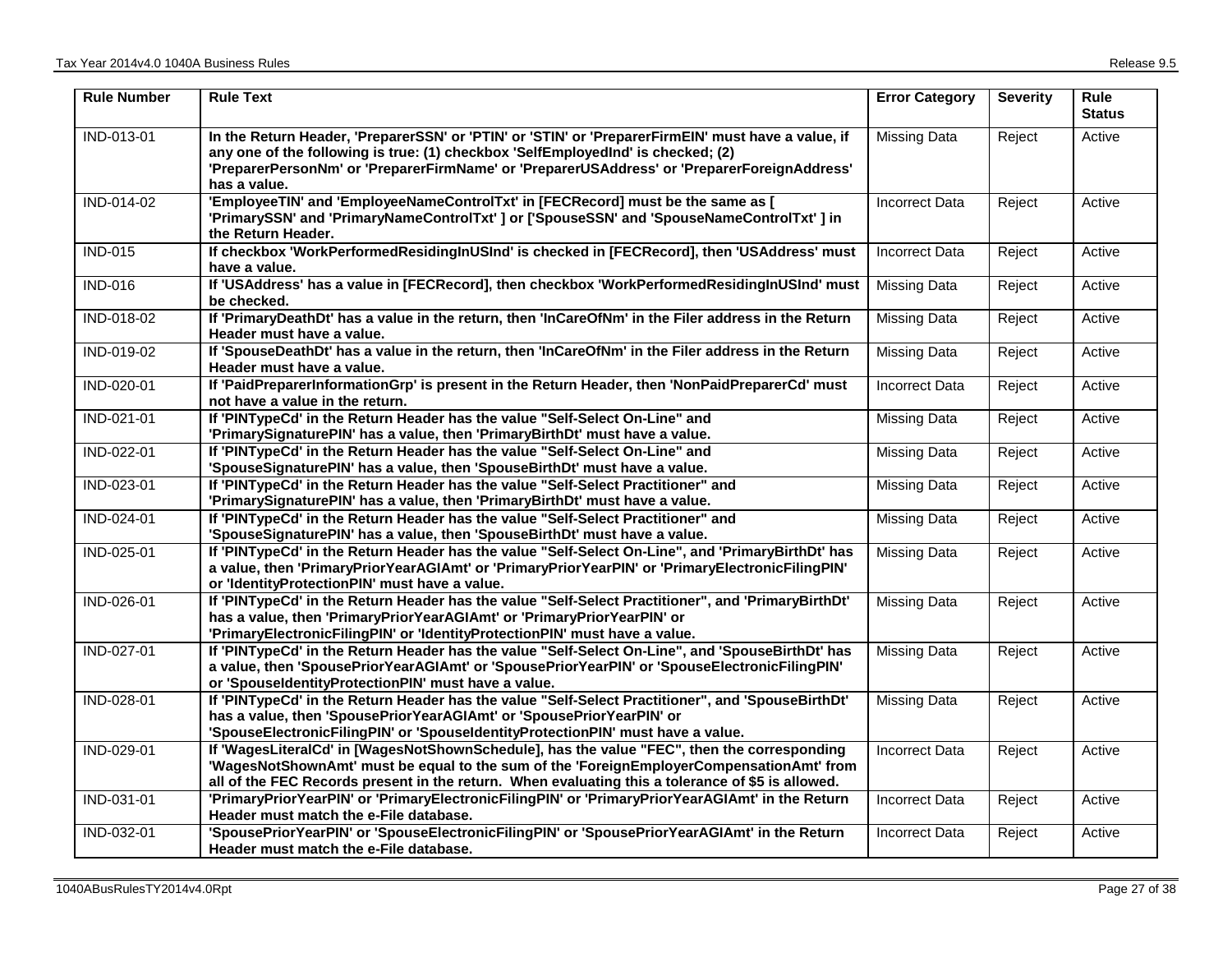| <b>Rule Number</b> | <b>Rule Text</b>                                                                                                                                                                     | <b>Error Category</b>               | <b>Severity</b>    | <b>Rule</b><br><b>Status</b> |
|--------------------|--------------------------------------------------------------------------------------------------------------------------------------------------------------------------------------|-------------------------------------|--------------------|------------------------------|
| IND-033-02         | The year of 'PrimaryDeathDt' must not be less than 'TaxYr' in the Return Header.                                                                                                     | Incorrect Data                      | Reject             | Active                       |
| IND-034-02         | The year of 'SpouseDeathDt' must not be less than 'TaxYr' in the Return Header.                                                                                                      | <b>Incorrect Data</b>               | Reject             | Active                       |
| IND-035-01         | 'PrimaryDeathDt' in the return must match that in the e-File database.                                                                                                               | Database<br><b>Validation Error</b> | Reject             | Active                       |
| IND-036-01         | 'SpouseDeathDt' in the return must match that in the e-File database.                                                                                                                | Database<br><b>Validation Error</b> | Reject             | Active                       |
| IND-037-01         | If 'PrimaryDeathDt' has a value, then the Filer address in the Return Header must not be a Foreign<br>Address.                                                                       | <b>Incorrect Data</b>               | Reject             | Active                       |
| IND-038-01         | If 'SpouseDeathDt' has a value, then the Filer address in the Return Header must not be a Foreign<br>Address.                                                                        | <b>Incorrect Data</b>               | Reject             | Active                       |
| IND-039-01         | If 'ThirdPartyDesigneeInd' in the return has a choice of 'Yes' indicated, then<br>'ThirdPartyDesigneeNm' must have a value.                                                          | <b>Incorrect Data</b>               | Reject             | Active                       |
| IND-040-01         | If 'ThirdPartyDesigneeInd' in the return has a choice of 'Yes' indicated, then<br>'ThirdPartyDesigneePhoneNum' must have a value.                                                    | <b>Incorrect Data</b>               | Reject             | Active                       |
| <b>IND-041</b>     | If 'ThirdPartyDesigneeInd' in the return has a choice of 'Yes' indicated, then<br>'ThirdPartyDesigneePIN' must have a value.                                                         | <b>Incorrect Data</b>               | Reject             | Active                       |
| IND-042-01         | If checkbox 'PowerOfAttorneySignedByInd' is checked in the return, then checkbox<br>'SurvivingSpouseInd' must not be checked.                                                        | <b>Incorrect Data</b>               | Reject             | Active                       |
| IND-043-01         | If checkbox 'PowerOfAttorneySignedByInd' is checked in the return, then checkbox<br>'PersonalRepresentativelnd' must not be checked.                                                 | Incorrect Data                      | Reject             | Active                       |
| IND-044-01         | If checkbox 'PowerOfAttorneySignedByInd' is checked in the return, then 'PrimaryDeathDt' must<br>not have a value.                                                                   | <b>Incorrect Data</b>               | Reject             | Active                       |
| IND-045-01         | If checkbox 'PowerOfAttorneySignedByInd' is checked in the return, then 'SpouseDeathDt' must<br>not have a value.                                                                    | <b>Incorrect Data</b>               | Reject             | Active                       |
| <b>IND-046</b>     | Form 8862 must be present in the return. e-File database indicates the taxpayer must file Form<br>8862 to Claim Earned Income Credit after disallowance.                             | <b>Incorrect Data</b>               | Reject             | Active                       |
| IND-049-01         | Tax returns from the U.S. Possessions of American Samoa, Guam, U.S. Virgin Islands and the<br>Commonwealth of the Northern Mariana Islands may not be electronically filed.          | Unsupported                         | Reject             | Active                       |
| $IND-052$          | The TIN present in the IRS Submission Manifest must be equal to the Primary SSN in the Return<br>Header.                                                                             | Data Mismatch                       | Reject and<br>Stop | Active                       |
| IND-053-01         | The 'IPAddress' in the Return Header must not equal all zeros.                                                                                                                       | <b>Incorrect Data</b>               | Reject             | Active                       |
| IND-054-01         | If filing status is "Married filing separately" (element 'IndividualReturnFilingStatusCd' has the<br>value 3), then 'SpouseSignaturePIN' must not have a value in the Return Header. | <b>Incorrect Data</b>               | Reject             | Active                       |
| IND-055-02         | 'AddressLine2Txt' in the Return Header must not have a value.                                                                                                                        | <b>Incorrect Data</b>               | Reject             | Active                       |
| <b>IND-056-01</b>  | If 'PrimarySignaturePIN' has a value in the Return Header, then 'PrimaryPINEnteredByCd' must<br>have a value.                                                                        | Missing Data                        | Reject             | Active                       |
| IND-057-01         | If 'SpouseSignaturePIN' has a value in the Return Header, then 'SpousePINEnteredByCd' must<br>have a value.                                                                          | <b>Missing Data</b>                 | Reject             | Active                       |
| IND-058-01         | If 'PrimarySignaturePIN' has a value in the Return Header, then 'PrimarySignatureDt' must have a<br>value.                                                                           | <b>Missing Data</b>                 | Reject             | Active                       |
| IND-059-01         | If 'SpouseSignaturePIN' has a value in the Return Header, then 'SpouseSignatureDt' must have a<br>value.                                                                             | <b>Missing Data</b>                 | Reject             | Active                       |
| <b>IND-060</b>     | 'IdentityProtectionPIN' in the Return Header must not equal all zeroes.                                                                                                              | <b>Incorrect Data</b>               | Reject and<br>Stop | Active                       |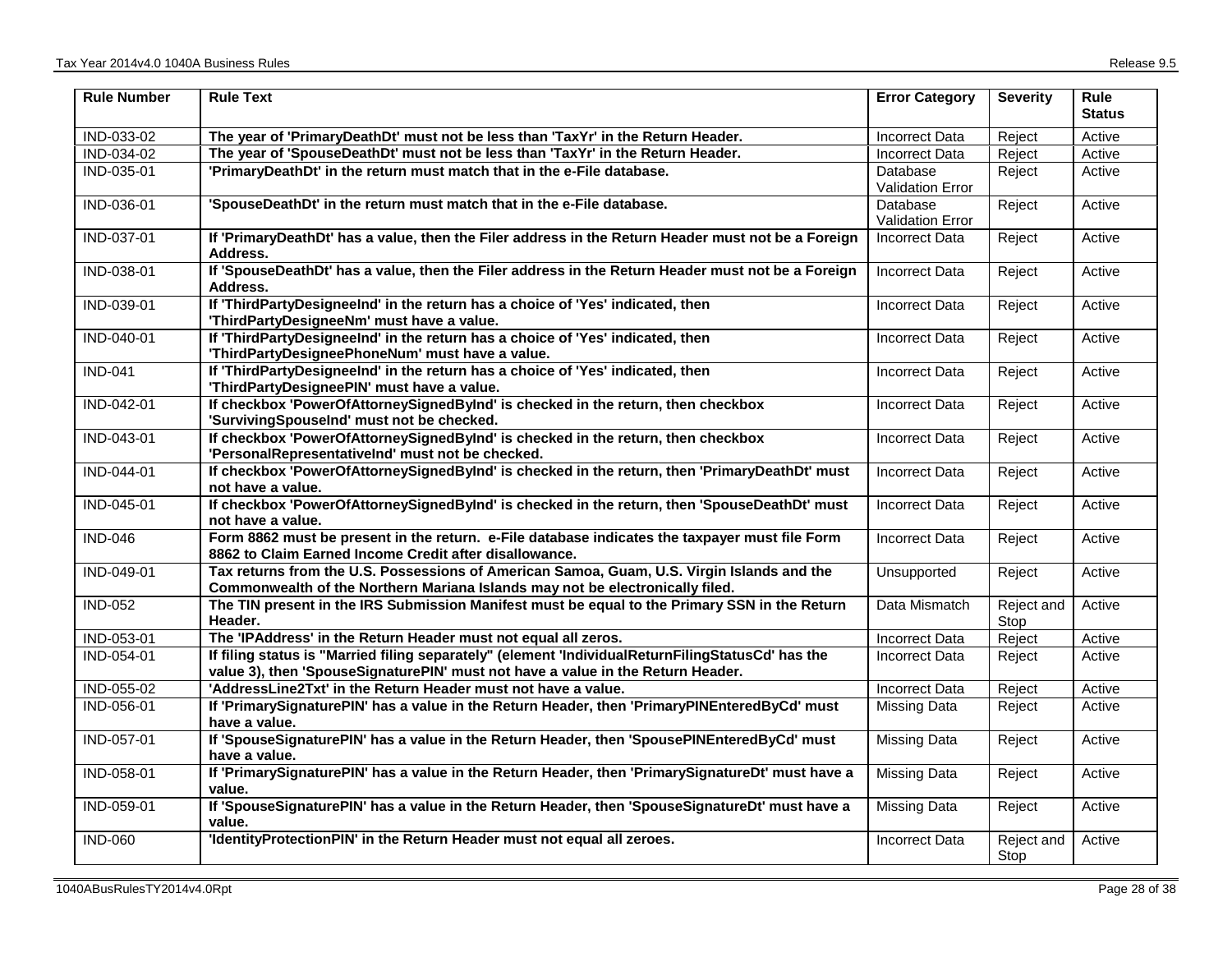| <b>Rule Number</b> | <b>Rule Text</b>                                                                                                                                                                                                                                                                        | <b>Error Category</b>                      | <b>Severity</b>    | <b>Rule</b><br><b>Status</b> |
|--------------------|-----------------------------------------------------------------------------------------------------------------------------------------------------------------------------------------------------------------------------------------------------------------------------------------|--------------------------------------------|--------------------|------------------------------|
| <b>IND-061</b>     | IRS ES Payment Record must not be present in a prior year return.                                                                                                                                                                                                                       | Incorrect Data                             | Reject             | Active                       |
| $IND-062$          | IP Address of the Transmitter must have a value.                                                                                                                                                                                                                                        | <b>Missing Data</b>                        | Reject             | Active                       |
| <b>IND-063</b>     | Timestamp of the Transmitter must have a value.                                                                                                                                                                                                                                         | Missing Data                               | Reject             | Active                       |
| <b>IND-064</b>     | IP Address of the Transmitter must be a valid IP Address.                                                                                                                                                                                                                               | <b>Incorrect Data</b>                      | Reject             | Active                       |
| <b>IND-066</b>     | 'SpouseldentityProtectionPIN' in the Return Header must not equal all zeroes.                                                                                                                                                                                                           | <b>Incorrect Data</b>                      | Reject and<br>Stop | Active                       |
| <b>IND-067</b>     | As a paid tax preparer of a tax return claiming Earned income Tax Credit, you must complete and<br>submit Form 8867 to IRS with the original submission of each return. Failure to submit Form 8867<br>is a violation of IRC Sec 6695(g) and a \$500 penalty may be imposed per return. | <b>Missing Data</b>                        | Alert              | Active                       |
| <b>IND-180</b>     | Primary taxpayer's Identity Protection Personal Identification Number (IP PIN) must match the e-<br>File database. Please double check your entry and resubmit your return with the correct number.                                                                                     | Database<br><b>Validation Error</b>        | Reject and<br>Stop | Active                       |
| <b>IND-181</b>     | The Primary Taxpayer did not enter a valid Identity Protection Personal Identification Number (IP<br>PIN). Please visit www.irs.gov/get-an-ippin for further information and resubmit your return with<br>the correct number.                                                           | <b>Database</b><br><b>Validation Error</b> | Reject and<br>Stop | Active                       |
| <b>IND-182</b>     | The Spouse Identity Protection Personal Identification Number (IP PIN) must match the e-File<br>database. Please double check your entry and resubmit your return with the correct number.                                                                                              | Database<br><b>Validation Error</b>        | Reject and<br>Stop | Active                       |
| <b>IND-183</b>     | The Spouse did not enter a valid Identity Protection Personal Identification Number (IP PIN).<br>Please visit www.irs.gov/get-an-ippin for further information and resubmit your return with the<br>correct number.                                                                     | Database<br><b>Validation Error</b>        | Reject and<br>Stop | Active                       |
| <b>IND-184</b>     | Prior Year returns can only be filed by Practitioner and are currently not accepted for Online<br>filers.                                                                                                                                                                               | Incorrect Data                             | Reject and<br>Stop | Active                       |
| <b>IND-508</b>     | Primary SSN in the Return Header must not be equal to the Spouse SSN on another tax return for<br>which filing status is Married Filing Jointly or [filing status is Married Filing Separately and the<br>Spouse exemption is claimed].                                                 | Database<br><b>Validation Error</b>        | Reject             | Active                       |
| <b>IND-510</b>     | Spouse SSN in the Return Header must not be equal to the Primary SSN on another tax return.                                                                                                                                                                                             | Duplicate<br>Condition                     | Reject             | Active                       |
| IND-512-01         | Each Dependent's SSN (or Qualifying Child Identifying Number on Form 1040SS(PR)) on this<br>return must not match the Spouse SSN on another return.                                                                                                                                     | <b>Incorrect Data</b>                      | Reject             | Active                       |
| <b>IND-513</b>     | The Spouse SSN in the Return Header must not be equal to the Spouse SSN in another return<br>filed for the same tax year.                                                                                                                                                               | Duplicate<br>Condition                     | Reject             | Active                       |
| <b>IND-515</b>     | The Primary SSN in the Return Header must not be equal to the Primary SSN in another return<br>filed for the same tax year.                                                                                                                                                             | Duplicate<br>Condition                     | Reject             | Active                       |
| IND-521-01         | The Year of Birth of the Primary SSN must not be greater than the 'TaxYr' in the Return Header.                                                                                                                                                                                         | <b>Incorrect Data</b>                      | Reject             | Active                       |
| IND-531-01         | If Primary Date of Death has a value in the e-File database, then it must not be prior to the 'TaxYr'<br>in the Return Header.                                                                                                                                                          | Database<br><b>Validation Error</b>        | Reject             | Active                       |
| IND-532-01         | If Spouse Date of Death has a value in the e-File database, then it must not be prior to the 'TaxYr'<br>in the Return Header.                                                                                                                                                           | Database<br><b>Validation Error</b>        | Reject             | Active                       |
| IND-570-01         | The Year of Birth of the Spouse SSN must not be greater than the 'TaxYr' in the Return Header.                                                                                                                                                                                          | Database<br>Validation Error               | Reject             | Active                       |
| IND-664-01         | If the Primary SSN appears more than once in the e-File database, then 'PINTypeCd' in the Return<br>Header must not have the value "Self-Select On-Line".                                                                                                                               | Database<br>Validation Error               | Reject             | Active                       |
| IND-665-01         | If the Primary SSN appears more than once in the e-File database, then 'PINTypeCd' in the Return<br>Header must not have the value "Self-Select Practitioner".                                                                                                                          | Database<br><b>Validation Error</b>        | Reject             | Active                       |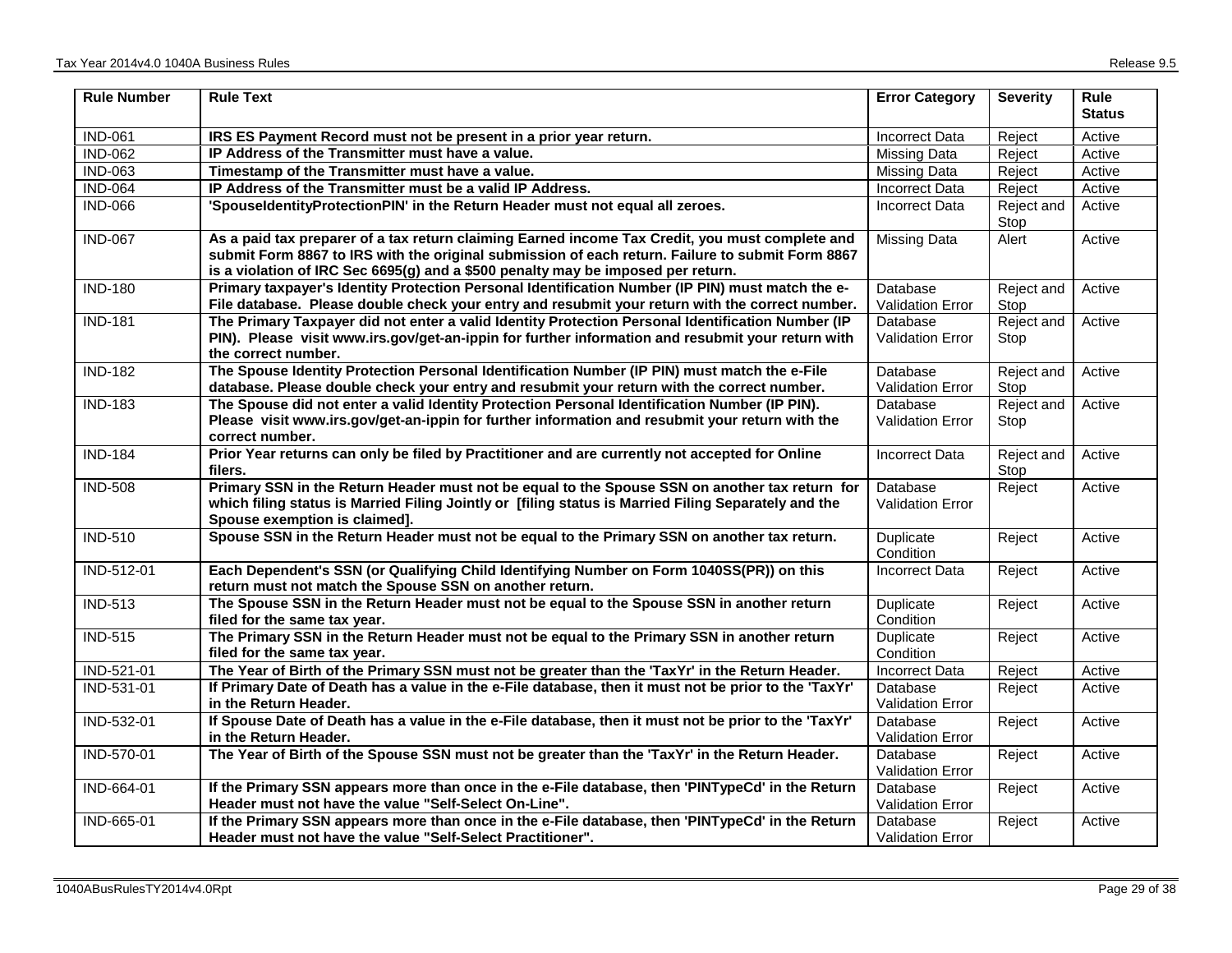| <b>Rule Number</b> | <b>Rule Text</b>                                                                                                                                                                                                                                                                             | <b>Error Category</b>               | <b>Severity</b>    | Rule<br><b>Status</b> |
|--------------------|----------------------------------------------------------------------------------------------------------------------------------------------------------------------------------------------------------------------------------------------------------------------------------------------|-------------------------------------|--------------------|-----------------------|
| IND-666-01         | If the Spouse SSN appears more than once in the e-File database, then 'PINTypeCd' must not<br>have the value "Self-Select On-Line".                                                                                                                                                          | Database<br><b>Validation Error</b> | Reject             | Active                |
| IND-667-01         | If the Spouse SSN appears more than once in the e-File database, then 'PINTypeCd' must not<br>have the value "Self-Select Practitioner".                                                                                                                                                     | Database<br><b>Validation Error</b> | Reject             | Active                |
| IND-672-01         | In the Return Header, if 'PINTypeCd' has the value "Practitioner" or "Self-Select Practitioner",<br>then 'PractitionerPINGrp' must have a value.                                                                                                                                             | <b>Missing Data</b>                 | Reject             | Active                |
| IND-673-01         | In the Return Header, if 'PINTypeCd' has the value "Self-Select On-Line", then<br>'PractitionerPINGrp' must not have a value.                                                                                                                                                                | <b>Missing Data</b>                 | Reject             | Active                |
| IND-674-01         | If the Primary Taxpayer is under the age of 16 and has never filed a tax return, then 'PINTypeCd'<br>in the Return Header must not have the value "Self-Select On-Line".                                                                                                                     | Database<br><b>Validation Error</b> | Reject             | Active                |
| IND-675-01         | If the Primary Taxpayer is under the age of 16 and has never filed a tax return, then 'PINTypeCd'<br>in the Return Header must not have the value "Self-Select Practitioner".                                                                                                                | Database<br>Validation Error        | Reject             | Active                |
| IND-679-01         | If the Spouse SSN in the Return Header is under the age of 16 and did not file a tax return in the<br>previous year, then the 'PINTypeCd' must not have the value "Self-Select On-Line".                                                                                                     | Database<br>Validation Error        | Reject             | Active                |
| IND-680-01         | If the Spouse SSN in the Return Header is under the age of 16 and did not file a tax return in the<br>previous year, then the 'PINTypeCd' must not have the value "Self-Select Practitioner".                                                                                                | Database<br><b>Validation Error</b> | Reject             | Active                |
| IND-689-01         | The year of the 'PrimarySignatureDt' in the Return Header must be equal to the processing year.                                                                                                                                                                                              | Missing<br>Document                 | Reject             | Active                |
| IND-694-01         | If 'PINTypeCd' in the Return Header has the value "Self-Select Practitioner", then<br>'JuratDisclosureCd' must have the value "Self Select PIN By ERO".                                                                                                                                      | <b>Incorrect Data</b>               | Reject             | Active                |
| IND-695-01         | If 'PINTypeCd' in the Return Header has the value "Practitioner", then 'JuratDisclosureCd' must<br>have the value "Practitioner PIN".                                                                                                                                                        | <b>Incorrect Data</b>               | Reject             | Active                |
| IND-696-01         | If 'PINTypeCd' in the Return Header has the value "Self-Select On-Line", then 'JuratDisclosureCd'<br>must have the value "Online Self Select PIN".                                                                                                                                           | <b>Incorrect Data</b>               | Reject             | Active                |
| IND-699-01         | If 'PINTypeCd' in the Return Header has the value "Practitioner", then the following must not have<br>an entry: 'PrimaryPriorYearAGIAmt' and 'PrimaryPriorYearPIN' and 'PrimaryElectronicFilingPIN'<br>and 'SpousePriorYearAGIAmt' and 'SpousePriorYearPIN' and 'SpouseElectronicFilingPIN'. | <b>Incorrect Data</b>               | Reject             | Active                |
| <b>IND-769</b>     | 'IdentityProtectionPIN' in the Return Header must be numeric digits.                                                                                                                                                                                                                         | <b>Incorrect Data</b>               | Reject and<br>Stop | Active                |
| <b>IND-770</b>     | 'SpouseldentityProtectionPIN' in the Return Header must be numeric digits.                                                                                                                                                                                                                   | <b>Incorrect Data</b>               | Reject and<br>Stop | Active                |
| <b>IND-901</b>     | The Primary SSN in the Return Header has been locked because Social Security Administration<br>records indicate the number belongs to a deceased individual.                                                                                                                                 | Database<br><b>Validation Error</b> | Reject and<br>Stop | Active                |
| <b>IND-902</b>     | The Primary SSN in the Return Header has been locked. The account was locked per the<br>taxpayer's request.                                                                                                                                                                                  | Database<br>Validation Error        | Reject and<br>Stop | Active                |
| <b>IND-903</b>     | The Primary SSN in the Return Header has been systemically locked based on IRS information<br>which indicates there is not a filing requirement for this SSN.                                                                                                                                | Database<br><b>Validation Error</b> | Reject and<br>Stop | <b>Disabled</b>       |
| <b>IND-904</b>     | The Primary SSN in the Return Header has been locked. Social Security Administration records<br>indicate the SSN belongs to a minor. The account was locked per the request of the minor's<br>parent or guardian.                                                                            | Database<br><b>Validation Error</b> | Reject and<br>Stop | Active                |
| IND-931-01         | The Dependent SSN (or Qualifying Child Identifying Number on Form 1040-SS (PR)) has been<br>locked because Social Security Administration records indicate the number belongs to a<br>deceased individual.                                                                                   | Database<br><b>Validation Error</b> | Reject and<br>Stop | Active                |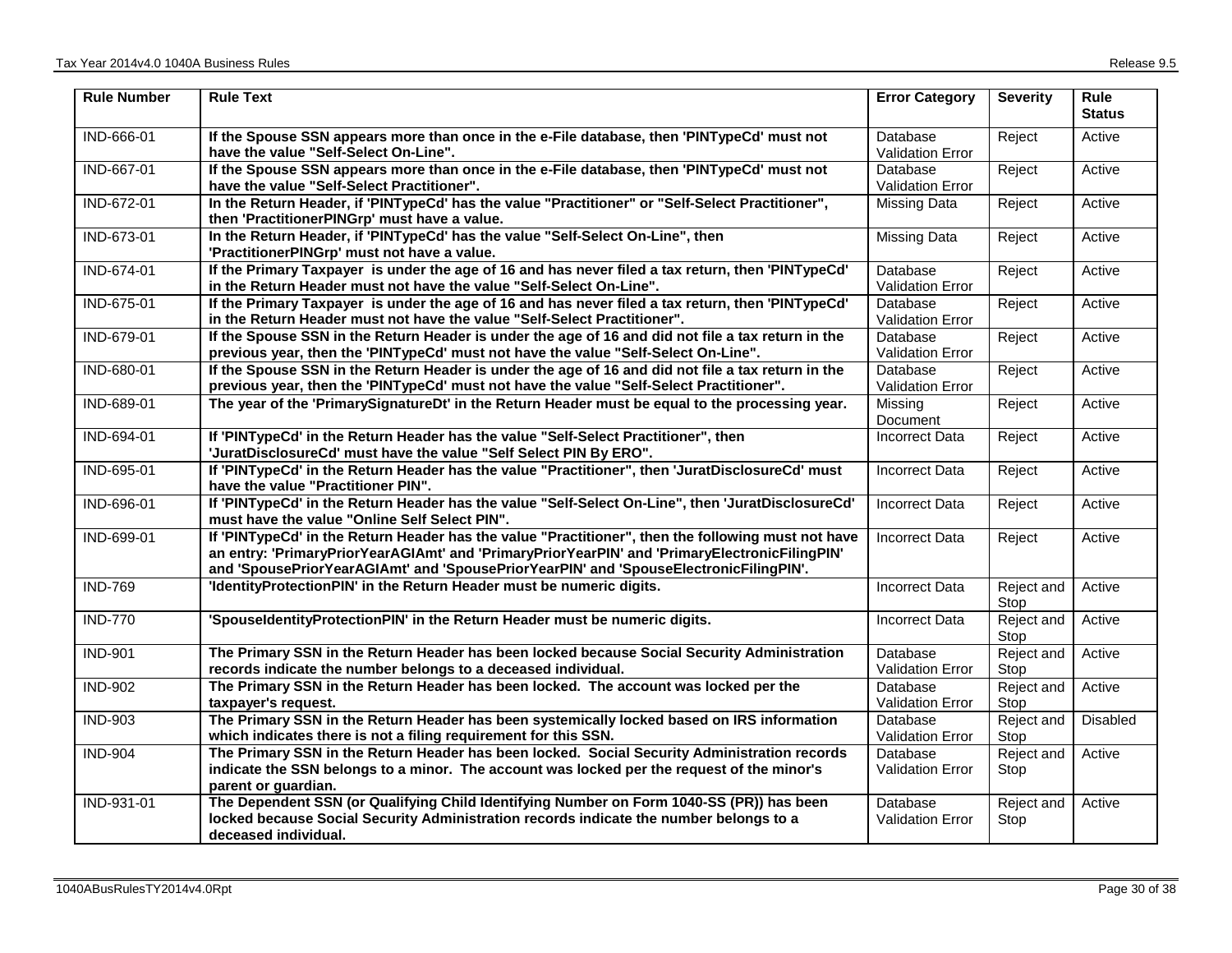| <b>Rule Number</b> | <b>Rule Text</b>                                                                                                                                                                                                                                      | <b>Error Category</b>               | <b>Severity</b>    | <b>Rule</b><br><b>Status</b> |
|--------------------|-------------------------------------------------------------------------------------------------------------------------------------------------------------------------------------------------------------------------------------------------------|-------------------------------------|--------------------|------------------------------|
| IND-932-01         | The Dependent SSN (or Qualifying Child Identifying Number on Form 1040-SS (PR)) claimed on<br>your return has been locked. The account was locked per the taxpayer's request.                                                                         | Database<br>Validation Error        | Reject and<br>Stop | Active                       |
| IND-934-01         | The Dependent SSN (or Qualifying Child Identifying Number on Form 1040-SS (PR)) claimed on<br>your return has been locked. The account was locked per the request of the dependent's parent<br>or quardian.                                           | Database<br>Validation Error        | Reject and<br>Stop | Active                       |
| <b>IND-941</b>     | The Spouse SSN in the Return Header has been locked because Social Security Administration<br>records indicate the number belongs to a deceased individual.                                                                                           | Database<br><b>Validation Error</b> | Reject and<br>Stop | Active                       |
| <b>IND-942</b>     | The Spouse SSN in the Return Header has been locked. The account was locked per the<br>taxpayer's request.                                                                                                                                            | Database<br>Validation Error        | Reject and<br>Stop | Active                       |
| <b>IND-943</b>     | The Spouse SSN in the Return Header has been systemically locked based on IRS information<br>which indicates there is not a filing requirement for this SSN.                                                                                          | Database<br>Validation Error        | Reject and<br>Stop | Active                       |
| <b>IND-944</b>     | The Spouse SSN in the Return Header has been locked. Social Security Administration records<br>indicate the SSN belongs to a minor. The account was locked per the request of the minor's<br>parent or guardian.                                      | Database<br><b>Validation Error</b> | Reject and<br>Stop | Active                       |
| R0000-003          | The return version (attribute 'returnVersion' of the Return element) must be specified for each<br>return in the return header.                                                                                                                       | Missing Data                        | Reject and<br>Stop | Active                       |
| R0000-004-01       | 'ReturnTypeCd' (specified in the Return Header) and the return version (specified by the<br>'returnVersion' attribute of the 'Return' element) of the return must match the return type and the<br>version supported by the Modernized e-File system. | Data Mismatch                       | Reject and<br>Stop | Active                       |
| R0000-007-02       | For US Addresses, the first five digits of 'ZipCd' of the Filer's address in the Return Header must<br>be within the valid ranges of zip codes for the corresponding 'StateAbbreviationCd'. See<br>Publication 4164.                                  | <b>Incorrect Data</b>               | Reject             | Active                       |
| R0000-019          | The number of return documents (forms, schedules, and supporting documents) included in the<br>return must equal the document count specified in the Return Data (documentCount attribute of<br>the ReturnData element of the Return).                | Data Mismatch                       | Reject             | Active                       |
| R0000-020-01       | If the Filer has a US address in the Return Header and 'StateAbbreviationCd' has the value "AA"<br>then the first three digits of the 'ZipCd' must be 340.                                                                                            | Incorrect Data                      | Reject             | Active                       |
| R0000-022-01       | If the Filer has a US address in the Return Header and 'StateAbbreviationCd' has the value "AE"<br>then the first three digits of the 'ZipCd' must be in the range 090 - 098.                                                                         | <b>Incorrect Data</b>               | Reject             | Active                       |
| R0000-024-01       | If the Filer has a US address in the Return Header and 'StateAbbreviationCd' has the value "AP"<br>then first three digits of the 'ZipCd' must be in the range 962 - 966.                                                                             | <b>Incorrect Data</b>               | Reject             | Active                       |
| R0000-030-01       | In the Return Header, if 'PractitionerPINGrp' is provided, then 'EFIN' in the 'PractitionerPINGrp'<br>must be the same as 'EFIN' in the 'OriginatorGrp'.                                                                                              | Data Mismatch                       | Reject             | Active                       |
| R0000-046-01       | For US Addresses, the fourth and fifth digit of the 'ZipCd' of the Filer's address in the Return<br>Header cannot both be zeros ("00"), except when the 'ZipCd' is 00800, 20500, 34000, 00600, 96100,<br>96900.                                       | <b>Incorrect Data</b>               | Reject             | Active                       |
| R0000-051-01       | 'FederalSubmissionTypeCd' in the IRS Submission Manifest must match 'ReturnTypeCd'<br>indicated in the Return Header.                                                                                                                                 | Data Mismatch                       | Reject and<br>Stop | Active                       |
| R0000-052-01       | 'TaxYr' specified in the IRS Submission Manifest must match 'TaxYr' in the Return Header.                                                                                                                                                             | Data Mismatch                       | Reject and<br>Stop | Active                       |
| R0000-054-01       | The 'EFIN' in the IRS Submission Manifest must match 'EFIN' in the 'OriginatorGrp' in the Return<br>Header.                                                                                                                                           | Data Mismatch                       | Reject and<br>Stop | Active                       |
| R0000-057          | Every attached file (i.e. binary attachment) must be referenced by the XML document that<br>represents it.                                                                                                                                            | Missing Data                        | Reject             | Deleted                      |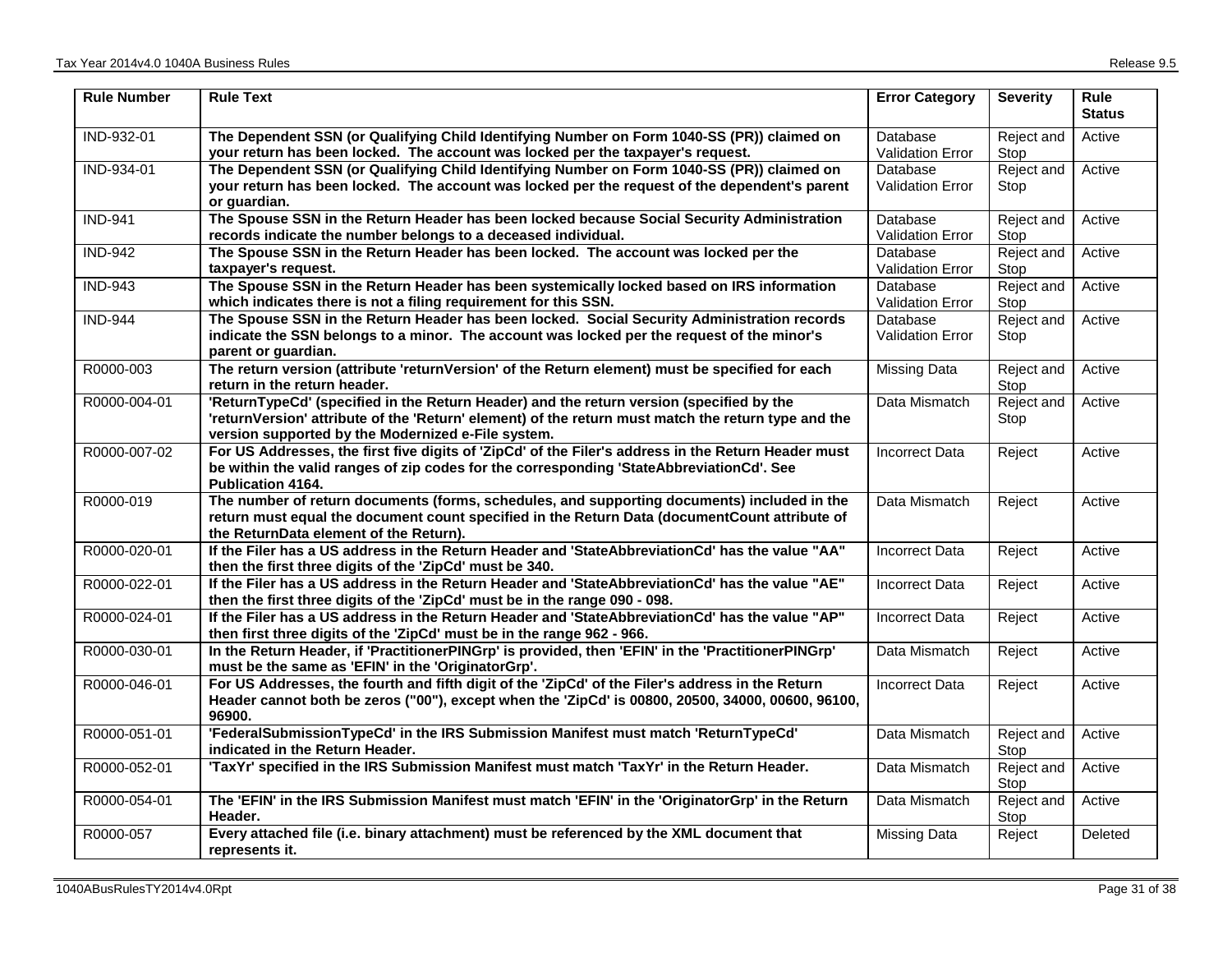| <b>Rule Number</b> | <b>Rule Text</b>                                                                                                                                                                                                           | <b>Error Category</b>               | <b>Severity</b>           | <b>Rule</b><br><b>Status</b> |
|--------------------|----------------------------------------------------------------------------------------------------------------------------------------------------------------------------------------------------------------------------|-------------------------------------|---------------------------|------------------------------|
| R0000-057-01       | Every attached file (i.e. binary attachment) must be referenced by the XML document that<br>represents it.                                                                                                                 | <b>Missing Data</b>                 | Reject                    | <b>New</b>                   |
| R0000-058-01       | An XML document that represents a binary attachment must have a valid reference to an attached<br>file.                                                                                                                    | <b>Missing Data</b>                 | Reject                    | Active                       |
| R0000-060          | The EFIN in the Submission ID (the first six digits) must match the EFIN in the Submission<br>Manifest.                                                                                                                    | <b>Incorrect Data</b>               | Reject and<br>Stop        | Active                       |
| R0000-067          | The attached files (i.e. binary attachments) in a submission zip archive must have distinct names.                                                                                                                         | <b>Incorrect Data</b>               | <b>Reject and</b><br>Stop | Active                       |
| R0000-075-02       | 'RoutingTransitNum' (RTN) must conform to the banking industry RTN algorithm.                                                                                                                                              | Incorrect Data                      | Reject                    | Active                       |
| R0000-080-01       | 'TaxPeriodBeginDt' present in the IRS Submission Manifest must match 'TaxPeriodBeginDt'<br>provided in the Return Header.                                                                                                  | Data Mismatch                       | Reject and<br>Stop        | Active                       |
| R0000-081-01       | 'TaxPeriodEndDt' present in the IRS Submission Manifest must match 'TaxPeriodEndDt' provided<br>in the Return Header.                                                                                                      | Data Mismatch                       | Reject and<br>Stop        | Active                       |
| R0000-082          | 'TaxPeriodBeginDt' and 'TaxPeriodEndDt' must be provided in the IRS Submission Manifest.                                                                                                                                   | <b>Missing Data</b>                 | Reject and<br>Stop        | Active                       |
| R0000-087-02       | 'PreparerFirmEIN' in the Return Header must not equal all zeros or all nines.                                                                                                                                              | <b>Incorrect Data</b>               | Reject                    | Active                       |
| R0000-088-01       | The eight numeric digits of the PTIN (of the Paid Preparer) following the letter P, must not equal<br>all zeros or all nines in the Return Header.                                                                         | <b>Incorrect Data</b>               | Reject                    | Active                       |
| R0000-090          | The Imperfect Return Indicator in the Return Header was checked but does not meet the<br>conditions of an imperfect return.                                                                                                | Database<br><b>Validation Error</b> | Alert                     | Active                       |
| R0000-092-01       | 'PrimarySSN' in the Return Header must be within the valid range of SSN/ITIN and must not be an<br>ATIN.                                                                                                                   | <b>Incorrect Data</b>               | Reject                    | Active                       |
| R0000-093-01       | If 'SpouseSSN' in the Return Header has a value, then it must be within the valid range of<br>SSN/ITIN and must not be an ATIN.                                                                                            | <b>Incorrect Data</b>               | Reject                    | Active                       |
| R0000-095-02       | 'PrimarySignaturePIN' in the Return Header must not equal all zeros.                                                                                                                                                       | <b>Incorrect Data</b>               | Reject                    | Active                       |
| R0000-096-02       | 'SpouseSignaturePIN' in the Return Header must not equal all zeros.                                                                                                                                                        | Incorrect Data                      | Reject                    | Active                       |
| R0000-113-01       | The eight numeric digits of the STIN (of the Paid Preparer) following the letter S, must not equal<br>all zeros or all nines in the Return Header.                                                                         | <b>Incorrect Data</b>               | Reject                    | Active                       |
| R0000-114          | The Submission Manifest's 'TaxPeriodBeginDt' value for month and day should be January 1.                                                                                                                                  | <b>Incorrect Data</b>               | Reject                    | Active                       |
| R0000-115          | The Submission Manifest's 'TaxPeriodEndDt' value for month and day should be December 31.                                                                                                                                  | <b>Incorrect Data</b>               | Reject                    | Active                       |
| R0000-116-02       | If the Filer has a US address in the Return Header and if the value of 'CityNm' is "APO" or "DPO"<br>or "FPO", then 'StateAbbreviationCd' must have the value "AA", "AE" or "AP".                                          | <b>Incorrect Data</b>               | Reject                    | Active                       |
| R0000-117-01       | If the Filer has a US address in the Return Header and 'StateAbbreviationCd' has the value "AA",<br>"AE" or "AP" then the 'CityNm' must be "APO" OR "DPO" OR "FPO".                                                        | <b>Incorrect Data</b>               | Reject                    | Active                       |
| R0000-118-01       | If first two digits of the EFIN in the IRS Submission Manifest are 10, 21, 32, 44 or 53, then<br>'OriginatorTypeCd' in the Return Header must have the value "OnlineFiler".                                                | <b>Incorrect Data</b>               | Reject and<br>Stop        | Active                       |
| R0000-119-01       | If 'OriginatorTypeCd' in the Return Header has the value "OnlineFiler", then the first two digits of<br>the EFIN in the IRS Submission Manifest must be 10 or 21 or 32 or 44 or 53.                                        | <b>Incorrect Data</b>               | Reject and<br>Stop        | Active                       |
| R0000-120          | The IRS Submission type that was filed is not being accepted by Modernized e-File (MeF) at this<br>time. Please check the MeF web page under irs.gov for more information. The submission type<br>filed was <type>.</type> | Unsupported                         | Reject and<br>Stop        | Active                       |
| R0000-121          | The ETIN associated with the Individual submission is not a participating transmitter. Please<br>check the Modernized e-File (MeF) web page under irs.gov for more information on participation<br>rules.                  | Unsupported                         | Reject and<br>Stop        | Active                       |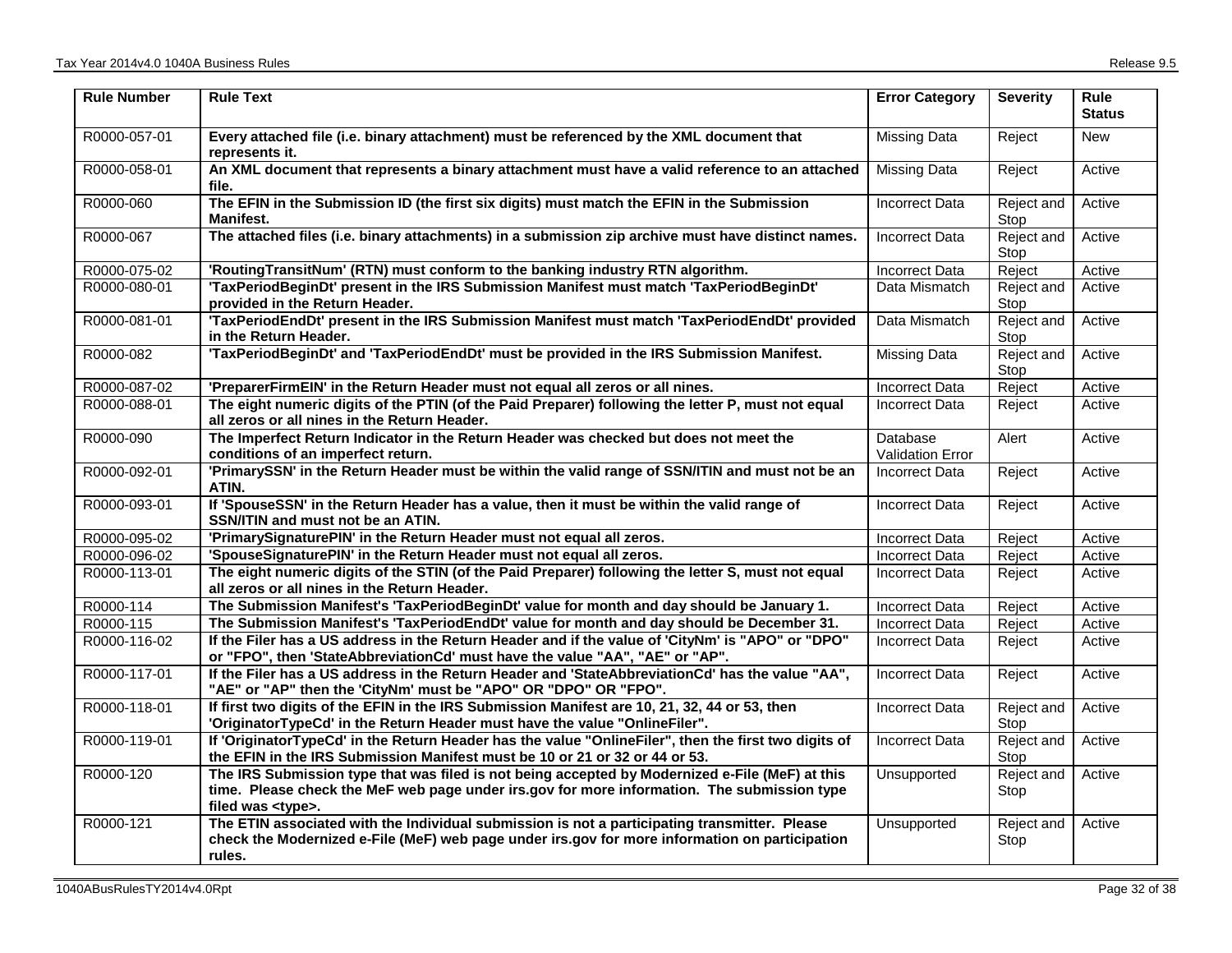| <b>Rule Number</b> | <b>Rule Text</b>                                                                                                                                                                                                                                                                                                                                      | <b>Error Category</b>               | <b>Severity</b>    | <b>Rule</b><br><b>Status</b> |
|--------------------|-------------------------------------------------------------------------------------------------------------------------------------------------------------------------------------------------------------------------------------------------------------------------------------------------------------------------------------------------------|-------------------------------------|--------------------|------------------------------|
| R0000-123-01       | If 'NameLine1Txt' in the Return Header contains an ampersand, then 'SpouseSSN' in the Return<br>Header must have a value.                                                                                                                                                                                                                             | Missing Data                        | Reject             | Active                       |
| R0000-125-01       | 'NameLine1Txt' in the Return Header must contain a less-than sign (<).                                                                                                                                                                                                                                                                                | <b>Incorrect Data</b>               | Reject             | Active                       |
| R0000-126-01       | There can be no more than two less-than signs (<) in 'NameLine1Txt' in the Return Header.                                                                                                                                                                                                                                                             | <b>Incorrect Data</b>               | Reject             | Active                       |
| R0000-127-01       | The character following the first less-than sign in 'NameLine1Txt' in the Return Header must be<br>an alphabetic character.                                                                                                                                                                                                                           | <b>Incorrect Data</b>               | Reject             | Active                       |
| R0000-129-01       | The 4th and 5th digits of the 'PrimarySSN' in the Return Header must be equal to "00" for testing.                                                                                                                                                                                                                                                    | <b>Incorrect Data</b>               | Reject             | Active                       |
| R0000-130-01       | The 4th and 5th digits of the 'SpouseSSN' in the Return Header must be equal to "00" for testing.                                                                                                                                                                                                                                                     | <b>Incorrect Data</b>               | Reject             | Active                       |
| R0000-142-01       | If you are a paid tax return preparer, you must use a Preparer Tax Identification Number (PTIN)<br>issued by the Internal Revenue Service (IRS) to identify yourself in the paid preparer section of<br>the tax return. In future years, tax returns may be rejected if an SSN, or any number that is not a<br>valid PTIN, is included in this field. | Incorrect Data                      | Alert              | Active                       |
| R0000-143          | 'TaxYr' in the IRS Submission Manifest must have a value.                                                                                                                                                                                                                                                                                             | <b>Missing Data</b>                 | Reject and<br>Stop | Active                       |
| R0000-180          | 'TaxYr' specified in the Submission Manifest must equal the year of the schema version ('YYYY'<br>digits of the attribute 'returnVersion' of the Return) that is being used to file the return.                                                                                                                                                       | <b>Incorrect Data</b>               | Reject and<br>Stop | Active                       |
| R0000-192          | Phone Number provided in the return must not be all zeros.                                                                                                                                                                                                                                                                                            | <b>Incorrect Data</b>               | Reject             | Active                       |
| R0000-193          | Bank Account Number provided in the return must not be all zeros.                                                                                                                                                                                                                                                                                     | <b>Incorrect Data</b>               | Reject             | Active                       |
| R0000-194          | Return must not be a duplicate of a previously accepted return.                                                                                                                                                                                                                                                                                       | Duplicate<br>Condition              | Reject and<br>Stop | Active                       |
| R0000-500-01       | 'PrimarySSN' and 'PrimaryNameControlTxt' in the Return Header must match the e-File database.                                                                                                                                                                                                                                                         | Database<br><b>Validation Error</b> | Reject and<br>Stop | Active                       |
| R0000-503-02       | 'SpouseSSN' and the 'SpouseNameControlTxt' in the Return Header (or Line 6b<br>'ExemptSpouseNameControlTxt' in the return - For 1040/1040A returns) must match the e-File<br>database.                                                                                                                                                                | Database<br><b>Validation Error</b> | Reject and<br>Stop | Active                       |
| R0000-504-02       | Each 'DependentSSN' and the corresponding 'DependentNameControlTxt' that has a value on<br>Line 6c(2) of the return, must match the SSN and Name Control in the e-File database.                                                                                                                                                                      | Database<br><b>Validation Error</b> | Reject             | Active                       |
| R0000-507-01       | 'DependentSSN' on Line 6c(2) of the return was used as a Dependent SSN in a previously filed tax<br>return for the same tax period.                                                                                                                                                                                                                   | Duplicate<br>Condition              | Reject             | Active                       |
| R0000-530-02       | If Line 4 checkbox "Head of household" is checked in the return (element<br>'IndividualReturnFilingStatusCd' has the value 4) and Line 6b checkbox 'ExemptSpouseInd' is<br>checked, then 'SpouseSSN' in the Return Header and Line 6b 'ExemptSpouseNameControlTxt'<br>must have a value.                                                              | <b>Incorrect Data</b>               | Reject and<br>Stop | Active                       |
| R0000-533-02       | If a Dependent's Date of Death has a value in the e-File database, then it must not be prior to<br>'TaxYr' in the Return Header.                                                                                                                                                                                                                      | <b>Incorrect Data</b>               | Reject             | Active                       |
| R0000-534-01       | If Line 3 checkbox "Married filing Separately" is checked in the return (element<br>'IndividualReturnFilingStatusCd' has the value 3) and Line 6b checkbox 'ExemptSpouseInd' is<br>checked, then 'SpouseSSN' in the Return Header and Line 6b 'ExemptSpouseNameControlTxt'<br>must have a value.                                                      | <b>Incorrect Data</b>               | Reject and<br>Stop | Active                       |
| R0000-544-02       | The 'PrimarySSN' must not be the same as a 'DependentSSN' on another tax return if any<br>dependents are listed in this return.                                                                                                                                                                                                                       | Database<br><b>Validation Error</b> | Reject             | Active                       |
| R0000-571-02       | For each DependentSSN in the tax return, the Year of Birth in the e-File database must not be<br>greater than 'TaxYr' in the Return Header.                                                                                                                                                                                                           | Database<br><b>Validation Error</b> | Reject             | Active                       |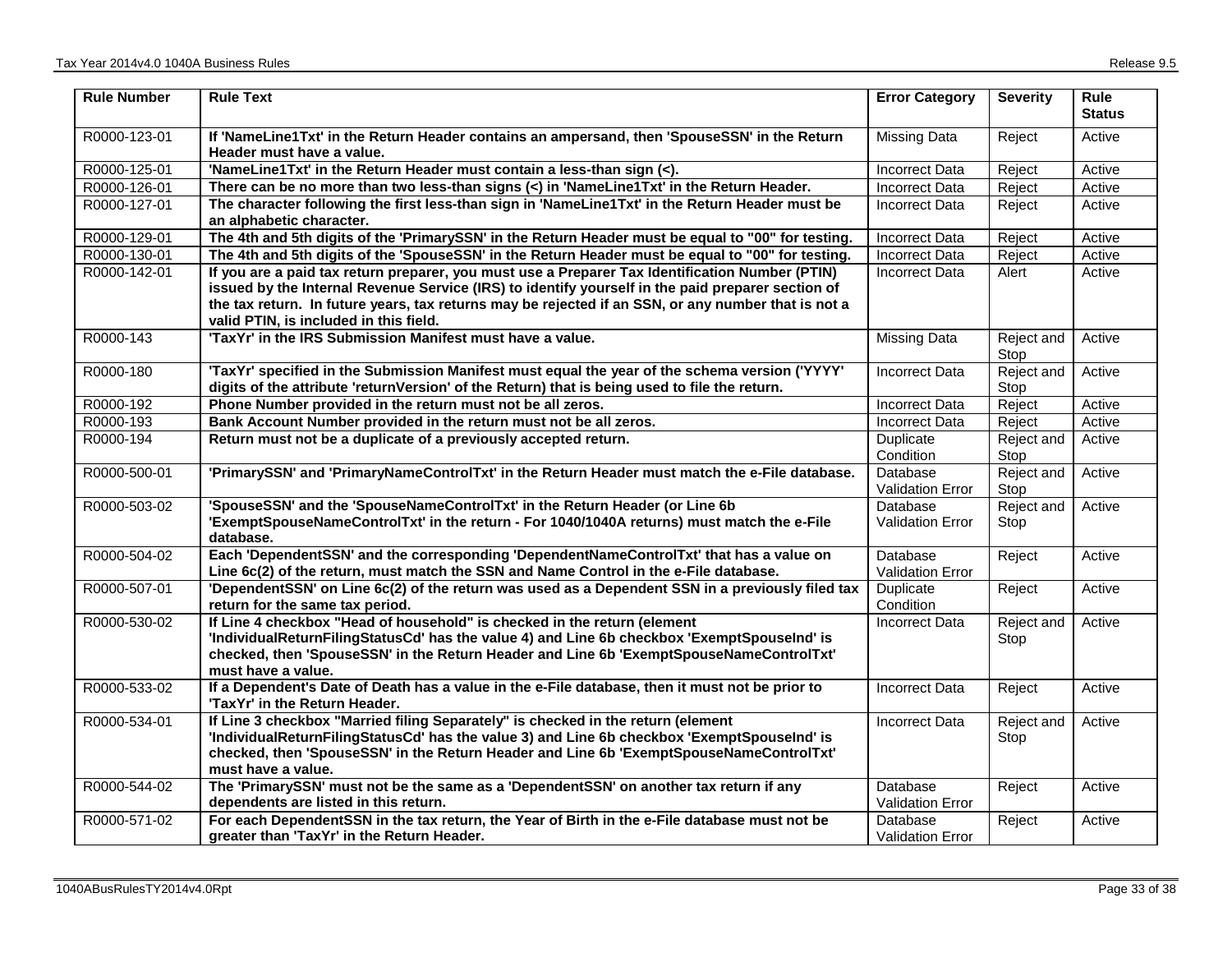| <b>Rule Number</b>               | <b>Rule Text</b>                                                                                                                                                                                                                                                                                                                                                                                                                                         | <b>Error Category</b>               | <b>Severity</b>    | <b>Rule</b><br><b>Status</b> |
|----------------------------------|----------------------------------------------------------------------------------------------------------------------------------------------------------------------------------------------------------------------------------------------------------------------------------------------------------------------------------------------------------------------------------------------------------------------------------------------------------|-------------------------------------|--------------------|------------------------------|
| R0000-902-01                     | Taxpayer TIN in the Return Header must not be the same as a TIN of a previously accepted<br>electronic return for the return type and tax period indicated in the tax return.                                                                                                                                                                                                                                                                            | Duplicate<br>Condition              | Reject and<br>Stop | Active                       |
| R0000-904-03                     | Software ID in the Return Header must have passed testing for the form family and 'TaxYr'.                                                                                                                                                                                                                                                                                                                                                               | Database<br><b>Validation Error</b> | Reject and<br>Stop | Active                       |
| R0000-905-01                     | Electronic Filing Identification Number (EFIN) in the Return Header must be listed in the e-File<br>database and in accepted status.                                                                                                                                                                                                                                                                                                                     | Database<br><b>Validation Error</b> | Reject and<br>Stop | Active                       |
| R0000-906-02                     | Routing Transit Number (RTN) included in the return must be present in the e-File database.                                                                                                                                                                                                                                                                                                                                                              | Database<br>Validation Error        | Reject             | Active                       |
| S8812-F1040-<br>002-02           | If Schedule 8812 (Form 1040A or Form 1040) is present in the return, then the number of Line<br>6c(2) 'DependentSSN's on Form 1040A that are ITINs, with the corresponding Line 6c(4) checkbox<br>'EligibleForChildTaxCreditInd' checked must match the total number of<br>'QualifiedChildDepdWithITINGrp' in Schedule 8812 (Form 1040A or Form 1040), Part I, with<br>checkboxes 'QlfyChildDepdWithITINYesInd' or 'QlfyChildDepdWithITINNoInd' checked. | Incorrect Data                      | Reject             | Active                       |
| SB-F1040-003-<br>01              | If Schedule B (Form 1040A or 1040), Line 4 'CalculatedTotalTaxableIntAmt' has a non-zero value,<br>then it must be equal to Form 1040 or 1040A, Line 8a 'TaxableInterestAmt' unless (Form 1040<br>only) Form 8958 is present in the return.                                                                                                                                                                                                              | <b>Incorrect Data</b>               | Reject             | Active                       |
| SB-F1040-004-<br>01              | If Schedule B (Form 1040A or 1040), Line 6 'TotalOrdinaryDividendsAmt' has a non-zero value,<br>then it must be equal to Form 1040 or 1040A, Line 9a 'OrdinaryDividendsAmt' unless (Form 1040<br>only) Form 8958 is present in the return.                                                                                                                                                                                                               | <b>Incorrect Data</b>               | Reject             | Active                       |
| SB-F1040-005                     | If Schedule B (Form 1040A or 1040), Line 3 'ExcludableSavingsBondIntAmt' has a non-zero value,<br>then it must be equal to Form 8815, Line 14 'ExcludableSavingsBondIntAmt'.                                                                                                                                                                                                                                                                             | <b>Incorrect Data</b>               | Reject             | Active                       |
| SB-F1040-006-<br>01              | If Schedule B (Form 1040A or 1040), Line 7a 'FinCENForm114Ind' has a choice of "Yes" indicated,<br>then Line 7b 'ForeignCountryCd' must have a value.                                                                                                                                                                                                                                                                                                    | <b>Missing Data</b>                 | Reject             | Active                       |
| SB-F1040-007-<br>01              | If Schedule B (Form 1040A or 1040), Line 7b 'ForeignCountryCd' has a value, then Line 7a<br>'FinCENForm114Ind' must have a choice of "Yes" indicated.                                                                                                                                                                                                                                                                                                    | Missing Data                        | Reject             | Active                       |
| <b>SEIC-F1040-</b><br>$001 - 01$ | Each 'QualifyingChildSSN' that has a value on Schedule EIC(Form 1040A or 1040), Line 2, must<br>be within the valid range of SSNs.                                                                                                                                                                                                                                                                                                                       | <b>Incorrect Data</b>               | Reject             | Active                       |
| <b>SEIC-F1040-</b><br>002-01     | Each 'QualifyingChildSSN' that has a value on Schedule EIC(Form 1040A or 1040), Line 2, must<br>not be equal to 'PrimarySSN' or 'SpouseSSN' in the Return Header.                                                                                                                                                                                                                                                                                        | Incorrect Data                      | Reject             | Active                       |
| <b>SEIC-F1040-</b><br>003-03     | Each 'ChildBirthYr' that has a value on Schedule EIC(Form 1040A or 1040), Line 3, must not be<br>greater than 'TaxYr' in the Return Header.                                                                                                                                                                                                                                                                                                              | <b>Incorrect Data</b>               | Reject             | Active                       |
| <b>SEIC-F1040-</b><br>004-04     | For each 'ChildBirthYr' on Schedule EIC(Form 1040A or 1040), Line 3 that is equal to 'TaxYr' in the<br>Return Header, the corresponding Line 6 'MonthsChildLivedWithYouCnt' must be equal to 12 or<br>'KidnappedChildCd' must have the value "KC".                                                                                                                                                                                                       | <b>Incorrect Data</b>               | Reject             | Active                       |
| <b>SEIC-F1040-</b><br>005-05     | For each child who is 19 years or older (born before 1996) and 24 years or younger (born after<br>1990) per the 'ChildBirthYr' on Schedule EIC(Form 1040A or 1040), Line 3, the corresponding Line<br>4a 'ChildlsAStudentUnder24Ind' or Line 4b 'ChildPermanentlyDisabledInd' must have a choice of<br>"Yes" indicated.                                                                                                                                  | <b>Incorrect Data</b>               | Reject             | Active                       |
| SEIC-F1040-<br>006-05            | For each child who is 24 years or older (born before 1991) per the 'ChildBirthYr' on Schedule<br>EIC(Form 1040A or 1040), Line 3, the corresponding Line 4b 'ChildPermanentlyDisabledInd' must<br>have a choice of "Yes" indicated.                                                                                                                                                                                                                      | <b>Incorrect Data</b>               | Reject             | Active                       |
| SEIC-F1040-007                   | Each 'QualifyingChildSSN' that has a value on Schedule EIC(Form 1040A or 1040), Line 2 must<br>not be equal to another 'QualifyingChildSSN' on the same Schedule EIC (Form 1040A or Form<br>1040).                                                                                                                                                                                                                                                       | <b>Incorrect Data</b>               | Reject             | Active                       |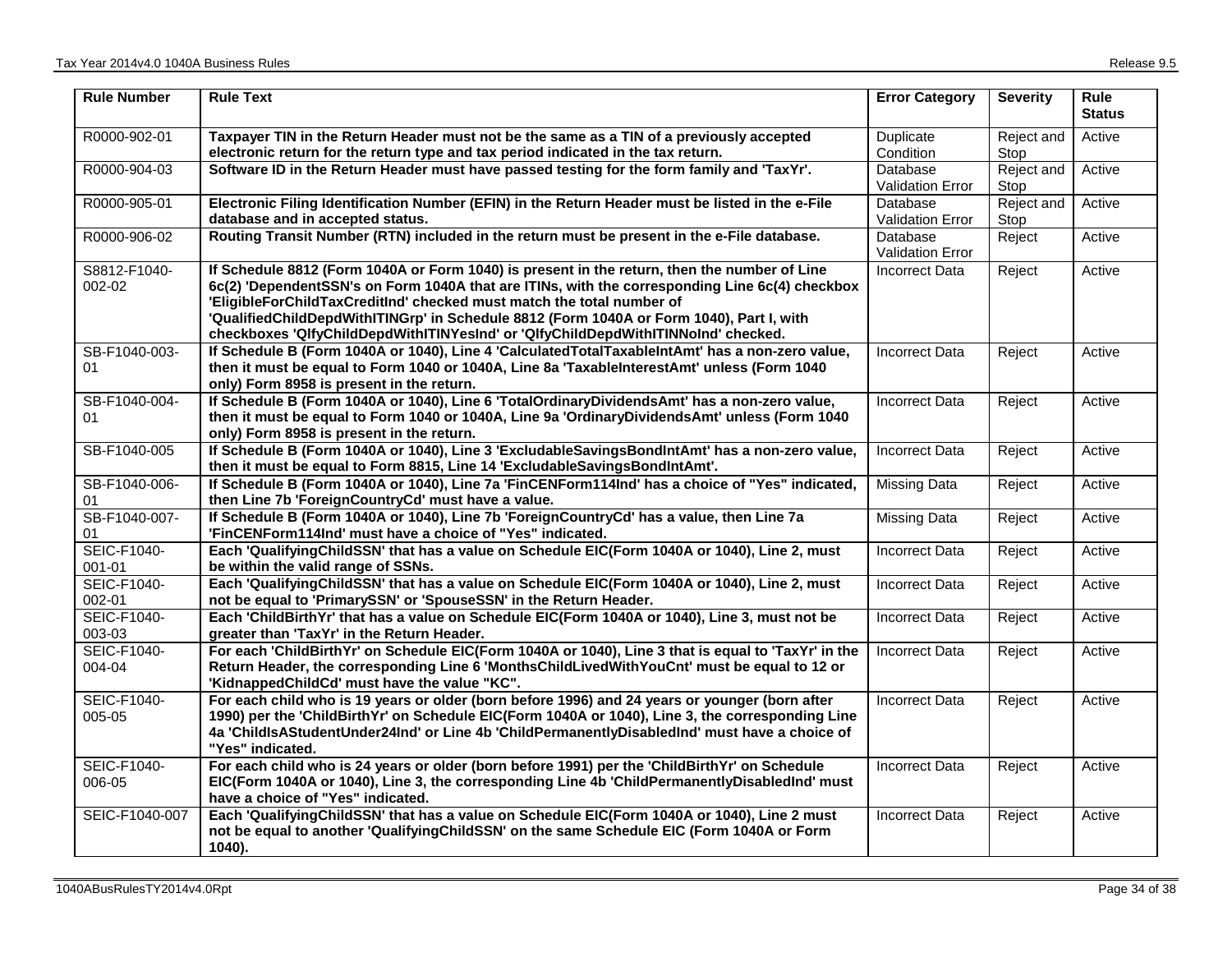| <b>Rule Number</b>    | <b>Rule Text</b>                                                                                                                                                                                                                                                                                                                                                                                                                                                                                           | <b>Error Category</b>               | <b>Severity</b>    | <b>Rule</b><br><b>Status</b> |
|-----------------------|------------------------------------------------------------------------------------------------------------------------------------------------------------------------------------------------------------------------------------------------------------------------------------------------------------------------------------------------------------------------------------------------------------------------------------------------------------------------------------------------------------|-------------------------------------|--------------------|------------------------------|
| SEIC-F1040-<br>008-01 | For each child on Schedule EIC(Form 1040A or 1040), whose Line 2 'DiedLiteralCd' has the value<br>"DIED", there must be a binary attachment with Description beginning with "BirthCertificate" or<br>"DeathCertificate" or "HospitalMedicalRecords" present in the return.                                                                                                                                                                                                                                 | Missing<br>Document                 | Reject             | Active                       |
| SEIC-F1040-<br>501-02 | Each 'QualifyingChildNameControlTxt' that has a value on Schedule EIC(Form 1040A or 1040),<br>Line 1, and 'QualifyingChildSSN' that has a value on Line 2, must match that in the e-File<br>database.                                                                                                                                                                                                                                                                                                      | <b>Incorrect Data</b>               | Reject             | Active                       |
| SEIC-F1040-<br>506-01 | Each 'QualifyingChildSSN' that has a value on Schedule EIC(Form 1040A or 1040), Line 2 must<br>not be equal to another Qualifying Child SSN on another accepted return for the same tax year.                                                                                                                                                                                                                                                                                                              | Incorrect Data                      | Reject             | Active                       |
| SEIC-F1040-<br>509-01 | Each 'QualifyingChildSSN' that has a value on Schedule EIC(Form 1040A or 1040), Line 2 must<br>not be equal to the Spouse SSN on another accepted return for the same tax year.                                                                                                                                                                                                                                                                                                                            | <b>Incorrect Data</b>               | Reject             | Active                       |
| SEIC-F1040-<br>521-02 | For each 'QualifyingChildSSN' that has a value on Schedule EIC(Form 1040A or 1040), Line 2, the<br>corresponding Year of Birth in the e-File database must not be greater than 'TaxYr' in the Return<br>Header.                                                                                                                                                                                                                                                                                            | <b>Incorrect Data</b>               | Reject             | Active                       |
| SEIC-F1040-<br>534-02 | For each 'QualifyingChildSSN' that has a value on Schedule EIC(Form 1040A or 1040), Line 2, if<br>there is a value for Date of Death in the e-File database, then the Year of Death must not be less<br>than 'TaxYr' in the Return Header.                                                                                                                                                                                                                                                                 | <b>Incorrect Data</b>               | Reject             | Active                       |
| SEIC-F1040-<br>535-02 | For each child on Schedule EIC (Form 1040A or Form 1040), Line 2 'QualifyingChildSSN' and Line<br>3 'ChildBirthYr' must match that in the e-File database.                                                                                                                                                                                                                                                                                                                                                 | <b>Incorrect Data</b>               | Reject             | Active                       |
| SEIC-F1040-<br>536-01 | Each child in Schedule EIC (Form 1040A or Form 1040) must be younger than the tax payer, if<br>Line 1 checkbox "Single" or Line 4 checkbox "Head of household" or Line 5 checkbox<br>"Qualifying widow(er) with dependent child" is checked ('IndividualReturnFilingStatusCd' has a<br>value 1 or 4 or 5) in the return. If for any child in Schedule EIC (Form 1040A or Form 1040), Line<br>4b 'ChildPermanentlyDisabledInd' has a choice of "Yes" indicated, this rule does not apply for<br>that child. | <b>Incorrect Data</b>               | Reject             | Active                       |
| SEIC-F1040-<br>537-01 | Each child in Schedule EIC (Form 1040A or Form 1040) must be younger than the primary tax<br>payer or the spouse, if Line 2 checkbox "Married filing jointly" is checked<br>('IndividualReturnFilingStatusCd' has a value 2) in the return. If for any child in Schedule EIC<br>(Form 1040A or Form 1040), Line 4b 'ChildPermanentlyDisabledInd' has a choice of "Yes"<br>indicated, this rule does not apply for that child.                                                                              | <b>Incorrect Data</b>               | Reject             | Active                       |
| SEIC-F1040-911        | The Qualifying Child SSN that has a value on Schedule EIC (Form 1040A or 1040), has been<br>locked because Social Security Administration records indicate the number belongs to a<br>deceased individual.                                                                                                                                                                                                                                                                                                 | Database<br>Validation Error        | Reject and<br>Stop | Active                       |
| SEIC-F1040-912        | The Qualifying Child SSN that has a value on Schedule EIC (Form 1040A or 1040), has been<br>locked. The account was locked per the taxpayer's request.                                                                                                                                                                                                                                                                                                                                                     | Database<br><b>Validation Error</b> | Reject and<br>Stop | Active                       |
| SEIC-F1040-914        | The Qualifying Child SSN that has a value on Schedule EIC (Form 1040A or 1040), has been<br>locked. The account was locked per the request of the qualifying child's parent or guardian.                                                                                                                                                                                                                                                                                                                   | Database<br><b>Validation Error</b> | Reject and<br>Stop | Active                       |
| SR-F1040-001-<br>01   | Schedule R (Form 1040A or 1040), Line 11 'TaxableDisabilityAmt' must have a non-zero value if<br>one of the following is checked : Line 2 'Und65RtdPermnntTotDsbltyInd', Line 4<br>'BothUnder65OneRtdDsbltyInd', Line 5 'BothUnder65BothRtdDsbltyInd', Line 6<br>'One65OrOlderOtherRtdDsbltyInd', Line 9 'Under65DidNotLiveTogetherInd'.                                                                                                                                                                   | <b>Missing Data</b>                 | Reject             | Active                       |
| SR-F1040-002-<br>01   | If Schedule R (Form 1040A or 1040), Line 13a 'NontxSocSecAndRIrdBenefitsAmt' or Line 13b<br>'NontaxableOtherAmt' has a non-zero value, then Line 13c 'TotalNontaxableAmt', must have a<br>non-zero value.                                                                                                                                                                                                                                                                                                  | <b>Missing Data</b>                 | Reject             | Active                       |
| STATE-001             | The agency to which a State Submission is filed must participate in the Fed/State program.                                                                                                                                                                                                                                                                                                                                                                                                                 | Incorrect Data                      | Reject             | Active                       |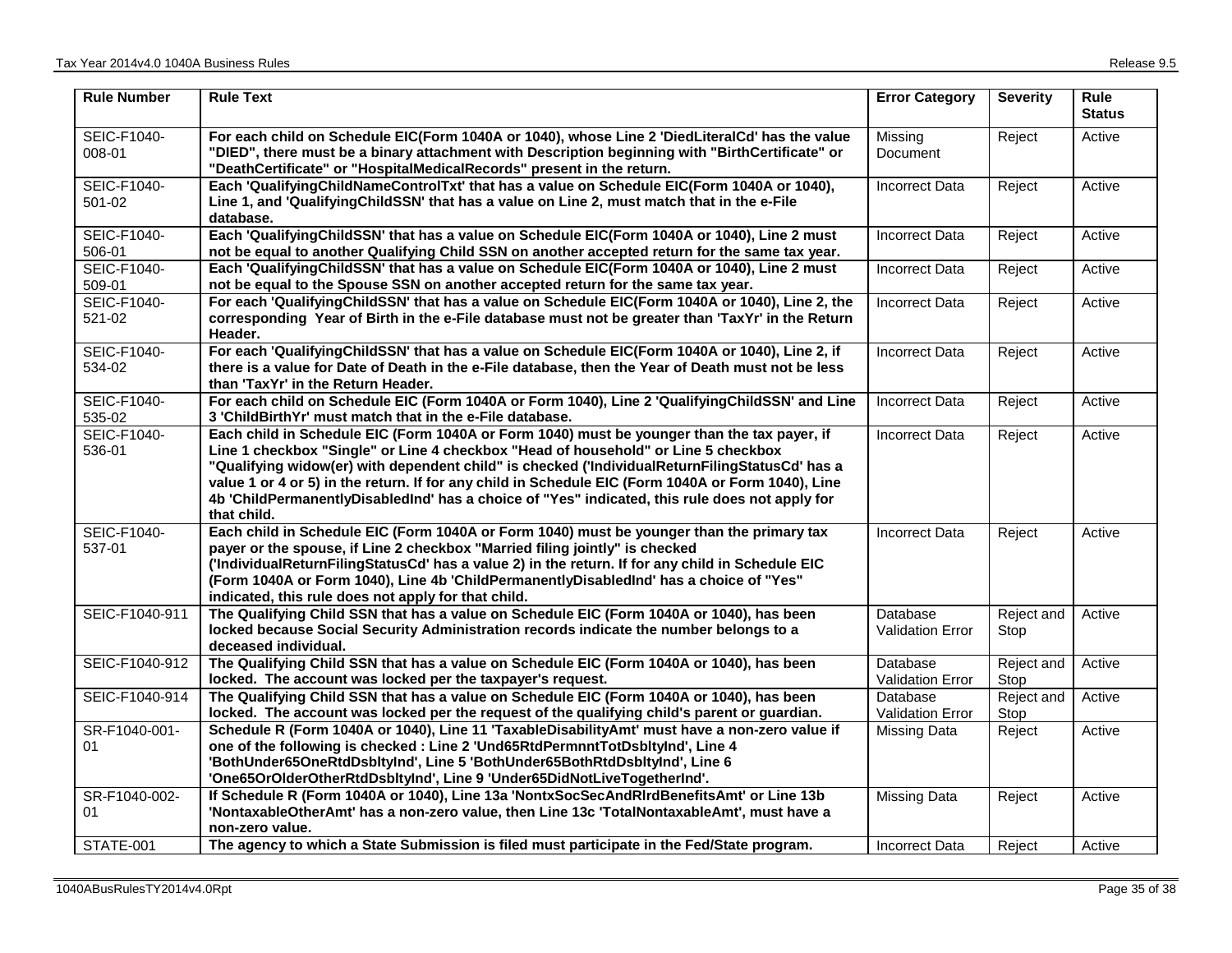| <b>Rule Number</b> | <b>Rule Text</b>                                                                                                                                                                                                                                                                        | <b>Error Category</b>               | <b>Severity</b>    | <b>Rule</b><br><b>Status</b> |
|--------------------|-----------------------------------------------------------------------------------------------------------------------------------------------------------------------------------------------------------------------------------------------------------------------------------------|-------------------------------------|--------------------|------------------------------|
| STATE-005          | The Submission Category of a State Submission must match Submission Category of the<br>referenced IRS Submission.                                                                                                                                                                       | Data Mismatch                       | Reject             | Active                       |
| STATE-006          | If IRS Submission ID is not provided in the State Submission Manifest, the State must participate<br>in the State Stand Alone Program.                                                                                                                                                  | Unsupported                         | Reject             | Active                       |
| <b>STATE-007</b>   | The IRS Submission ID referenced in the State Submision must be that of an IRS Return.                                                                                                                                                                                                  | <b>Incorrect Data</b>               | Reject             | Active                       |
| <b>STATE-010</b>   | 'TaxYr' referenced in the State Submission Manifest must match 'TaxYr' of the linked Federal<br>return.                                                                                                                                                                                 | Data Mismatch                       | Reject             | Active                       |
| <b>STATE-011</b>   | An SSN (either the Primary or the Spouse) referenced in the State Submission Manifest must<br>match an SSN (either the Primary or the Spouse) of a linked Federal return.                                                                                                               | Data Mismatch                       | Reject             | Active                       |
| <b>STATE-012</b>   | The State Submission category that was filed is not being accepted by Modernized e-File (MeF) at<br>this time. Please check the MeF web page under irs.gov for more information. The submission<br>category filed was <category>.</category>                                            | <b>Unsupported</b>                  | Reject and<br>Stop | Active                       |
| <b>STATE-013</b>   | The ETIN associated with the Individual submission is not a participating transmitter. Please<br>check the Modernized e-File (MeF) web page under irs.gov for more information on participation<br>rules.                                                                               | Unsupported                         | Reject and<br>Stop | Active                       |
| <b>STATE-015</b>   | If the Submission Category in the State Submission Manifest has a value of ("CORP" or "PART"<br>or "IND" or "EO" or "ESTRST"), then 'TaxYr' in the State Submission Manifest must be valid for<br>the current or prior year returns that are being accepted by Modernized e-File (MeF). | <b>Incorrect Data</b>               | Reject and<br>Stop | Active                       |
| <b>STATE-016</b>   | If the Submission Category in the State Submission Manifest has a value of ("CORPEP" or<br>"PARTEP" or "INDEP"or "ESTRSTEP"), then 'TaxYr' in the State Submission Manifest must be<br>the same as processing year.                                                                     | <b>Incorrect Data</b>               | Reject and<br>Stop | Active                       |
| <b>STATE-017</b>   | If the Submission Category in the State Submission Manifest has a value of ("CORPEP" or<br>"PARTEP" or "INDEP"or "ESTRSTEP"), then 'IRSSubmissionId' in the State Submission Manifest<br>must not have a value.                                                                         | <b>Incorrect Data</b>               | Reject and<br>Stop | Active                       |
| <b>STATE-019</b>   | In the State Submission Manifest, if the Submission Category has a value of ("IND" or "INDEP"),<br>then ('PrimarySSN' and 'PrimaryNameControlTxt') or 'Templd' must have a value.                                                                                                       | <b>Incorrect Data</b>               | Reject and<br>Stop | Active                       |
| <b>STATE-901</b>   | The IRS Submission ID referenced in the State Submission Manifest must be present in the e-File<br>database.                                                                                                                                                                            | Database<br><b>Validation Error</b> | Reject             | Active                       |
| STATE-902          | The IRS Submission ID referenced in the State Submission Manifest must be in accepted status.                                                                                                                                                                                           | Database<br><b>Validation Error</b> | Reject             | Active                       |
| STATE-903          | Electronic Filing Identification Number (EFIN) in the State Submission Manifest must be approved<br>and present in the e-File database.                                                                                                                                                 | Database<br><b>Validation Error</b> | Reject             | Active                       |
| T0000-013          | The Message ID must be globally unique.                                                                                                                                                                                                                                                 | <b>Incorrect Data</b>               | Reject and<br>Stop | Active                       |
| T0000-014          | The Submission ID must be globally unique.                                                                                                                                                                                                                                              | Incorrect Data                      | Reject and<br>Stop | Active                       |
| T0000-015          | The ETIN in the Message ID (the first five digits) must match the ETIN provided with the request.                                                                                                                                                                                       | <b>Incorrect Data</b>               | Reject and<br>Stop | Active                       |
| T0000-016          | The Message ID must be 20 positions in length and conform to the following format: 12 digits<br>followed by 8 alphanumeric characters (only lower case alphabetic characters allowed).                                                                                                  | <b>Incorrect Data</b>               | Reject and<br>Stop | Active                       |
| T0000-017          | The Submission ID must be 20 characters in length.                                                                                                                                                                                                                                      | <b>Incorrect Data</b>               | Reject and<br>Stop | Active                       |
| T0000-900          | Transmission cannot be a duplicate of a previously accepted transmission.                                                                                                                                                                                                               | Duplicate<br>Condition              | Reject and<br>Stop | Deleted                      |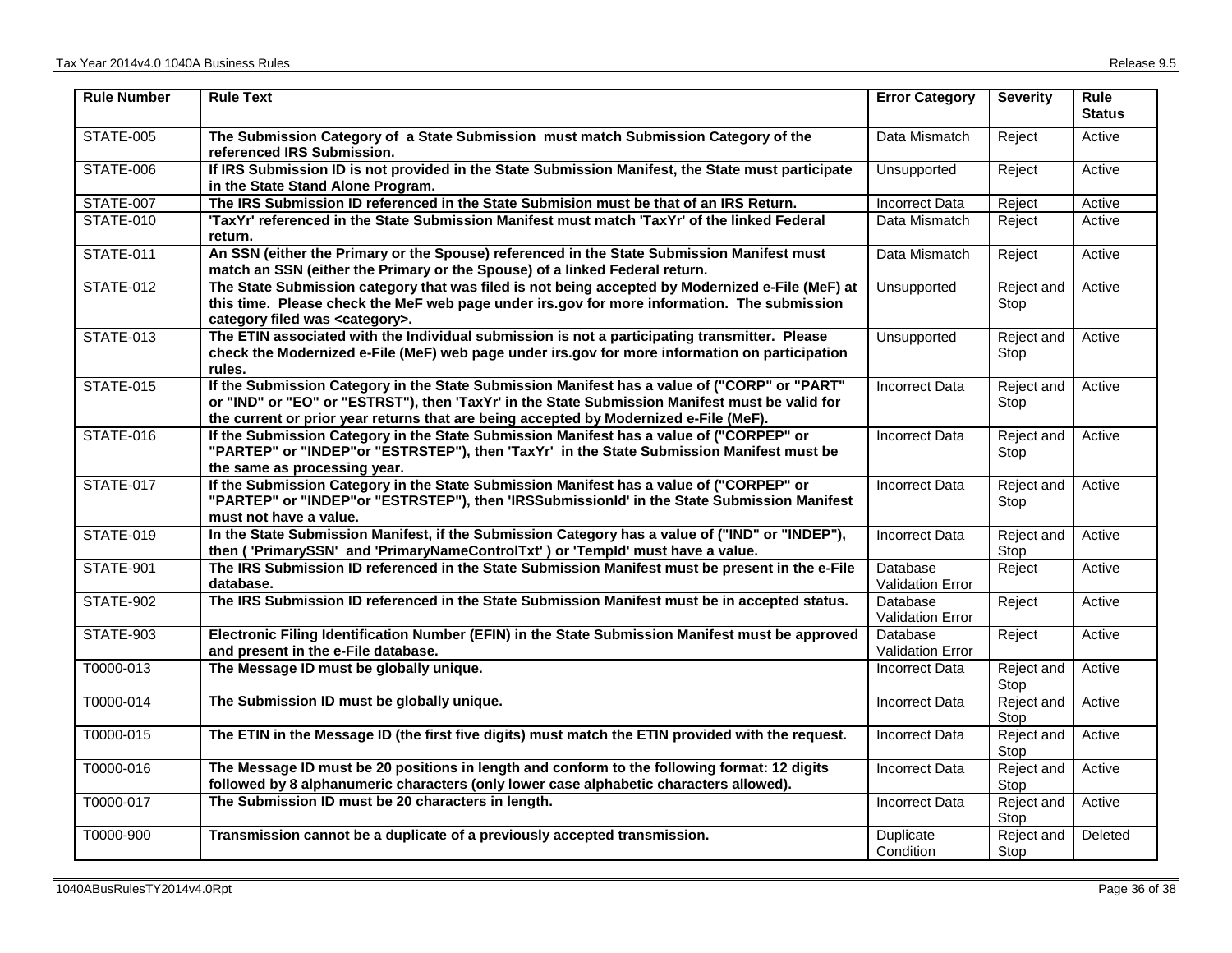| <b>Rule Number</b> | <b>Rule Text</b>                                                                                                                                                                                                                                                                                                                              | <b>Error Category</b>  | <b>Severity</b>    | <b>Rule</b><br><b>Status</b> |
|--------------------|-----------------------------------------------------------------------------------------------------------------------------------------------------------------------------------------------------------------------------------------------------------------------------------------------------------------------------------------------|------------------------|--------------------|------------------------------|
| X0000-005          | The XML data has failed schema validation.                                                                                                                                                                                                                                                                                                    | <b>XML Error</b>       | Reject and<br>Stop | Active                       |
| X0000-008          | The namespace declarations in the root element of the return ('Return' element) must be as<br>follows: The default namespace shall be set to "http://www.irs.gov/efile" (xmlns=<br>"http://www.irs.gov/efile").The namespace prefix "efile" shall be bound to the namespace<br>"http://www.irs.gov" (xmlns:efile="http://www.irs.gov/efile"). | <b>XML Error</b>       | Reject and<br>Stop | Active                       |
| X0000-009          | The SOAP envelope structure in the Transmission file must conform to the SOAP 1.1<br>specification.                                                                                                                                                                                                                                           | <b>XML Error</b>       | Reject and<br>Stop | Active                       |
| X0000-010          | For each SubmissionID provided in the transmission manifest there must be a submission zip<br>archive entry present in the Attachment Zip file whose name (without the ".zip" extension)<br>matches the SubmissionID.                                                                                                                         | <b>Incorrect Data</b>  | Reject and<br>Stop | Active                       |
| X0000-011          | All entries in the submission zip archive (zip file that is the submission) must begin with<br>"manifest/" or "/manifest/" or "xml/" or "/xml/" or "attachment/" or "/attachment/" (all lower case<br>characters).                                                                                                                            | <b>Incorrect Data</b>  | Reject and<br>Stop | Active                       |
| X0000-012          | The name of a binary attachment file must be less than or equal to 64 bytes.                                                                                                                                                                                                                                                                  | <b>Incorrect Data</b>  | Reject and<br>Stop | Active                       |
| X0000-015          | Each zip entry in the Attachment Zip file must end with ".zip" extension.                                                                                                                                                                                                                                                                     | Data Mismatch          | Reject and<br>Stop | Active                       |
| X0000-017          | ZIP Entry names in the transmission ZIP archive must be unique.                                                                                                                                                                                                                                                                               | Duplicate<br>Condition | Reject and<br>Stop | Active                       |
| X0000-018          | A submission zip archive (zip file that is the submission) must contain exactly one entry that<br>begins with "manifest/" or "/manifest/" and is followed by the file name "manifest.xml". The<br>entry name must use lower case characters ('a' through 'z') only and the separator must be the<br>forward slash character.                  | <b>Incorrect Data</b>  | Reject and<br>Stop | Active                       |
| X0000-019          | A submission zip archive (zip file that is the submission) must contain exactly one entry that<br>consists of "xml/" or "/xml/" (all lower case characters) followed by a file name.                                                                                                                                                          | <b>Incorrect Data</b>  | Reject and<br>Stop | Active                       |
| X0000-020          | A submission zip archive (zip file that is the submission) may contain zero or more entries that<br>begin with "attachment/" or "/attachment/" and each is followed by a file name. The entry name<br>must use lower case characters ('a' through 'z') only and the separator must be the forward slash<br>character.                         | <b>Incorrect Data</b>  | Reject and<br>Stop | Active                       |
| X0000-021          | The submission zip archive entries (zip files) in the container zip file must be in the root directory<br>of the container zip file.                                                                                                                                                                                                          | Missing Data           | Reject and<br>Stop | Active                       |
| X0000-022          | The names of ZIP Entries (files) within the attachments zip file (the container zip file that contains<br>zip files for all submission) must be unique.                                                                                                                                                                                       | Duplicate<br>Condition | Reject             | Active                       |
| X0000-024          | Unable to read a binary attachment in the Submission Zip Archive.                                                                                                                                                                                                                                                                             | <b>Incorrect Data</b>  | Reject and<br>Stop | Active                       |
| X0000-025          | Unable to read XML data from the Submission Zip Archive.                                                                                                                                                                                                                                                                                      | <b>Incorrect Data</b>  | Reject and<br>Stop | Active                       |
| X0000-026          | The count of SubmissionIDs provided in the transmission manifest must match the count of<br>submission zip archive entries in the Attachment Zip file.                                                                                                                                                                                        | <b>Incorrect Data</b>  | Reject and<br>Stop | Active                       |
| X0000-027          | Year (YYYY) in the SubmissionID must be processing year.                                                                                                                                                                                                                                                                                      | <b>Incorrect Data</b>  | Reject             | Active                       |
| X0000-028          | A single PDF file must not exceed 60MB in size.                                                                                                                                                                                                                                                                                               | <b>Incorrect Data</b>  | Reject             | Active                       |
| X0000-029          | A binary attachment submitted in the PDF format must begin with the file header "%PDF-".                                                                                                                                                                                                                                                      | Incorrect Data         | Reject and<br>Stop | Active                       |